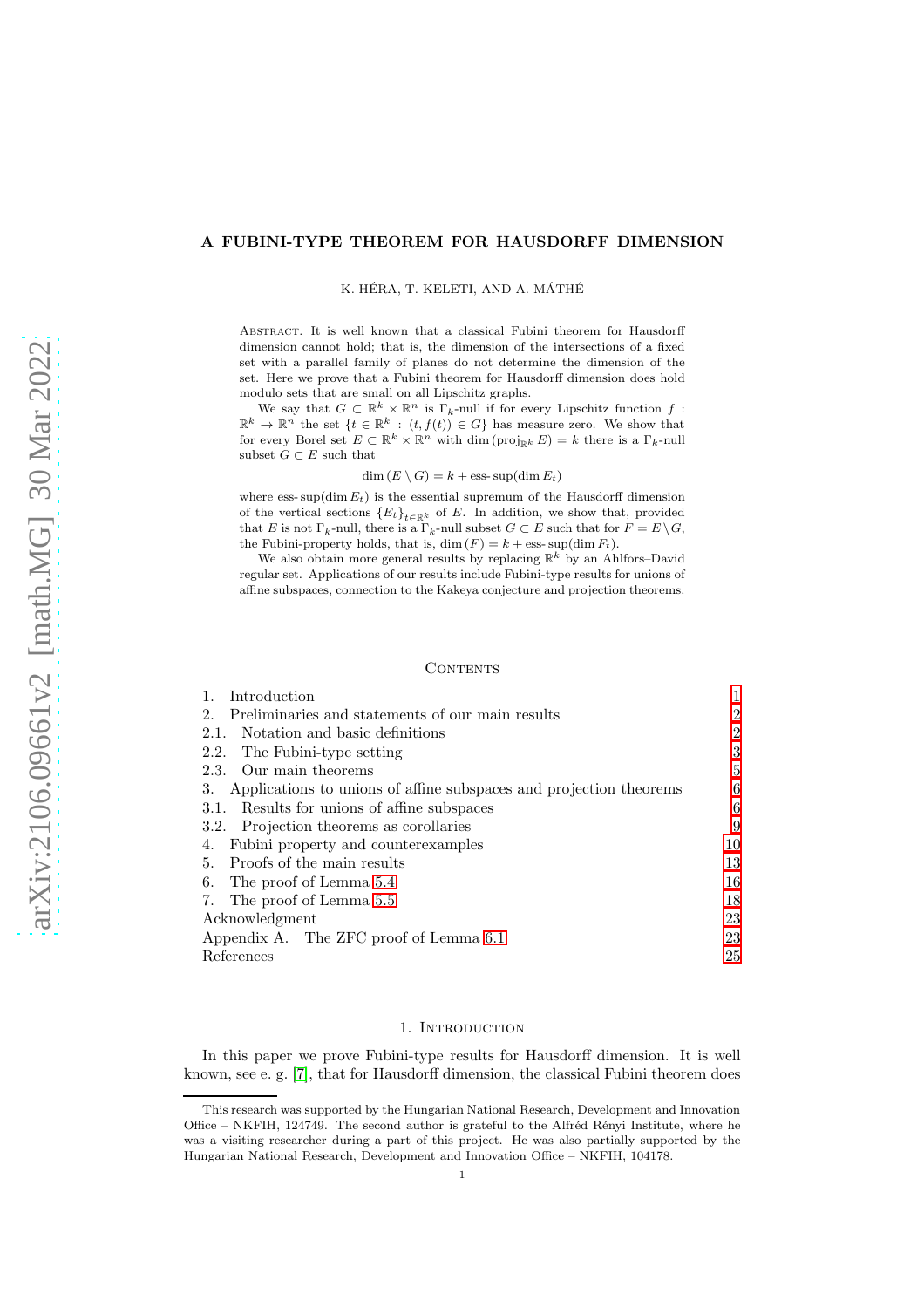not hold. More precisely, it is not true in general that if all the vertical sections of a plane set are  $\beta$ -dimensional then the set is  $(\beta + 1)$ -dimensional: its Hausdorff dimension can be strictly greater than  $\beta + 1$ . On the other hand, it is also known that this phenomenon cannot appear in many directions simultaneously. In fact, the (naive) Fubini theorem for Hausdorff dimension does hold in almost every direction (see Proposition [2.6\)](#page-3-0).

In this paper we are interested in Fubini type results that hold in every (fixed) direction — this is also the setting that has relevance to projection theorems. We prove that every set can be written as a union of a set for which the (naive) Fubini theorem actually holds and a set that is small on Lipschitz curves that are transversal to that fixed direction.

We use the notion of Γ-null sets, sets intersecting each Lipschitz graph in zero measure. We prove that if the plane set  $B$  is Borel such that its projection onto the horizontal axis has Hausdorff dimension 1, then there exists a  $\Gamma$ -null set  $G \subset B$  such that the Hausdorff dimension of  $B \setminus G$  equals 1 plus the essential supremum of the Hausdorff dimension of the vertical sections of  $B$ . As a corollary (Corollary [4.1\)](#page-10-0), we also show that, provided that B is not Γ-null, there is a Γ-null subset  $G \subset B$  such that for  $F = B \setminus G$ , the Fubini-property holds, that is, the Hausdorff dimension of  $F$  equals 1 plus the essential supremum of the Hausdorff dimension of the vertical sections of F. More generally, we prove results for sets  $B \subset \mathbb{R}^k \times \mathbb{R}^n$  for which the projection of B to  $\mathbb{R}^k$  is contained in an Ahlfors–David  $\alpha$ -regular set T, where  $\alpha$  is the Hausdorff dimension of the projection of B to  $\mathbb{R}^k$ . (Here  $\alpha$ -regularity of T means that the  $\mathcal{H}^{\alpha}$ -measure of the intersection of T with balls centered at the points of T of radius r is approximately  $r^{\alpha}$  for all  $r > 0$ .) It turns out that the Ahlfors–David regularity condition is crucial.

We also study the special case when the Borel set  $B \subset \mathbb{R}^m$  is the union of lines that are not orthogonal to the first axis. We formulate the conjecture (Conjecture [3.11\)](#page-7-0) that for these sets the Fubini property holds: the Hausdorff dimension of B equals 1 plus the essential supremum of the Hausdorff dimension of the intersections of B with the hyperplanes perpendicular to the first axis. Among others we prove that this conjecture, if true, would imply a weak form of the Kakeya conjecture, and we also prove that our conjecture holds when the Hausdorff dimenion of B is less than 2. In fact, we study not only unions of lines but also unions of k-dimensional affine subspaces in  $\mathbb{R}^m$  for any  $1 \leq k < m$ . Using standard duality arguments, our Fubini type results can be translated to projection theorems: for a natural restricted family of projections we give estimates for the dimension of almost every projection of a fixed set (Corollaries [3.15](#page-8-1) and [3.16\)](#page-9-1).

The paper is organized as follows: In Section [2](#page-1-0) we give the main set-up of our problem and present some classical theorems as well as some observations and we state our main Fubini type results Theorems [2.12](#page-4-1) and [2.14](#page-4-2) for Hausdorff dimension. In the next two sections we show how these results can be applied: in Section [3](#page-5-0) to unions of affine subspaces and to get projection theorems and in Section [4](#page-9-0) to prove the above mentioned Corollary [4.1](#page-10-0) about the Fubini property of a large subset. In Section [4](#page-9-0) we also show counterexamples for possible stronger statements. In Section [5](#page-12-0) we prove our main results, Theorems [2.12](#page-4-1) and [2.14,](#page-4-2) subject to two lemmas, Lemma [5.4](#page-14-0) and Lemma [5.5.](#page-14-1) The proof of Lemma [5.4](#page-14-0) is contained in Section [6](#page-15-0) and the Appendix. Lemma [5.5](#page-14-1) is proved in Section [7.](#page-17-0)

#### 2. Preliminaries and statements of our main results

<span id="page-1-1"></span><span id="page-1-0"></span>2.1. Notation and basic definitions. The open ball of center x and radius  $r$ will be denoted by  $B(x, r)$  or  $B_{\rho}(x, r)$  if we want to indicate the metric  $\rho$ . The closed ball of center x and radius r will be denoted by  $\overline{B}(x, r)$ . For a set  $U \subset \mathbb{R}^n$ ,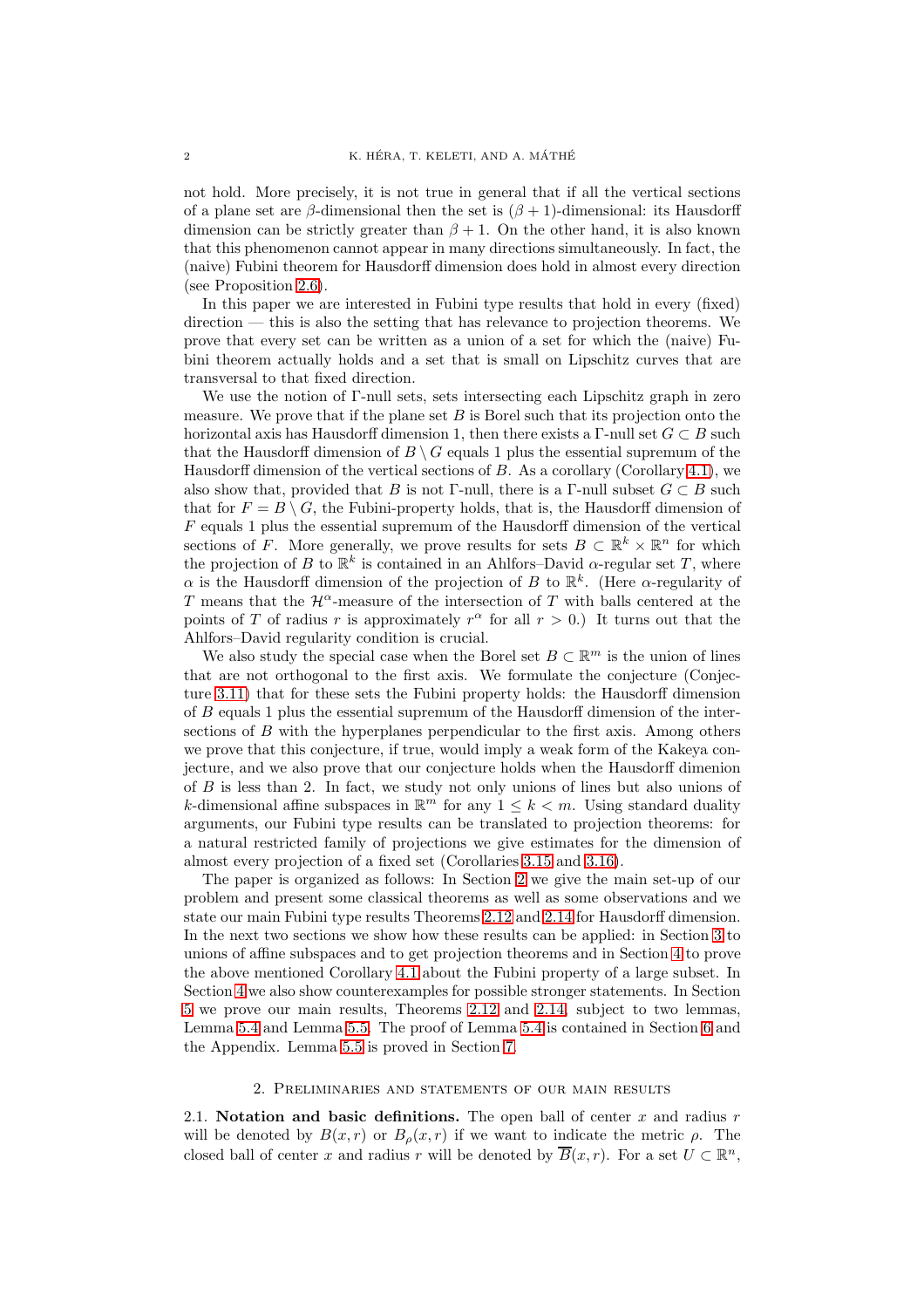$U_{\delta} = \bigcup_{x \in U} B(x, \delta)$  denotes the open  $\delta$ -neighborhood of U, and diam (U) denotes the diameter of U.

Let  $s \geq 0$ ,  $\delta \in (0,\infty]$  and  $A \subset \mathbb{R}^n$ . By the s-dimensional Hausdorff  $\delta$ -premeasure of A we mean

$$
\mathcal{H}_{\delta}^{s}(A)=\inf\left\{\sum_{i=1}^{\infty}(\text{diam}\,(U_{i}))^{s}:A\subset\bigcup_{i=1}^{\infty}U_{i},\text{ diam}\,(U_{i})\leq\delta\ (i=1,2,\dots)\right\}.
$$

The s-dimensional Hausdorff measure of A is defined as  $\mathcal{H}^s(A) = \lim_{\delta \to 0} \mathcal{H}^s_{\delta}(A)$ . The Hausdorff dimension of A is defined as

$$
\dim A = \sup\{s : \mathcal{H}^s(A) > 0\}.
$$

For the well known properties of Hausdorff measures and dimension, see e.g. [\[7\]](#page-25-0). For a finite set  $A$ , let  $|A|$  denote its cardinality.

We will use the notation  $a \leq \alpha b$  if  $a \leq Cb$  where C is a constant depending on  $\alpha$ . If it is clear from the context what C should depend on, we may write only  $a \leq b$ .

For any integers  $1 \leq k \leq m$ , let  $G(m, k) / A(m, k)$  denote the space of all k-dimensional linear / affine subspaces of  $\mathbb{R}^m$ , respectively.

We will denote the orthogonal projection from  $\mathbb{R}^m$  onto a subspace  $V \in G(m, k)$ by proj<sub>V</sub>. We will write  $\mathbb{R}^k$  for the subspace  $\mathbb{R}^k \times \{0\}$  in  $\mathbb{R}^m$ , and write proj<sub>R<sup>k</sub></sup> for</sub> the orthogonal projection onto it.

<span id="page-2-0"></span>2.2. The Fubini-type setting. In this section we define the set-up for the Fubinitype problem for Hausdorff dimension and present some classical theorems as well as some easily derivable observations.

Fix two integers  $n, k \geq 1$ , let  $B \subset \mathbb{R}^k \times \mathbb{R}^n$ , and for any  $t \in \mathbb{R}^k$  let

$$
B_t = \{x \in \mathbb{R}^n : (t, x) \in B\},\
$$

the "vertical" section of  $B$  corresponding to  $t$ . The following theorem, which says that if a set B has many large sections then B is large, is well known (see e.g. [\[7\]](#page-25-0)).

<span id="page-2-1"></span>**Theorem 2.1.** For any  $B \subset \mathbb{R}^k \times \mathbb{R}^n$ ,  $0 \le \alpha \le k$  and  $0 \le \beta \le n$ , if there exists  $A \subset \mathbb{R}^k$  with dim  $A \ge \alpha$  such that for all  $t \in A$ , dim  $B_t \ge \beta$ , then dim  $B \ge \alpha + \beta$ .

On the contrary, even if all the sections of  $B$  are small, that does not imply that B is small. For example, it can happen that all sections of B are singletons, and the dimension of  $B$  is equal to the dimension of the ambient space. This is the context of the next theorem (see e.g. [\[28\]](#page-25-1) and [\[13\]](#page-25-2)).

<span id="page-2-4"></span>**Theorem 2.2.** There exists a continuous function  $f : [0,1] \rightarrow [0,1]^n$  whose graph  $B = \{(t, f(t)) : t \in [0, 1]\}$  has Hausdorff dimension  $n + 1$ .

In this paper we will prove a Fubini-type result of the following nature: if all the sections of  $B$  have small Hausdorff dimension, then we can remove a small set  $G \subset B$  (the specific notion of smallness we use will be defined later) such that the remaining set,  $B \setminus G$  has small Hausdorff dimension.

<span id="page-2-2"></span>**Definition 2.3.** For any non-empty  $B \subset \mathbb{R}^k \times \mathbb{R}^n$ , let  $A = \text{proj}_{\mathbb{R}^k} B \subset \mathbb{R}^k$  and  $\alpha = \dim A$ . If  $\mathcal{H}^{\alpha}(A) > 0$ , we define

(1)  
\n
$$
\begin{aligned}\n\operatorname{ess}^{\alpha}\text{-}\sup(\dim B_t) &= \sup\{q \ge 0 : \mathcal{H}^{\alpha}(\{t \in \mathbb{R}^k : \dim B_t > q\}) > 0\} \\
&= \inf\{q \ge 0 : \mathcal{H}^{\alpha}(\{t \in \mathbb{R}^k : \dim B_t > q\}) = 0\},\n\end{aligned}
$$

where  $\sup \emptyset$  is taken to be zero.

<span id="page-2-3"></span>If  $\mathcal{H}^{\alpha}(A) = 0$ , we let

(2) 
$$
\qquad \qquad \mathrm{ess}^{\alpha}\text{-}\sup(\dim B_t) = \lim_{\varepsilon \to 0+} \mathrm{ess}^{\alpha-\varepsilon}\text{-}\sup(\dim B_t).
$$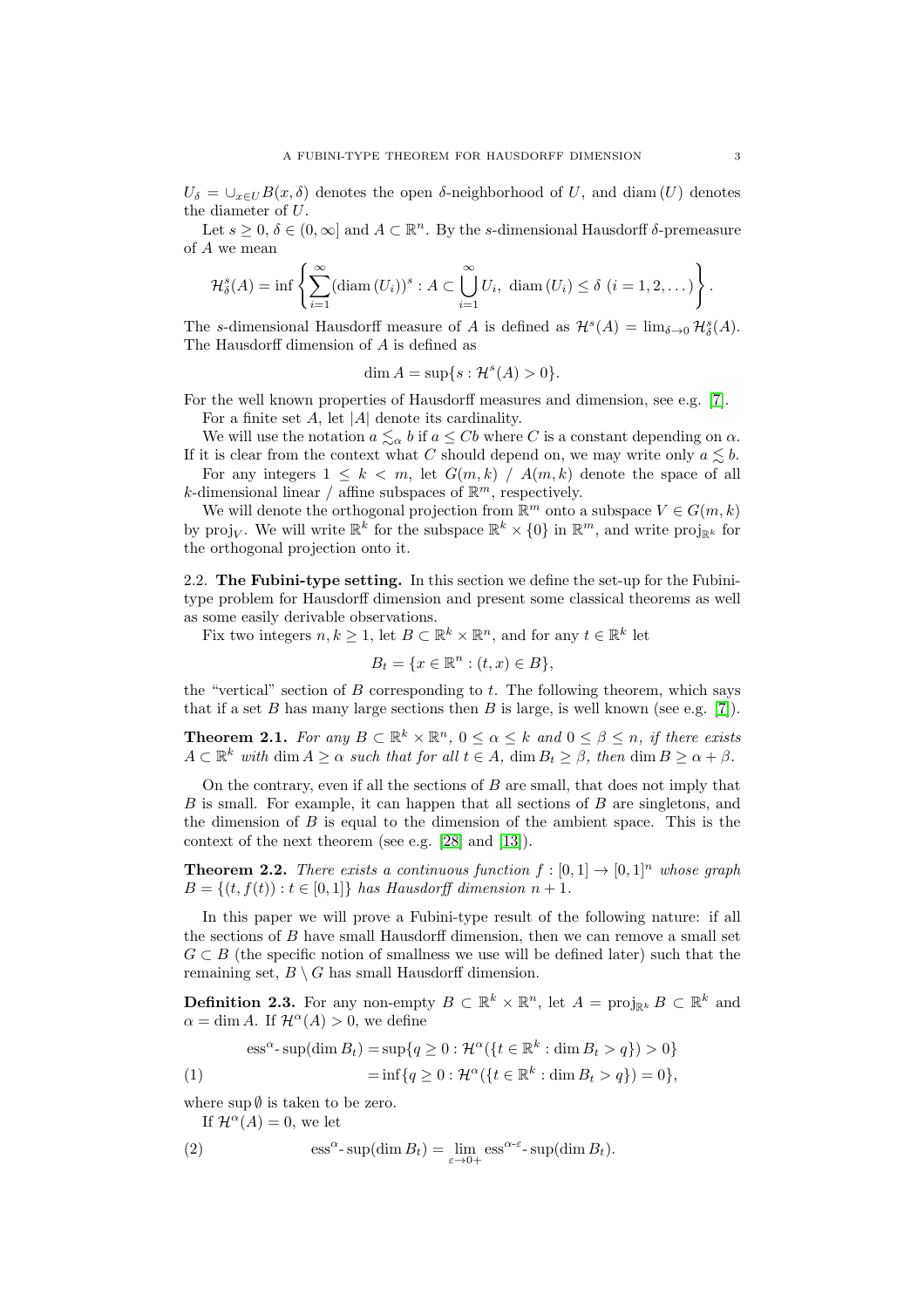<span id="page-3-3"></span>**Remark 2.4.** Note that Theorem [2.1](#page-2-1) implies that if  $B$  is as in Definition [2.3,](#page-2-2) then  $\dim B \ge \alpha + \text{ess}^{\alpha}$ - sup( $\dim B_t$ ).

Intuitively, we can say that "B behaves nicely along  $\mathbb{R}^{k}$ ", if the reverse inequality holds as well. For this we introduce the following definition.

<span id="page-3-1"></span>**Definition 2.5** (Fubini property). We say that a nonempty set  $B \subset \mathbb{R}^k \times \mathbb{R}^n$ has the Fubini property, if dim  $B = \alpha + \beta$ , where  $\alpha = \dim \text{proj}_{\mathbb{R}^k} B$ , and  $\beta =$  $\operatorname{ess}^{\alpha}$ - sup(dim  $B_t$ ).

We can naturally extend Definitions [2.3](#page-2-2) and [2.5](#page-3-1) for any fixed  $k$ -dimensional subspace  $V \in G(k+n,k)$  in place of  $\mathbb{R}^k$ . Let  $W = V^{\perp}$ ,  $\emptyset \neq B \subset \mathbb{R}^{k+n}$ , and  $\alpha = \dim \text{proj}_V B$ . If  $\mathcal{H}^{\alpha}(\text{proj}_V B) > 0$ , we define

 $\operatorname{ess}^{\alpha}$ - sup $(\dim B_{V,t}) = \sup\{q \ge 0 : \mathcal{H}^{\alpha}(\{t \in V : \dim(B \cap (W + t)) > q\}) > 0\}$ 

<span id="page-3-4"></span>(3) 
$$
= \inf \{ q \ge 0 : \mathcal{H}^{\alpha}(\{ t \in V : \dim (B \cap (W+t)) > q \}) = 0 \}.
$$

Similarly as in [\(2\)](#page-2-3), if  $\mathcal{H}^{\alpha}(\text{proj}_V B) = 0$ , we define

(4) 
$$
\qquad \qquad \mathrm{ess}^{\alpha}\text{-}\sup(\dim B_{V,t}) = \liminf_{\varepsilon \to 0} \mathrm{ess}^{\alpha-\varepsilon}\text{-}\sup(\dim B_{V,t}).
$$

Finally, we say that  $B$  has the *Fubini propery along*  $V$  if

<span id="page-3-2"></span>(5) 
$$
\dim B = \alpha + \text{ess}^{\alpha} \text{-} \sup(\dim B_{V,t}).
$$

Now we prove that any Borel set "behaves nicely" along almost every subpace, using an easy application of the projection theorem and the instersection theorem of Marstrand and Mattila.

<span id="page-3-0"></span>**Proposition 2.6.** Any nonempty Borel set  $B \subset \mathbb{R}^{k+n}$  has the Fubini property along almost every k-dimensional subspace; that is, [\(5\)](#page-3-2) holds for  $\gamma_{k+n,k}$ -almost every  $V \in G(k+n,k)$ , where  $\alpha = \dim \text{proj}_V B$  and  $\gamma_{k+n,k}$  denotes the natural measure on the Grassmannian.

## *Proof.* Let dim  $B = \beta$ .

Assume first that  $\beta \leq k$ . Then by the projection theorem of Marstrand and Mattila, we obtain that for  $\gamma_{k+n,k}$ -almost all  $V \in G(k+n,k)$ , dim proj<sub>V</sub>  $B = \beta$ . Clearly, we have  $ess^{\alpha}$ - sup(dim  $B_{V,t}$ ) = 0, otherwise by Remark [2.4](#page-3-3) we would get  $\dim B > \beta$ . Thus  $\dim B = \beta + 0$ , which is precisely [\(5\)](#page-3-2) in this case.

Assume now that  $\beta > k$ . Let  $\varepsilon > 0$  such that  $\beta - \varepsilon > k$ . By the projection theorem of Marstrand and Mattila, we obtain that for  $\gamma_{k+n,k}$ -almost all  $V \in G(k +$  $n, k$ ,  $\mathcal{H}^k(\text{proj}_V B) > 0$ . Moreover, we have  $\mathcal{H}^{\beta-\varepsilon}(B) > 0$ , thus by the intersection theorem of Marstrand and Mattila (see e.g. [\[24,](#page-25-3) Theorem 10.10]), we have for  $\gamma_{k+n,k}$ -almost all  $V \in G(k+n,k)$  that

$$
\mathcal{H}^{k}(\lbrace t \in V : \dim(B \cap (W+t)) \geq \beta - \varepsilon - k \rbrace) > 0,
$$

where  $W = V^{\perp}$ . This implies by the definition in [\(3\)](#page-3-4) that  $\operatorname{ess}^{k}$ -sup(dim  $B_{V,t}$ )  $\geq$  $\beta - \varepsilon - k$  for each  $\varepsilon > 0$ , thus  $\operatorname{ess}^k$ - sup(dim  $B_{V,t}$ )  $\geq \beta - k$ . Combining the above two facts, we obtain that for  $\gamma_{k+n,k}$ -almost all  $V \in G(k+n,k)$ ,

$$
\dim B = \beta = k + (\beta - k) \le k + \operatorname{ess}^{k} \operatorname{-} \operatorname{sup}(\dim B_{V,t}).
$$

In fact, by Theorem [2.1,](#page-2-1) this is an equality, and [\(5\)](#page-3-2) follows.

 $\Box$ 

Our aim in this paper is to prove a Fubini-type theorem, which holds along any fixed subspace  $V$ . For simplicity, we only state our results in the context where  $V = \mathbb{R}^k \times \{0\}.$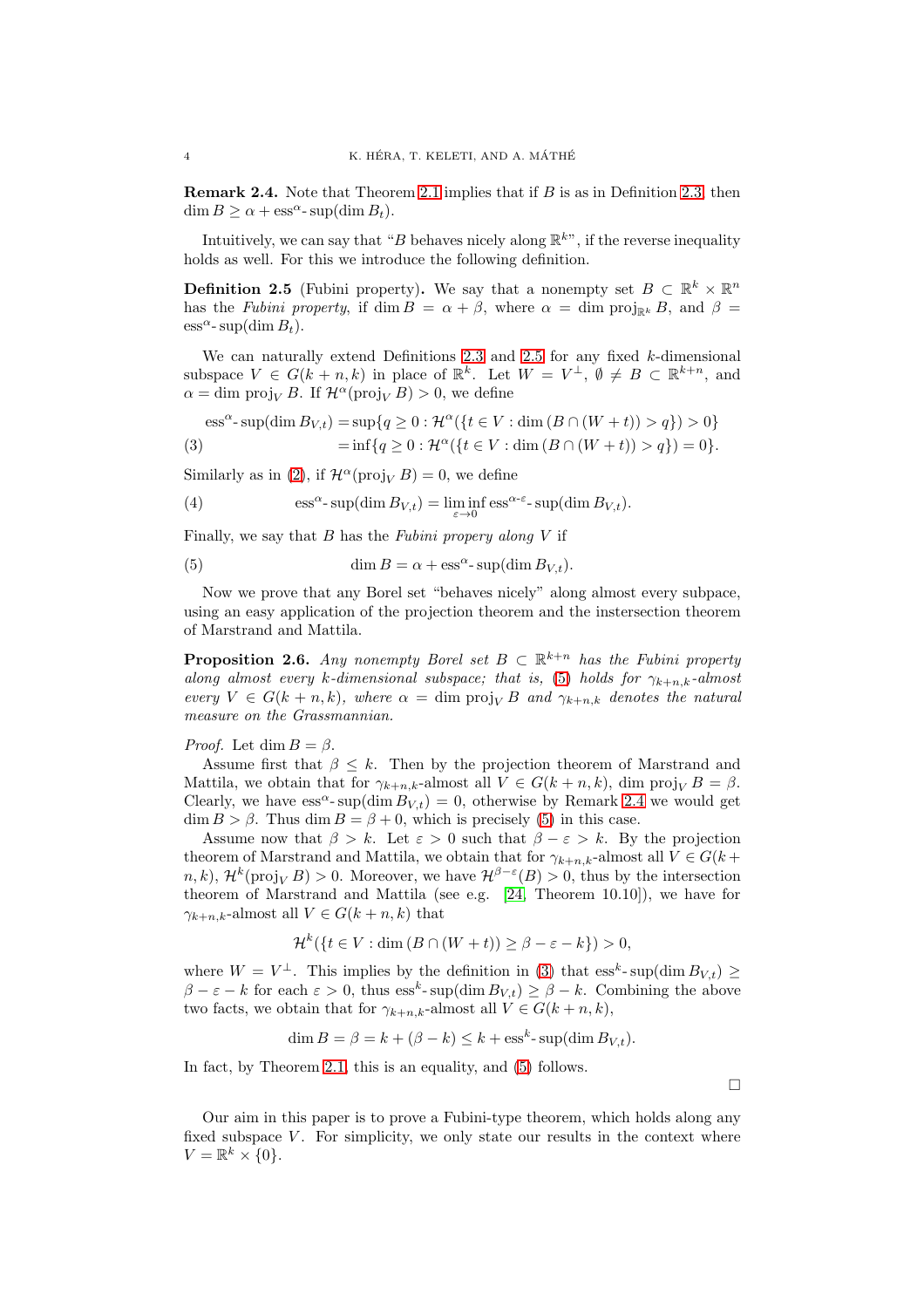<span id="page-4-0"></span>2.3. Our main theorems. We start by defining the notion of Γ-nullness, a notion which has crucial role in our results.

**Definition 2.7** ( $\Gamma_{\alpha}$ -null sets). Let  $0 < \alpha \leq k$ . We say that  $G \subset \mathbb{R}^k \times \mathbb{R}^n$  is  $\Gamma_{\alpha}$ -null if for every Lipschitz map  $f : \mathbb{R}^k \to \mathbb{R}^n$ ,

<span id="page-4-5"></span>(6) 
$$
\mathcal{H}^{\alpha}(\lbrace t \in \mathbb{R}^{k} : (t, f(t)) \in G \rbrace) = 0.
$$

<span id="page-4-4"></span>**Remark 2.8.** For each  $\alpha$ , the  $\Gamma_{\alpha}$ -null sets form a  $\sigma$ -ideal. In particular, if  $G_i$  is  $\Gamma_{\alpha}$ -null  $(i = 1, 2, \ldots)$ , then  $G = \bigcup_{i=1}^{\infty} G_i$  is also  $\Gamma_{\alpha}$ -null. Moreover, if  $\alpha_1 < \alpha$  and G is  $\Gamma_{\alpha_1}$ -null, then G is  $\Gamma_{\alpha}$ -null as well.

Remark 2.9. Note that a similar but different notion of Γ-nullness appears in the works of Alberti, Csörnyei, Maleva, Preiss, Tišer, Zajíček, and others related to the generalization of Rademacher's theorem and differentiability of Lipschitz maps, see e.g.  $[36]$ ,  $[5]$ ,  $[1]$ ,  $[35]$ ,  $[23]$ . In our paper, it is important that we have a fixed direction ("vertical") and we consider Lipschitz curves that are transversal to that direction, in particular, we consider all Lipschitz graphs (using the standard coordinate system). In the above mentioned works, on the other hand, there is usually no constraint on the directions of the curves, and often only a subfamily Γ of Lipschitz curves is used.

In our results, the notion of Ahlfors–David regular sets (see e. g. [\[24,](#page-25-3) p. 92]) will also be very important.

**Definition 2.10** (Ahlfors–David regular sets). For any  $0 < \alpha \leq k$ , we say that the Borel set  $T \subset \mathbb{R}^k$  is Ahlfors–David  $\alpha$ -regular, if there exist  $c, c' > 0$  such that

(7) 
$$
c \cdot r^{\alpha} \leq \mathcal{H}^{\alpha}(T \cap B(t,r)) \leq c' \cdot r^{\alpha}
$$

for all  $t \in T$  and  $0 < r \leq 1$ .

<span id="page-4-6"></span>**Remark 2.11.** Clearly, if  $T \subset \mathbb{R}^k$  is Ahlfors–David  $\alpha$ -regular, then  $\mathcal{H}^{\alpha}(T) > 0$ , and  $\mathcal{H}^{\alpha}|_{T}$  is  $\sigma$ -finite.

Our main result is the following.

<span id="page-4-1"></span>**Theorem 2.12.** Let  $0 < \alpha \leq k$  and let  $T \subset \mathbb{R}^k$  be an Ahlfors–David  $\alpha$ -regular set. Let  $B \subset T \times \mathbb{R}^n$  be Borel such that dim  $\text{proj}_{\mathbb{R}^k} B = \alpha$ . Then there exists a  $\Gamma_{\alpha}$ -null Borel set  $G \subset B$  such that

 $\dim (B \setminus G) = \alpha + \operatorname{ess}^{\alpha} \operatorname{-} \operatorname{sup}(\dim B_t).$ 

(Recall Definition [2.3](#page-2-2) for the notation  $\text{ess}^{\alpha}$ - sup(dim  $B_t$ ).)

Taking  $\alpha = k$  and  $T = \mathbb{R}^k$ , Theorem [2.12](#page-4-1) implies the following.

<span id="page-4-3"></span>**Corollary 2.13.** Let  $B \subset \mathbb{R}^k \times \mathbb{R}^n$  be Borel such that  $\dim (\text{proj}_{\mathbb{R}^k} B) = k$ . Then there exists a Borel set  $G \subset B$  such that the following hold:

- G is  $\Gamma$ -null, that is, for any  $f : \mathbb{R}^k \to \mathbb{R}^n$  Lipschitz map,  $\mathcal{L}^k(t \in \mathbb{R}^k)$  $(t, f(t)) \in G$  = 0.
- dim  $(B \setminus G) = k + \text{ess-sup}(\dim B_t)$ , where

ess- $\sup(\dim B_t) = \sup\{q \ge 0 : \mathcal{L}^k(\{t \in \mathbb{R}^k : \dim B_t > q\}) > 0\}.$ 

In order to prove Theorem [2.12](#page-4-1) we will use Theorem [2.1](#page-2-1) and the following.

<span id="page-4-2"></span>**Theorem 2.14.** Let  $0 < \alpha \leq k$  and let  $T \subset \mathbb{R}^k$  be an Ahlfors–David  $\alpha$ -regular set. Let  $B \subset T \times \mathbb{R}^n$  be a Borel set and assume that  $0 \lt \beta \leq n$  is a real number such that dim  $B_t \leq \beta$  for all  $t \in T$ . Then there exists a  $\Gamma_{\alpha}$ -null Borel set  $G \subset B$  such that dim  $(B \setminus G) \leq \alpha + \beta$ .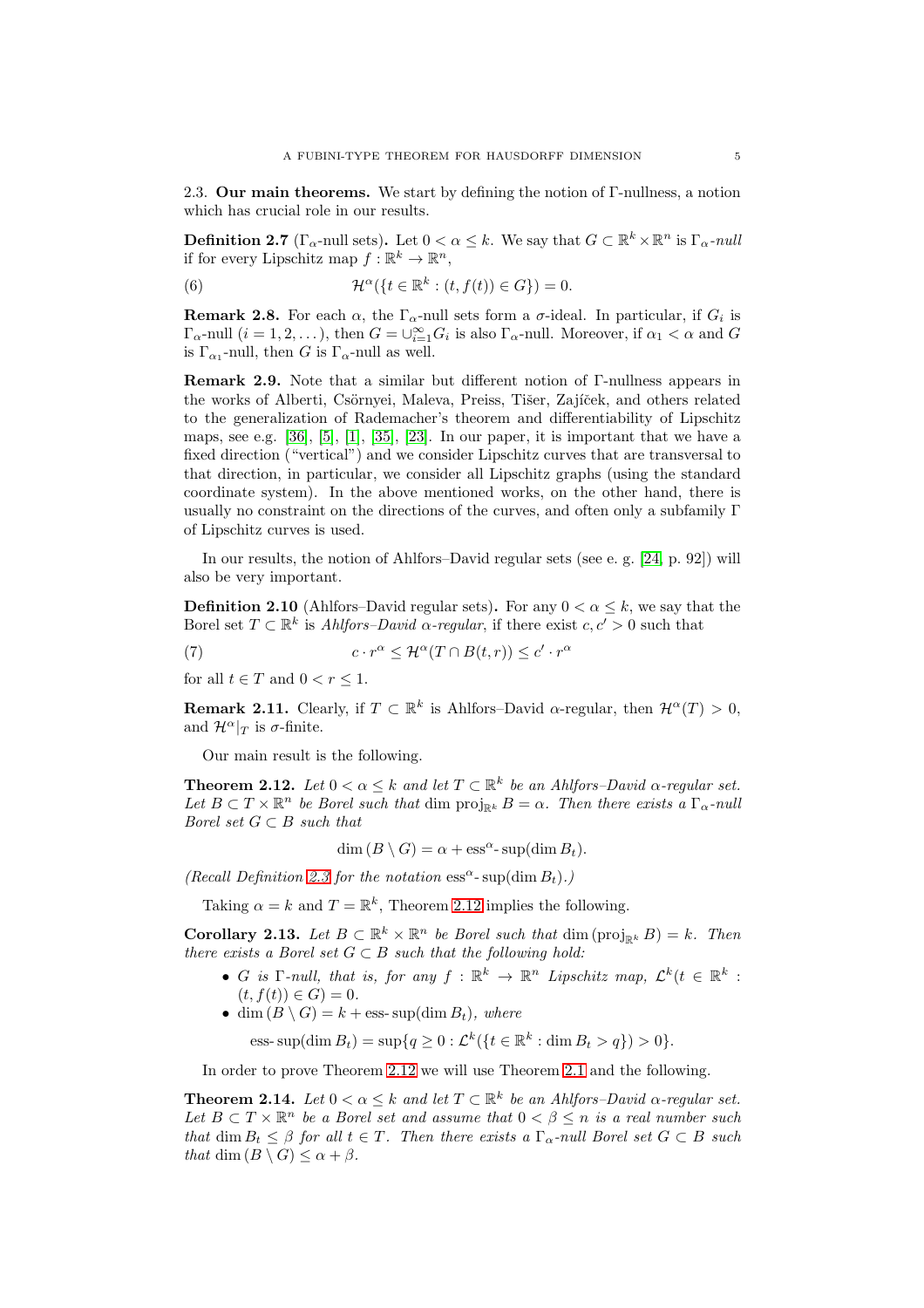In Section [5](#page-12-0) we prove Theorem [2.14](#page-4-2) subject to two lemmas and we show how the combination of Theorem [2.1](#page-2-1) and Theorem [2.14](#page-4-2) implies Theorem [2.12.](#page-4-1)

In Section [4](#page-9-0) we show that the Ahlfors–David regularity assumption cannot be dropped in Theorems [2.12](#page-4-1) and [2.14.](#page-4-2)

## <span id="page-5-0"></span>3. Applications to unions of affine subspaces and projection **THEOREMS**

<span id="page-5-1"></span>3.1. Results for unions of affine subspaces. In this section we present Fubinitype results for the Hausdorff dimension of unions of affine subspaces as applications of Theorem [2.12.](#page-4-1) First we introduce some notations.

Let  $2 \leq m, 1 \leq k \leq m$  be integers. Recall that  $A(m, k)$  denotes the space of all k-dimensional affine subspaces of  $\mathbb{R}^m$ .

**Definition 3.1.** Let  $V \in A(m, m - k)$ . We say that  $P \in A(m, k)$  is non-vertical with respect to V if the orthogonal projection of P to  $V^{\perp}$  is equal to  $V^{\perp}$ .

In the case  $V = \{0\} \times \mathbb{R}^{m-k}$  we say simply that  $P \in A(m, k)$  is non-vertical.

The following is an immediate corollary of Theorem [2.12.](#page-4-1)

Corollary 3.2. Fix a non-empty collection  $E \subset A(m,k)$  of non-vertical affine subspaces such that  $B = \bigcup_{P \in E} P \subset \mathbb{R}^m$  is Borel, and let  $\beta = \text{ess}^k$ -sup $(\dim B_t)$ .

Then for each  $P \in E$ , there exists  $P' \subset P$  with  $\mathcal{H}^k(P \setminus P') = 0$  such that for  $B' = \bigcup_{P \in E} P' \subset B$ , we have dim  $B' = \beta + k$ .

*Proof.* We apply Corollary [2.13](#page-4-3) for k and  $n = m - k$ ,  $B = \bigcup_{P \in E} P \subset \mathbb{R}^m$ . Clearly, proj<sub>Rk</sub>  $B = \mathbb{R}^k$ . We obtain a Γ-null set  $G \subset B$  such that  $\dim(B \setminus G) = k + \beta$ . Since G is Γ-null, we have  $\mathcal{H}^k(G \cap P) = 0$  for each  $P \in E$ , thus taking  $P' = P \setminus G$ completes the proof.

For simplicity, we introduce the following notation.

Definition 3.3. For  $E \subset A(m,k)$  let

<span id="page-5-2"></span>

 $r(E) = \inf \{ \dim B' - k : B' \subset \mathbb{R}^m \text{ such that } \mathcal{H}^k(B' \cap P) > 0 \text{ for each } P \in E \}.$ 

We prove the following Fubini-type result about the Hausdorff dimension of unions of affine subspaces, which is a consequence of Theorem [2.14.](#page-4-2)

<span id="page-5-3"></span>Corollary 3.4. Fix a non-empty collection  $E \subset A(m,k)$  of non-vertical affine subspaces such that  $B = \bigcup_{P \in E} P \subset \mathbb{R}^m$  is Borel. Then for  $\mathcal{L}^k$ -almost all  $t \in \mathbb{R}^k$ ,  $\dim B_t \geq r(E)$ , where  $r(E)$  is from [\(8\)](#page-5-2).

*Proof.* Fix E with the above properties and let  $r = r(E)$ . Assume on contrary that  $\mathcal{L}^k(t \in \mathbb{R}^k : \dim B_t < r) > 0$ . Then there exists  $\varepsilon > 0$  such that  $\mathcal{L}^k(t \in$  $\mathbb{R}^k$ : dim  $B_t < r - \varepsilon$ ) > 0. Note that these sets are measurable: they are in the  $\sigma$ -algebra generated by analytic sets (see [\[6\]](#page-25-7) or [\[27,](#page-25-8) Remark 6.2.]). Therefore we can choose a compact set  $A' \subset \{t \in \mathbb{R}^k : \dim B_t < r - \varepsilon\}$  with  $\mathcal{L}^k(A') > 0$ . Let  $B' = B \cap (A' \times \mathbb{R}^{m-k})$ . Clearly,  $\mathcal{H}^k(B' \cap P) > 0$  for each  $P \in E$ , and  $B'$ is Borel. We apply Theorem [2.14](#page-4-2) for B' and obtain a  $\Gamma_k$ -null set  $G' \subset B'$  such that  $\dim(B' \setminus G') \leq k + r - \varepsilon$ . Then  $\mathcal{H}^k(G' \cap P) = 0$  for each  $P \in E$ , thus  $\mathcal{H}^k((B' \setminus G') \cap P) > 0$  for each  $P \in E$ . By the definition of  $r = r(E)$  (see [\(8\)](#page-5-2)), this implies that

$$
k + r \le \dim(B' \setminus G') \le k + r - \varepsilon,
$$

which is a contradiction and we are done.  $\Box$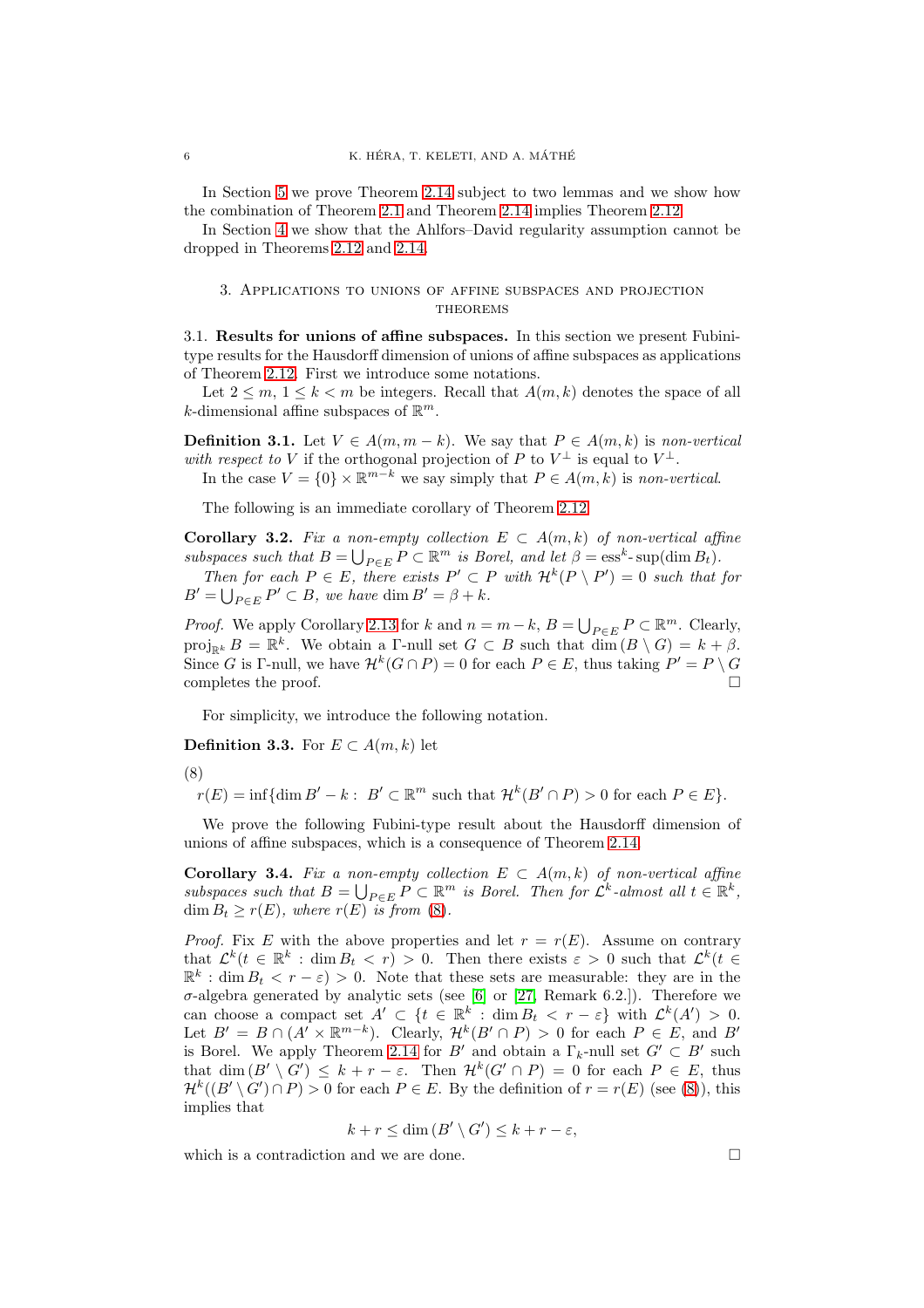Now we list some results aiming to find lower bounds for  $r(E)$  (see [\(8\)](#page-5-2)) for  $E \subset A(m, k)$ . As these results will involve the Hausdorff dimension of the collection E, we should define a metric on  $A(m, k)$ .

For  $P_i = V_i + a_i \in A(m, k)$ , where  $V_i \in G(m, k)$  and  $a_i \in V_i^{\perp}$ ,  $i = 1, 2$ , we put

$$
\delta(P_1, P_2) = ||\operatorname{proj}_{V_1} - \operatorname{proj}_{V_2} || + |a_1 - a_2|
$$

where  $\|\cdot\|$  denotes the standard operator norm. Then  $\delta$  is a metric on  $A(m, k)$ , see [\[24,](#page-25-3) p. 53].

**Definition 3.5.** Let  $\rho$  be a metric on  $A(m, k)$ . We say that  $\rho$  is a natural metric if  $ρ$  and δ are Lipschitz equivalent, that is, if there exist positive constants  $K_1$  and  $K_2$ such that, for every  $P_1, P_2 \in A(m, k), K_1 \cdot \delta(P_1, P_2) \leq \rho(P_1, P_2) \leq K_2 \cdot \delta(P_1, P_2)$ .

The following theorem was proved by Falconer and Mattila in [\[9\]](#page-25-9) for  $k = m - 1$ , and by the authors in [\[15\]](#page-25-10) for arbitrary  $0 < k \leq m - 1$ .

<span id="page-6-0"></span>**Theorem 3.6** (Falconer–Mattila, Héra–Keleti–Máthé). Let  $1 \leq k \leq m$  be integers, fix a natural metric on  $A(m, k)$ , and let  $E \subset A(m, k)$  be nonempty. If  $B \subset \mathbb{R}^m$ satisfies  $\mathcal{H}^k(B \cap P) > 0$  for each  $P \in E$ , then

$$
\dim B \ge k + \min\{\dim E, 1\}.
$$

Moreover, if dim  $E \in [0,1]$  and  $B \subset \bigcup_{P \in E} P$  with  $\mathcal{H}^k(B \cap P) > 0$  for each  $P \in E$ , then

$$
\dim B = k + \dim E.
$$

This means that if  $E \subset A(m,k)$  with dim  $E \leq 1$ , then  $r(E) = \dim E$  (see [\(8\)](#page-5-2)).

**Remark 3.7.** Note that the inequality dim  $(\bigcup_{P\in E} P) \leq k + \dim E$  holds for every collection E (see e.g. [\[15\]](#page-25-10)). However, equality can fail when dim  $E > 1$ .

In [\[14\]](#page-25-11), the first author gave another estimate for the dimension of sets of the above type.

<span id="page-6-1"></span>**Theorem 3.8** (Héra). Let  $1 \leq k < m$  be integers, fix a natural metric on  $A(m, k)$ , and let  $E \subset A(m,k)$  be nonempty. If  $B \subset \mathbb{R}^m$  such that  $\mathcal{H}^k(B \cap P) > 0$  for each  $P \in E$ , then

$$
\dim B \ge k + \frac{\dim E}{k+1}.
$$

In other words, for any  $E \subset A(m,k)$  we have  $r(E) \geq \frac{\dim E}{k+1}$  (see [\(8\)](#page-5-2)).

**Remark 3.9.** It is not hard to check (see [\[14\]](#page-25-11)) that there are sets  $E \subset A(m, k)$ such that  $r(E) = \frac{\dim E}{k+1}$ .

Now we prove that unions  $B = \bigcup_{P \in E} P$  of small enough dimension have the Fubini property.

Corollary 3.10. Fix a non-empty collection  $E \subset A(m,k)$  of non-vertical affine subspaces such that dim  $E \leq 1$ , and  $B = \bigcup_{P \in E} P \subset \mathbb{R}^m$  is Borel. Then B has the Fubini property; that is,  $\dim B = \beta + k$ , where  $\beta = \text{ess}^k \text{-} \sup(\dim B_t)$ .

In particular, if B is a Borel union of non-vertical k-dimensional affine subspaces with dim  $B < k + 1$ , then it has the Fubini property.

*Proof.* Since dim  $E \leq 1$ , we have  $r(E) = \dim E$  by Theorem [3.6.](#page-6-0) Applying Corol-lary [3.4,](#page-5-3) we obtain that for  $\mathcal{L}^k$ -almost all  $t \in \mathbb{R}^k$ , dim  $B_t \geq \dim E$ . In particular,  $\beta = \text{ess}^k$ - sup(dim  $B_t$ )  $\geq$  dim E. Combining this with Remark [2.4](#page-3-3) and Theorem [3.6,](#page-6-0) we get  $\beta + k \le \dim B = \dim E + k \le \beta + k$ , so B has the Fubini-property.

Note that  $\dim B < k+1$  implies  $\dim E < 1$  by Theorem [3.6,](#page-6-0) thus the above argument can be applied.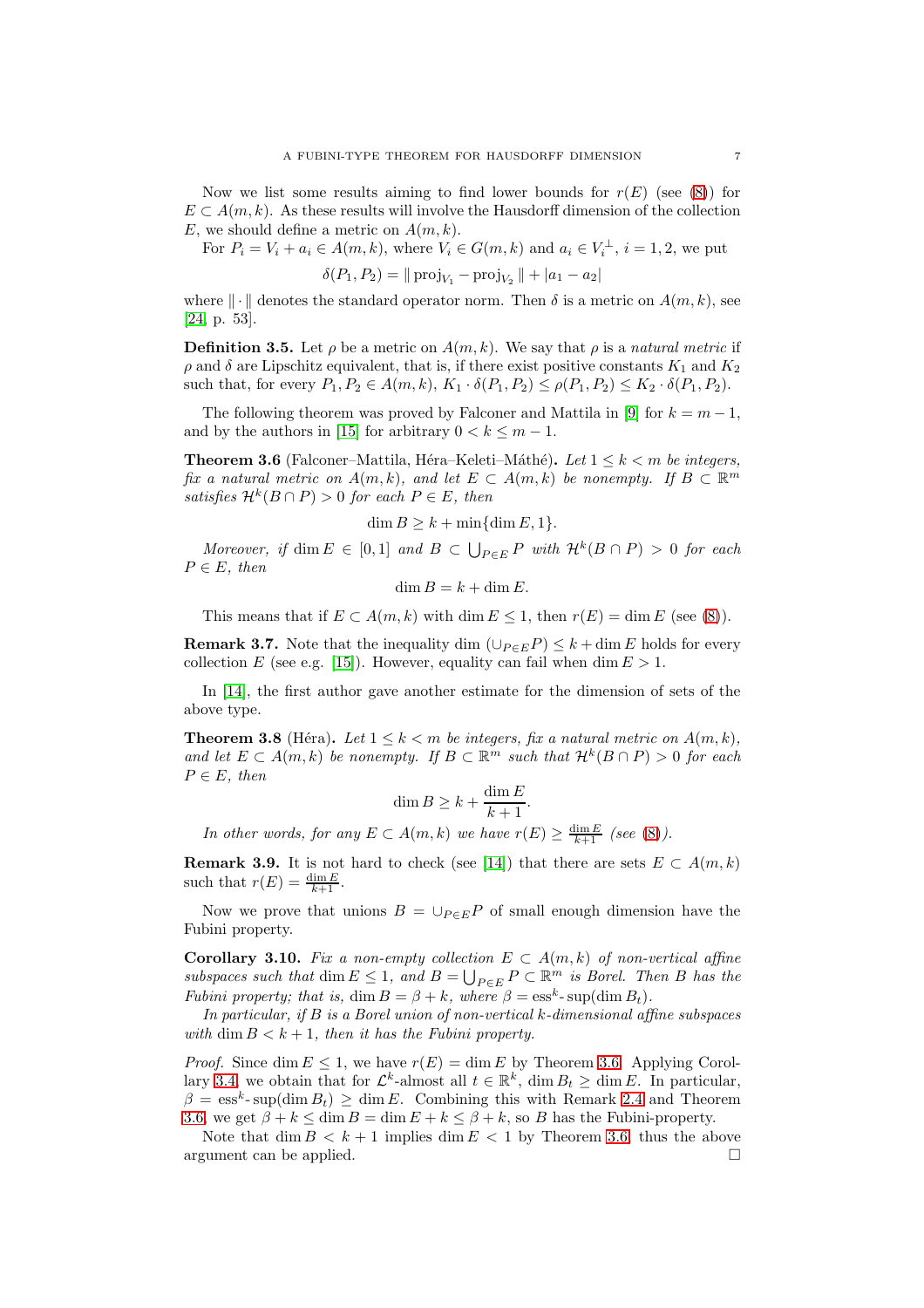We also formulate the conjecture that for arbitrary Borel unions of  $k$ -dimensional affine subspaces Fubini property holds:

<span id="page-7-0"></span>Conjecture 3.11. Fix a non-empty collection  $E \subset A(m,k)$  of non-vertical affine subspaces such that  $B = \bigcup_{P \in E} P \subset \mathbb{R}^m$  is Borel. Then

(9) 
$$
\dim B = \beta + k, \text{ where } \beta = \text{ess}^k \text{-} \sup(\dim B_t).
$$

Recall that a subset of  $\mathbb{R}^m$  is called a *Besicovitch set* if it contains a unit line segment in every direction, and that the Kakeya conjecture states that such a set must have Hausdorff  $/$  upper Minkowski dimension  $m$ . The following theorem connects Conjencture [3.11](#page-7-0) to the Kakeya conjecture.

<span id="page-7-3"></span>**Theorem 3.12.** (i) For any  $m \geq 2$ , if Conjecture [3.11](#page-7-0) holds for that m and  $k = 1$ , then every Besicovitch set in  $\mathbb{R}^m$  has Hausdorff dimension at least  $m-1$ .

(ii) If Conjecture [3.11](#page-7-0) holds for  $k = 1$  for every  $m \geq 2$  then any Besicovith set in  $\mathbb{R}^m$  has upper Minkowski dimension m, so Kakeya conjecture holds for Minkowski dimension.

*Proof.* A well-known argument (see e.g. [\[20\]](#page-25-12)) gives that if for every  $m > 2$  every Besicovitch set in  $\mathbb{R}^m$  has Hausdorff dimenion at least  $m-1$  then every Besicovitch set in  $\mathbb{R}^m$  has upper Minkowski dimenion m. Therefore it is enough to prove (i).

Suppose now that there exists a Besicovitch set in  $\mathbb{R}^m$  of Hausdorff dimension  $d < m - 1$ .

We will rely on a recent result of the second and third authors [\[21\]](#page-25-13) that states that if there is a Besicovitch set of dimension d, then there is a closed set  $A \subset \mathbb{R}^m$ of Hausdorff dimension  $d$  such that  $A$  contains a line in every direction. Crucially, in this proof, this allows us to replace line segments by full lines. The additional property that A is now a closed set helps us evade complicated measurability arguments.

A vague sketch for the rest of the proof is the following. With the help of Theorem [2.2](#page-2-4) we choose a very special set D of directions (of dimension  $m - 1$ ). We pass to a subset  $A'$  of A corresponding to lines going in this set of directions. We extend these lines in the projective space (by adding their direction to the hyperplane at infinity) to obtain  $A' \cup D$ . We apply a projective transformation  $\Phi$ that maps the hyperplane at infinity to a particular standard hyperplane of  $\mathbb{R}^m$ . The projective image  $\Phi(A' \cup D)$  is a union of lines, it still has dimension  $m-1$ ; however, every plane in a suitable family of parallel planes will intersect  $\Phi(D)$  in at most one point only, making  $\Phi(D)$  essentially "invisible". As  $\Phi(A')$  has dimension at most  $d < m - 1$ , this will contradict Conjecture [3.11](#page-7-0) for  $\Phi(A' \cup D)$ .

For the precise proof, let  $H_1$  denote the hyperplane  $\{0\} \times \mathbb{R}^{m-1}$ , and let  $w =$  $(1,0,\ldots,0) \in \mathbb{R}^m$ . For any  $p \in H_1$  and  $v \in S^{m-1}$ , let  $\ell(p, v)$  denote the line though  $p$  in the direction of  $v$ . Using a projective map that takes the hyperplane at infinity to  $H_1$ , a well known argument (see e.g. [\[20\]](#page-25-12)) gives that there is  $A' \subset \mathbb{R}^m$  with  $\dim A' = d$  such that for each  $p \in H_1$ , there exists a line  $\ell(p, v)$  through p such that  $v \not\perp w$  and  $\ell(p, v) \setminus \{p\} \subset A'$ . Let  $F = A' \cup H_1$ , it is easy to see that this way from the closed A we get closed F. Let  $f : [0,1] \to \mathbb{R}^{m-2}$  be a continuous function such that dim  $graph(f) = m - 1$  (see Theorem [2.2\)](#page-2-4), and let

<span id="page-7-1"></span>(10) 
$$
C = \{(0, t, f(t)) : t \in [0, 1]\} \subset H_1.
$$

Clearly, C is compact, and dim  $C = m - 1$ . We will use the following lemma.

<span id="page-7-2"></span>**Lemma 3.13.** Let  $F \subset \mathbb{R}^m$  closed,  $C \subset F$  compact,  $u, w \in S^{m-1}$ , and  $\delta > 0$ . Then

 $K = \bigcup \{ \ell(p, v) : p \in C, v \in S^{m-1}, \ell(p, v) \subset F, |\langle v, u \rangle| \ge \delta, |\langle v, w \rangle| \ge \delta \}$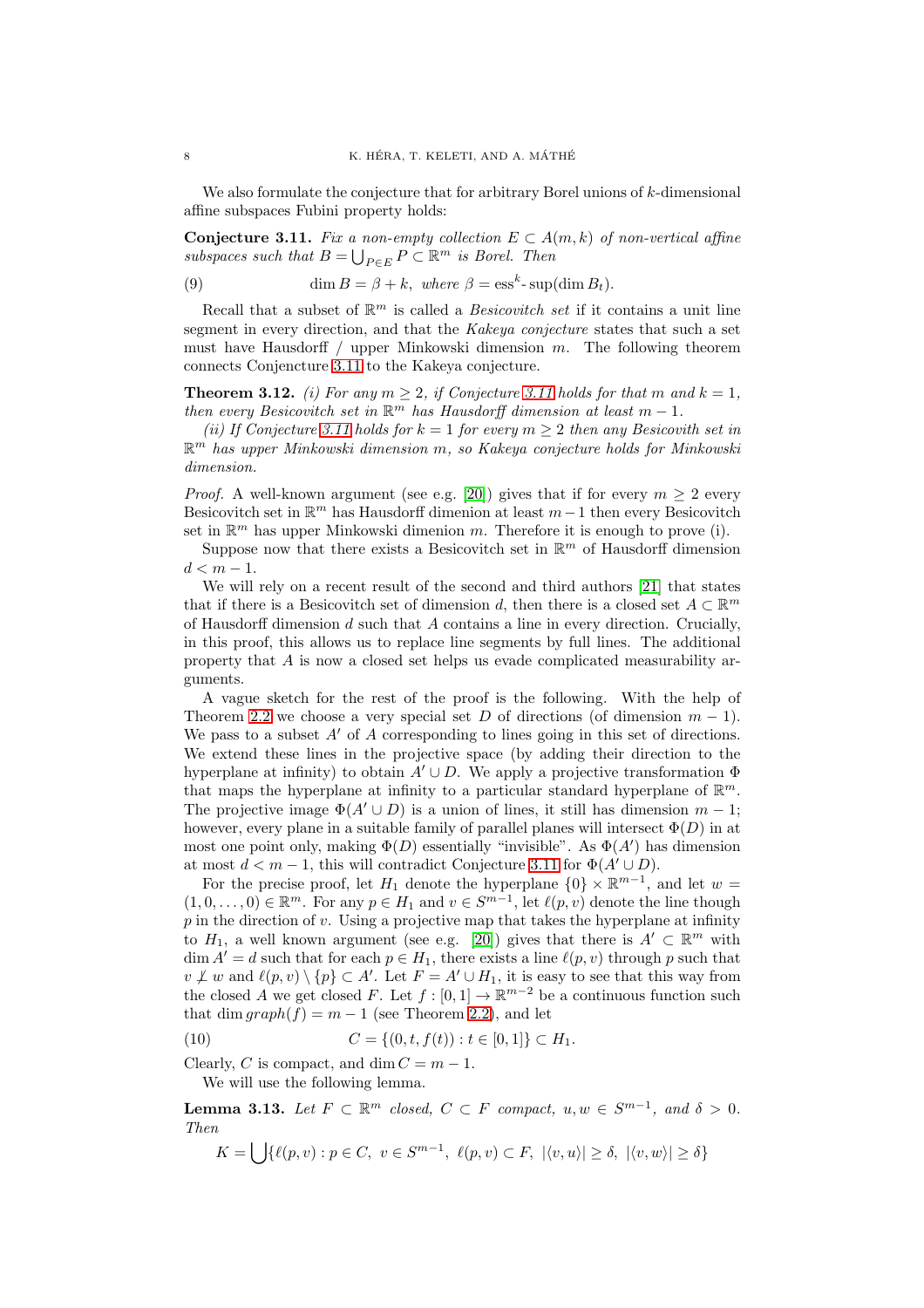is closed.

*Proof.* Let  $a_n \in K$ ,  $a_n \to a$ . Then there exists a line  $\ell(p_n, v_n) \subset F$  such that  $a_n \in \ell(p_n, v_n), p_n \in C, v_n \in S^{m-1}, |\langle v_n, u \rangle| \geq \delta, |\langle v_n, w \rangle| \geq \delta.$  Since C and  $S^{m-1}$  are compact, we can assume that there is  $p \in C, v \in S^{m-1}$  such that  $p_n \to p, v_n \to v$ . Then  $a \in \ell(p, v), |\langle v, u \rangle| \geq \delta, |\langle v, w \rangle| \geq \delta$ , and since F is closed,  $\ell(p, v) \subset F$ , so  $a \in K$ .

Let  $H_2$  denote the  $(m-2)$ -plane  $\{(0,0)\}\times\mathbb{R}^{m-2}$ . Pick  $u_1, u_2 \in S^{m-1}$  such that  $u_1$  and  $u_2$  are orthogonal to  $H_2$ , and  $u_1$ ,  $u_2$ , and w are pairwise non-parallel. For  $i = 1, 2$  and  $k \in \mathbb{N}$ , let

$$
B_{i,k} = \bigcup \{ \ell(p,v) : p \in C, \ v \in S^{m-1}, \ \ell(p,v) \subset F, \ |\langle v,u_i \rangle| \ge 1/k, \ |\langle v,w \rangle| \ge 1/k \},\
$$

where  $F = A' \cup H_1$ ,  $w = (1, 0, \ldots, 0)$ , and C is constructed in [\(10\)](#page-7-1). By Lemma [3.13,](#page-7-2)  $B_{i,k}$  is closed for each i and k. One easily checks that by construction, for each  $p \in C$ , there is a line  $\ell(p, v)$  through p such that  $\ell(p, v) \subset F$ ,  $|\langle v, w \rangle| > 0$ , and  $|\langle v, u_i \rangle| > 0$  for  $i = 1$  or  $i = 2$ , thus  $C \subset \bigcup_{i=1,2} \bigcup_{k \in \mathbb{N}} B_{i,k}$ . Since  $\dim C = m - 1$ , there are i and k such that  $\dim B_{i,k} \geq m-1-\varepsilon$ , for an arbitrary  $\varepsilon > 0$ . Fix such an i and k and let  $B = B_{i,k}$ ,  $B' = B \setminus H_1$ . Since  $B' \subset A'$ , dim  $B' \leq d$ . Let  $u = u_i$ , let U denote the line generated by  $u_i$  and let  $V = U^{\perp}$ . By construction, proj<sub>U</sub>  $\ell(p, v) = U$  for any line  $\ell(p, v)$  in the definition of B. Moreover,  $V \neq H_1$  is a hyperplane containing  $H_2$ , thus  $C \cap (V + t \cdot u)$  is at most one point for each  $t \in \mathbb{R}$ . This, combined with  $B \setminus B' \subset C$  gives that

<span id="page-8-2"></span>(11) 
$$
\dim(B \cap (V + t \cdot u)) = \dim(B' \cap (V + t \cdot u)) \text{ for each } t \in \mathbb{R}.
$$

By the definition in [\(3\)](#page-3-4), [\(11\)](#page-8-2) implies that  $\text{ess}^1$ - sup(dim  $B_{U,t}$ ) =  $\text{ess}^1$ - sup(dim  $B'_{U,t}$ ). Call this value  $\beta$ . Then, using Conjecture [3.11](#page-7-0) for B and Remark [2.4](#page-3-3) for B' we have

$$
m - 1 - \varepsilon \le \dim B = \beta + 1 \le \dim B' \le d,
$$

which, since  $\varepsilon > 0$  was arbitrary, completes the proof.

Remark 3.14. As one can see in the above proof, it is in fact enough to assume in the statement of Theorem [3.12](#page-7-3) that Conjecture [3.11](#page-7-0) holds for closed unions B of non-vertical k-dimensional affine subspaces.

<span id="page-8-0"></span>3.2. Projection theorems as corollaries. Fix two integers  $n, k \geq 1$ , and fix  $t = (t_1, \ldots, t_k) \in \mathbb{R}^k$ . For any  $x \in \mathbb{R}^{(k+1)n}$ , we use the notation  $x = (x_0, x_1, \ldots, x_k)$ , where  $x_i \in \mathbb{R}^n$  for  $i = 0, \ldots, k$ . Let

(12) 
$$
\pi_t: \mathbb{R}^{(k+1)n} \to \mathbb{R}^n, (x_0, x_1, \dots, x_k) \mapsto x_0 + t_1 \cdot x_1 + \dots + t_k \cdot x_k.
$$

The projections  $\{\pi_t\}_{t\in\mathbb{R}^k}$  were first investigated by Oberlin, see [\[32\]](#page-25-14). His results imply the following theorem, see also [\[26\]](#page-25-15).

**Theorem** (Oberlin). Let  $X \subset \mathbb{R}^{(k+1)n}$  be non-empty Borel.

- If  $\dim X \leq (k+1)n k$ , then for  $\mathcal{L}^k$ -almost all  $t \in \mathbb{R}^k$ ,  $\dim \pi_t(X) \geq$  $\dim X - k(n-1).$
- If  $\dim X > (k+1)n k$ , then for  $\mathcal{L}^k$ -almost all  $t \in \mathbb{R}^k$ ,  $\mathcal{L}^n(\pi_t(X)) > 0$ .

Here we prove two results of similar nature. With the help of Corollary [3.4,](#page-5-3) we can translate Theorem [3.8](#page-6-1) and Theorem [3.6](#page-6-0) to the language of projection theorems.

<span id="page-8-1"></span>**Corollary 3.15.** Let  $X \subset \mathbb{R}^{(k+1)n}$  be non-empty Borel with dim  $X \leq 1$ . Then for  $\mathcal{L}^k$ -almost all  $t \in \mathbb{R}^k$ ,

$$
\dim \pi_t(X) = \dim X.
$$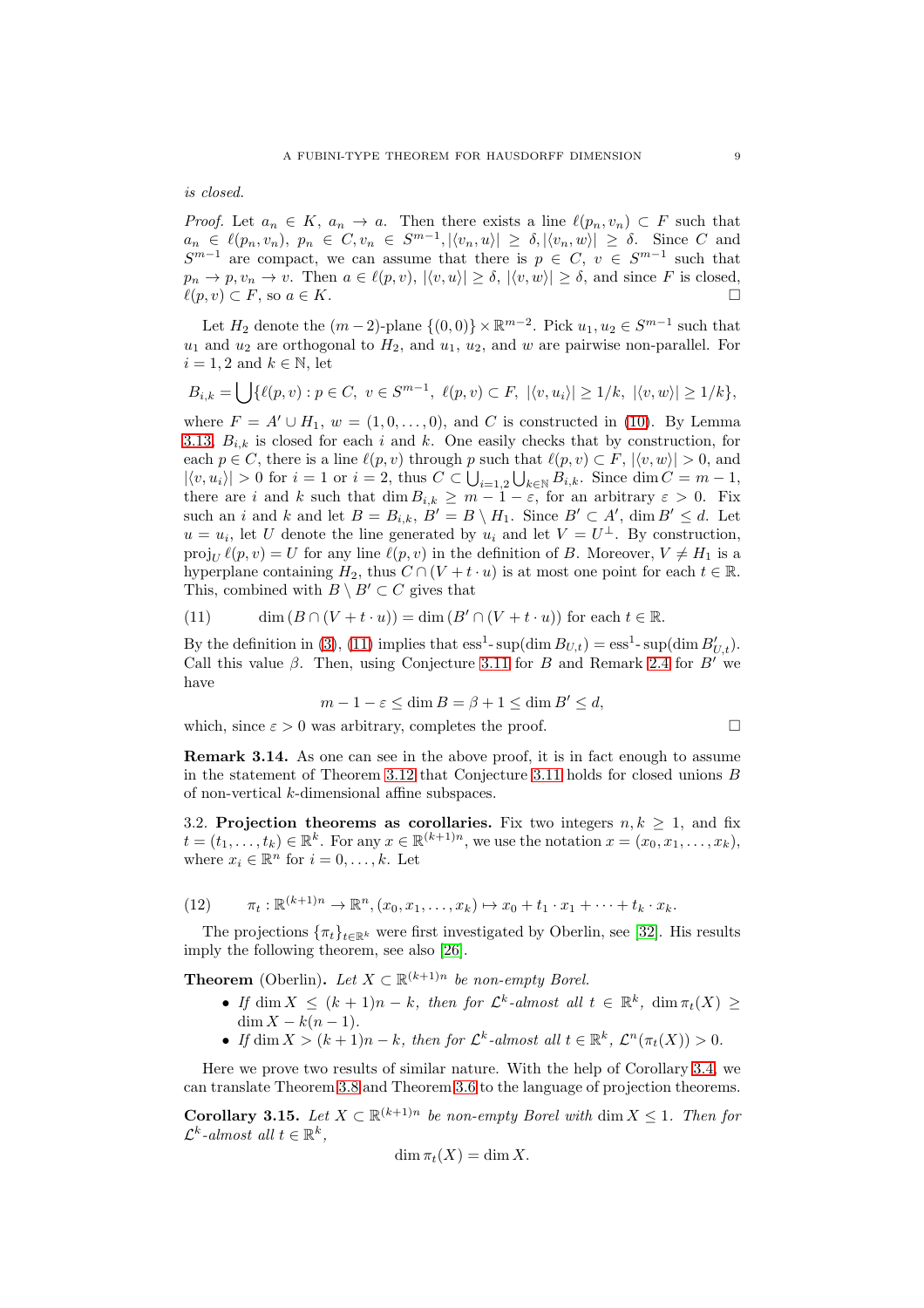<span id="page-9-1"></span>**Corollary 3.16.** Let  $X \subset \mathbb{R}^{(k+1)n}$  be non-empty Borel. Then for  $\mathcal{L}^k$ -almost all  $t \in \mathbb{R}^k$ ,

$$
\dim \pi_t(X) \ge \frac{\dim X}{k+1}.
$$

Note that these two corollaries could have been proved by repeating/modifying the original proofs of Theorems [3.8](#page-6-1) and [3.6.](#page-6-0) The power of our method here is that these corollaries can be obtained directly from the end results, as a "black box", without the need to revisit the original proofs.

The proof of Corollary [3.15](#page-8-1) and [3.16.](#page-9-1) It is enough to prove the corollaries for compact sets X, since every Borel set X contains a compact set with dimension arbitrarily close to the dimension of X.

From now on we assume that  $X$  is compact.

We use the standard duality connection between sections of unions of affine subspaces and projections of the "code set" associated to collections of affine subspaces. For  $x = (x_0, x_1, \dots, x_k) \in X \subset \mathbb{R}^{(k+1)n}$ , let

$$
P_x = \{(t, \pi_t(x)) : t \in \mathbb{R}^k\}.
$$

Then  $P_x$  is a non-vertical k-dimensional affine subspace in  $\mathbb{R}^{k+n}$  for each  $x \in X$ . Let

 $E = \{P_x : x \in X\} \subset A(k+n,k)$ , and  $B = \bigcup_{P \in E} P \subset \mathbb{R}^{k+n}$ .

We claim that dim  $X = \dim E$ . Indeed, the Euclidean metric on X defines a metric on  $E$ . Since  $X$  is bounded, this metric is Lipschitz equivalent to the restriction of a natural metric of  $A(k+n, k)$  to E. So dim  $X = \dim E$  follows.

The set B is a continuous image of  $X \times \mathbb{R}^k$ . This product set is a union of countably many compact sets, so  $B$  is a union of countably many compact sets, hence  $B$  is Borel. (A more careful argument shows that  $B$  is closed.)

<span id="page-9-2"></span>By construction, we have

(13) 
$$
B_t = \pi_t(X) \text{ for every } t \in \mathbb{R}^k.
$$

If  $s = \dim X = \dim E \leq 1$  then the combination of Theorem [3.6](#page-6-0) and Corollary [3.4](#page-5-3) implies that for  $\mathcal{L}^k$ -almost all  $t \in \mathbb{R}^k$ , dim  $B_t \geq s$ . Then by [\(13\)](#page-9-2) we obtain that for  $\mathcal{L}^k$ -almost all  $t \in \mathbb{R}^k$ ,  $\dim \pi_t(X) = \dim X$ , which completes the proof of Corollary [3.15.](#page-8-1)

To finish the proof of Corollary [3.16,](#page-9-1) we use the combination of Theorem [3.8](#page-6-1) and Corollary [3.4.](#page-5-3) We obtain that for  $\mathcal{L}^k$ -almost all  $t \in \mathbb{R}^k$ , dim  $B_t \geq \frac{s}{k+1}$ , where  $s = \dim X = \dim E$ . By [\(13\)](#page-9-2) this implies that for  $\mathcal{L}^k$ -almost all  $t \in \mathbb{R}^k$ ,  $\dim \pi_t(X) \geq$  $\frac{\dim X}{k+1}$ , which completes the proof of Corollary [3.16.](#page-9-1)

 $\Box$ 

**Remark 3.17.** Corollary [3.16](#page-9-1) is obviously sharp for the endpoint dim  $X = (k+1)n$ , taking  $X = \mathbb{R}^{(k+1)n}$  or in fact any other set with this dimension.

Remark 3.18. There is a rich literature of results concerning certain restricted families of projections, see e.g.  $[17]$ ,  $[11]$ ,  $[34]$ ,  $[33]$ . We remark that our first projection theorem, Corollary [3.15,](#page-8-1) can also be proved using a classical potential-theoretic method, similarly as in [\[10,](#page-25-20) Proposition 1.2.].

## 4. Fubini property and counterexamples

<span id="page-9-0"></span>Recall that we say that  $B \subset \mathbb{R}^k \times \mathbb{R}^n$  has the Fubini property if  $\dim B = \alpha + \beta$ , where  $\alpha = \dim \text{proj}_{\mathbb{R}^k} B$ , and  $\beta = \text{ess}^{\alpha}$ -sup(dim  $B_t$ ). In this section first we show that any non- $\Gamma_{\alpha}$ -null Borel set has a large subset for which the Fubini property holds. More precisely we prove the following corollary of Theorem [2.12.](#page-4-1)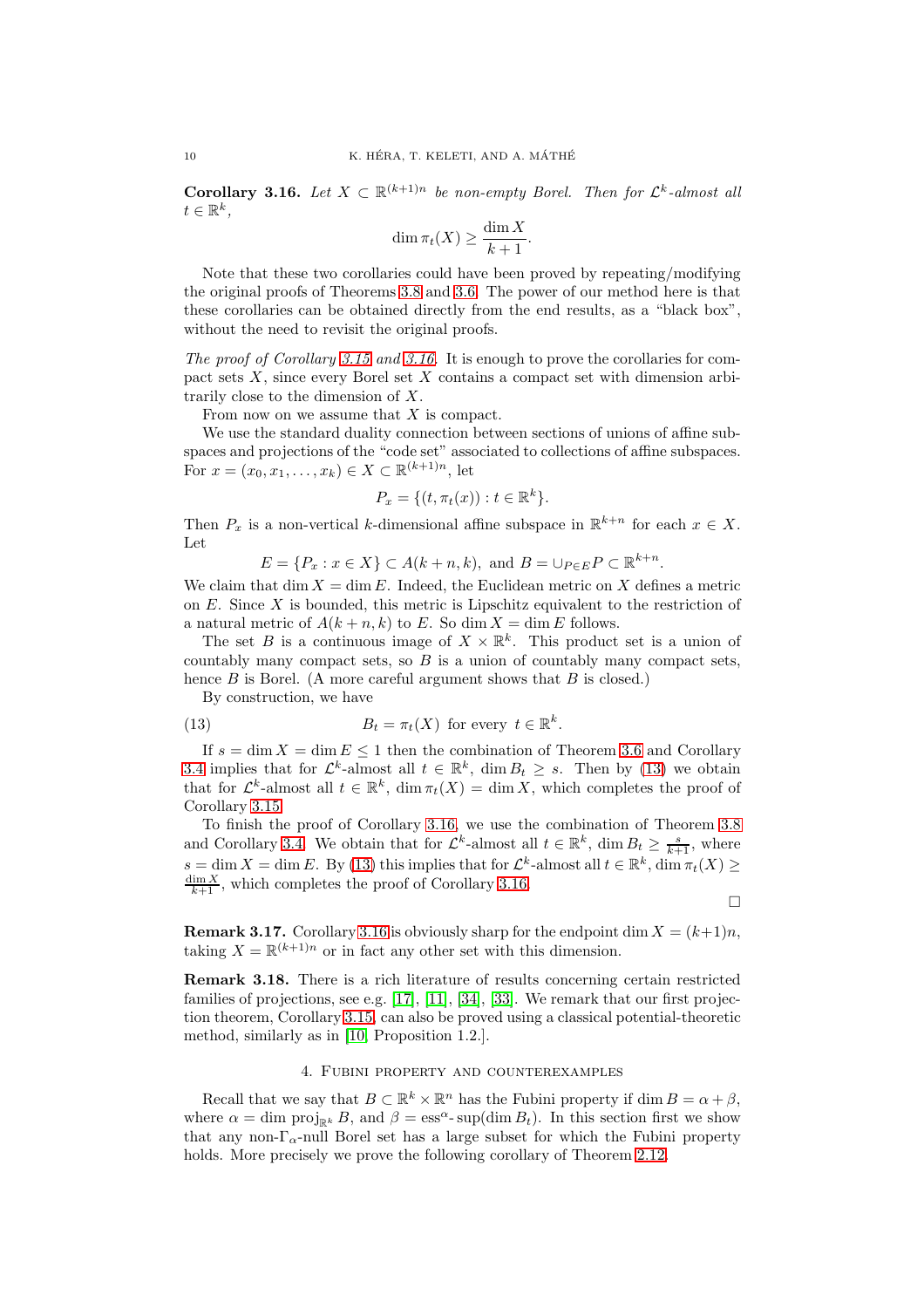<span id="page-10-0"></span>**Corollary 4.1.** Let  $0 < \alpha \leq k$ , and let  $B \subset \mathbb{R}^k \times \mathbb{R}^n$  non-empty Borel set such that  $proj_{\mathbb{R}^k} B \subset T$ , where  $T \subset \mathbb{R}^k$  is an Ahlfors–David  $\alpha$ -regular set. Then there exists a Borel set  $G \subset B$  such that G is  $\Gamma_{\alpha}$ -null, and  $B' = B \setminus G$  has the Fubini property.

Moreover, if B is not  $\Gamma_{\alpha}$ -null, then dim proj  $B' = \alpha$ , thus in fact, dim  $B' =$  $\alpha + \beta'$ , where  $\beta' = \text{ess}^{\alpha}$ - sup(dim  $B_t'$ ).

*Proof.* If B is  $\Gamma_{\alpha}$ -null, then Corollary [4.1](#page-10-0) clearly holds: we can simply take  $B' = \{b\}$ to be any singleton contained in B.

Assume now that B is not  $\Gamma_{\alpha}$ -null, thus  $\mathcal{H}^{\alpha}(\text{proj}_{\mathbb{R}^k} B) > 0$ . Put  $B_0 = B$ , and  $\beta_0 = \text{ess}^{\alpha}$ - sup(dim  $B_t$ ). We complete the proof using transfinite induction. The idea is the following. We apply Theorem [2.12](#page-4-1) for B and obtain a  $\Gamma_{\alpha}$ -null Borel set  $G_0 \subset B$  such that  $\dim(B \setminus G_0) = \alpha + \beta_0$ . Put  $B_1 = B \setminus G_0$ . Clearly,  $B_1$  is Borel and  $B_1 \subset B \subset T \times \mathbb{R}^n$ . Since B is not  $\Gamma_{\alpha}$ -null, we have that  $B_1$  is not  $\Gamma_{\alpha}$ null, and clearly, this implies that  $\mathcal{H}^{\alpha}(\text{proj}_{\mathbb{R}^k} B_1) > 0$ , thus dim proj<sub>Rk</sub>  $B_1 = \alpha$ . If  $\dim B = \dim B_1$ , then B has the Fubini property, we are done. If  $\dim B_1 < \dim B$ , we apply Theorem [2.12](#page-4-1) for  $B_1$ . We continue this process for  $n = 0, 1, \ldots$ , and put  $B_{\omega_0} = \bigcap_{n=0}^{\infty} B_n$ . If  $B_{\omega_0}$  has the Fubini property, then we will be done (see the details below in general), otherwise, we apply Theorem [2.12](#page-4-1) for  $B_{\omega_0}$  and continue the process.

Whenever  $B_\lambda$  is an already defined Borel non- $\Gamma_\alpha$ -null set for an ordinal number  $\lambda$ , let  $\beta_{\lambda} = \text{ess}^{\alpha}$ - sup(dim  $(B_{\lambda})_t$ ). Let  $\gamma$  be a successor ordinal, say  $\gamma = \lambda + 1$ . Applying Theorem [2.12](#page-4-1) for  $B_\lambda$  we obtain a  $\Gamma_\alpha$ -null Borel set  $G_\lambda$  such that dim  $(B_\lambda \setminus G_\lambda)$  =  $\alpha + \beta_{\lambda}$ . Then we let  $B_{\gamma} = B_{\lambda} \setminus G_{\lambda}$ . Since  $B_{\lambda}$  is not  $\Gamma_{\alpha}$ -null, we have that  $B_{\gamma}$ is not  $\Gamma_{\alpha}$ -null, and thus  $\mathcal{H}^{\alpha}(\text{proj}_{\mathbb{R}^k} B_{\gamma}) > 0$ . If  $\gamma$  is a countable limit ordinal, let  $B_{\gamma} = \bigcap_{\lambda \leq \gamma} B_{\lambda}$ . Then  $B_{\gamma} = B \setminus (\bigcup_{\lambda \leq \gamma} G_{\lambda})$ . Since  $\gamma$  is a countable ordinal, and B is not  $\Gamma_{\alpha}$ -null, we have by Remark [2.8](#page-4-4) that  $B_{\gamma}$  is not  $\Gamma_{\alpha}$ -null, and thus  $\mathcal{H}^{\alpha}(\text{proj}_{\mathbb{R}^k} B_{\gamma}) > 0$ . It is also clear that for any  $\gamma$ , the construction yields a Borel set  $B_{\gamma}$  with  $B_{\gamma} \subset B \subset T \times \mathbb{R}^n$ , so Theorem [2.12](#page-4-1) is applicable for  $B_{\gamma}$ .

We claim that there exists  $\gamma < \omega_1$  such that  $\dim B_{\gamma+1} = \dim B_{\gamma}$ , where  $\omega_1$ denotes the smallest uncountable ordinal. Assume on contrary that dim  $B_{\gamma+1}$  <  $\dim B_{\gamma}$  for any  $\gamma < \omega_1$ . Since  $B_{\lambda} \subset B_{\gamma}$  whenever  $\gamma \leq \lambda$ , this implies that  $\dim B_{\lambda} \leq \lambda$  $\dim B_{\gamma+1} < \dim B_{\gamma}$  for any  $\gamma < \lambda$ , thus  $\dim B_{\lambda}: \omega_1 \to \mathbb{R}^+$  is strictly decreasing, which is impossible.

Let  $\gamma$  be a countable ordinal such that dim  $B_{\gamma+1} = \dim B_{\gamma}$ . Then by definition, since  $\gamma + 1$  is a successor ordinal, we have dim  $B_{\gamma+1} = \alpha + \beta_{\gamma}$  and then dim  $B_{\gamma} =$  $\alpha+\beta_{\gamma}$ , thus  $B_{\gamma}$  has the Fubini property. Moreover, it is easy to check that  $B_{\gamma}=B\setminus\mathcal{B}$  $(\bigcup_{\lambda \leq \gamma} G_{\lambda})$ , and by Remark [2.8,](#page-4-4)  $\bigcup_{\lambda \leq \gamma} G_{\lambda}$  is  $\Gamma_{\alpha}$ -null, which completes the proof.  $\Box$ 

Note that the second part of Corollary [4.1](#page-10-0) allows  $\beta' < \beta$  and does not claim the uniqueness of  $\beta'$ . The next proposition shows that we cannot guarantee the existence of a subset with the Fubini property such that  $\beta' = \beta$ , and also that in the second part of Corollary [4.1](#page-10-0) the assumption that B is not  $\Gamma_{\alpha}$ -null cannot be dropped.

<span id="page-10-1"></span>**Proposition 4.2.** (i) There exists a compact set  $C \subset \mathbb{R} \times \mathbb{R}^2$  with  $\text{proj}_{\mathbb{R}} C = [0, 1]$ such that for every subset  $C' \subset C$  with the Fubini property, dim  $\text{proj}_{\mathbb{R}} C' = 0$ .

(ii) There exists a non- $\Gamma_1$ -null compact set  $B \subset \mathbb{R} \times \mathbb{R}^3$  with  $\alpha = \dim (\text{proj}_\mathbb{R} B) =$ 1 and  $\beta = \text{ess}^1\text{-}\text{sup}(\text{dim }B_t) = 1$ , such that for any subset  $B' \subset B$  possessing the Fubini property,  $\alpha' = 0$  or  $\beta' = 0$ , where  $\alpha' = \dim (\text{proj}_{\mathbb{R}} B')$  and  $\beta' =$  $\operatorname{ess}^{\alpha^{\prime}}$ - sup(dim  $B_t^{\prime}$ ).

*Proof.* Let  $g : [0,1] \rightarrow \mathbb{R}^2$  be a Brownian motion. By Kaufman's dimension doubling theorem (see e. g. [\[30\]](#page-25-21)), almost surely, for any set  $X \subset [0,1]$ , we have  $\dim g(X) = 2 \dim X$ . Fix  $g : [0,1] \to \mathbb{R}^2$  with this property.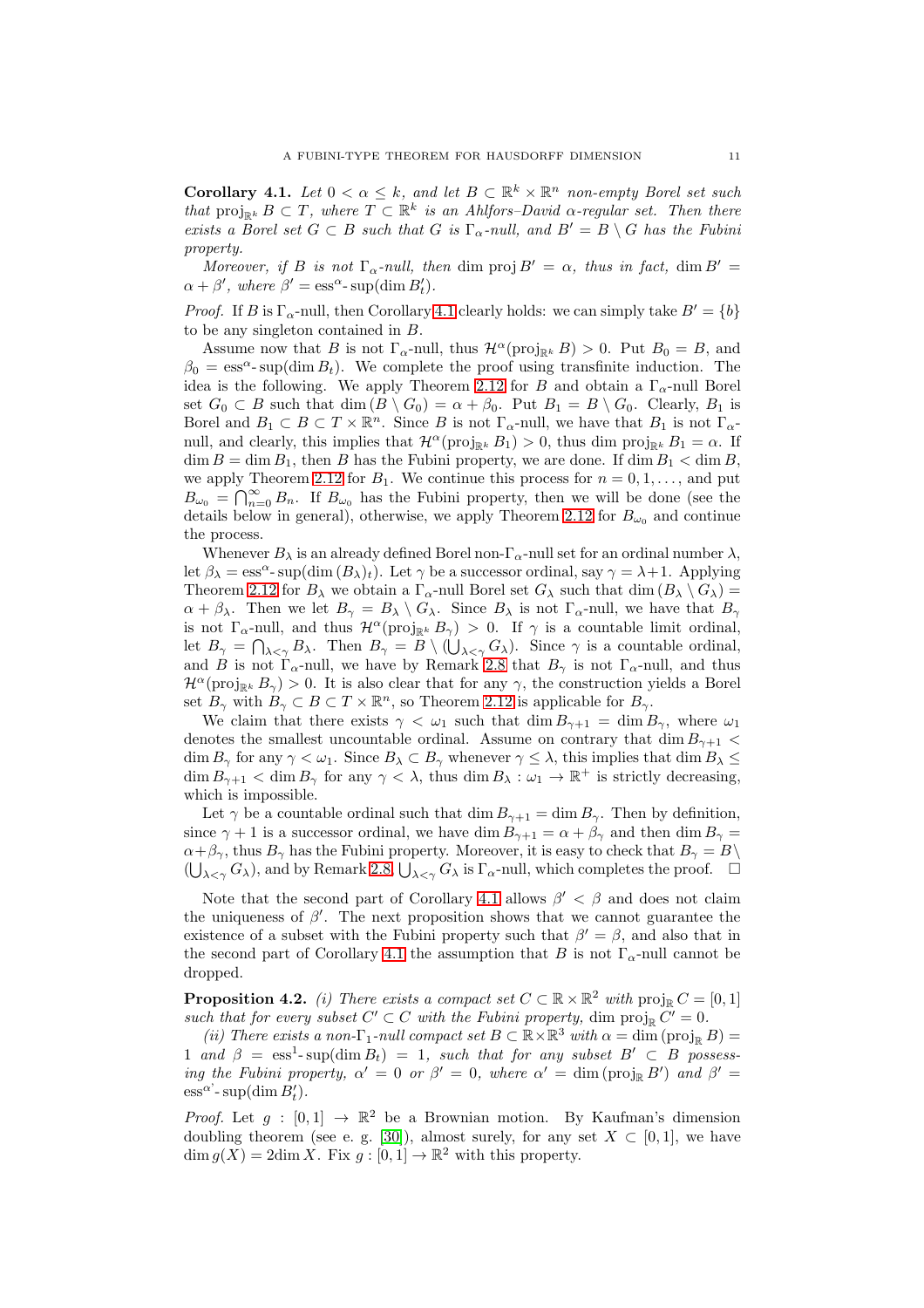Then  $C = \text{graph } g$  satisfies all requirements of (i) since for any nonempty  $C' \subset C$ , letting  $\alpha' = \text{proj}_{\mathbb{R}} C'$ , we have  $\beta' = \text{ess}^{\alpha'} \text{-} \text{sup}(\text{dim } C'_t) = 0$  and  $\text{dim } C' \geq 2\alpha'$ , which is strictly greater than  $\alpha' + \beta'$  if  $\alpha' > 0$ .

To prove (ii) let  $B = (C \times [0,1]) \cup ([0,1] \times \{(0,0,0)\})$ . Then clearly  $B \subset \mathbb{R} \times \mathbb{R}^3$ is a compact set with  $\alpha = \dim (\text{proj}_{\mathbb{R}} B) = 1$  and  $\beta = \text{ess}^1\text{-}\sup(\dim B_t) = 1$  and it is non- $\Gamma_1$ -null since it contains the line segment  $[0, 1] \times \{(0, 0, 0)\}.$ 

Let  $\emptyset \neq B' \subset B$ ,  $\alpha' = \dim (\text{proj}_{\mathbb{R}} B')$  and  $\beta' = \text{ess}^{\alpha'} \text{-} \text{sup}(\dim B'_t)$ . Using the dimension doubling property of g and Theorem [2.1](#page-2-1) we obtain that if  $\beta' > 0$  then  $\dim B' \geq 2\alpha' + \beta'$ , which is strictly greater than  $\alpha' + \beta'$  if  $\alpha' > 0$ .

**Remark 4.3.** The reason that we have included  $[0, 1] \times \{(0, 0, 0)\}\$  in the set B is that  $C \times [0, 1]$  alone would be  $\Gamma_1$ -null: this can be seen either by using the second claim of Corollary [4.1](#page-10-0) or more directly, using the results of [\[2\]](#page-24-3).

Now we show that the Ahlfors–David regularity condition in Theorems [2.12](#page-4-1) and [2.14](#page-4-2) and in Corollary [4.1](#page-10-0) cannot be dropped: for example, the relaxed condition that  $0 < \mathcal{H}^{\alpha}(\text{proj}_{\mathbb{R}^k} B) < \infty$  is not enough.

<span id="page-11-1"></span>**Proposition 4.4.** For any  $0 < \alpha < 1$ , there exists a compact set  $B \subset \mathbb{R}^2$  with the following properties:

- $B = A_1 \times A_2$  with  $0 < \mathcal{H}^{\alpha}(A_i) < \infty \ (i = 1, 2),$
- for any  $G \subset B$  Borel  $\Gamma_{\alpha}$ -null set we have dim  $(B \setminus G) = \alpha + 1$ .

Clearly, for the above B, the conclusions of Theorems [2.12](#page-4-1) and [2.14](#page-4-2) and Corollary [4.1](#page-10-0) do not hold.

Proof. The following construction can be found in [\[12,](#page-25-22) Section 2.10.29].

For any  $0 < \alpha < 1$ , there exist compact sets  $A_1, A_2 \subset \mathbb{R}$  with  $0 < \mathcal{H}^{\alpha}(A_i) < \infty$  $(i = 1, 2)$  such that for  $B = A_1 \times A_2$  the following is satisfied:

For any  $\gamma < \alpha + 1$  and  $\varepsilon > 0$  there exists  $\delta > 0$  (depending on  $\alpha$ ,  $\varepsilon$  and  $\gamma$ ) such that for any  $S \subset \mathbb{R}^2$  with diam  $S \leq \delta$ , we have

<span id="page-11-0"></span>(14) 
$$
(\mathcal{H}^{\alpha} \times \mathcal{H}^{\alpha})(B \cap S) \leq C \cdot \varepsilon \cdot (\text{diam } S)^{\gamma},
$$

where C is a constant depending only on  $\alpha$ .

We will check that [\(14\)](#page-11-0) implies that for every  $B' \subset B$  with  $(\mathcal{H}^{\alpha} \times \mathcal{H}^{\alpha})(B') > 0$ , we have dim  $B' = \alpha + 1$ .

First note that the upper bound  $\alpha+1$  follows from the fact that  $B' \subset A_1 \times A_2 \subset$  $A_1 \times \mathbb{R}$ , and  $A_1 \times \mathbb{R}$  has Hausdorff dimension  $\alpha + 1$ .

Fix  $\gamma < \alpha + 1$ ,  $\varepsilon > 0$ , and consider a covering  $B' \subset \bigcup S_i$  with diam  $S_i \leq \delta$ , where  $\delta$  is as above. Then by [\(14\)](#page-11-0), we have that

$$
\sum (\text{diam } S_i)^{\gamma} \geq \sum \frac{1}{C \cdot \varepsilon} (\mathcal{H}^{\alpha} \times \mathcal{H}^{\alpha})(B \cap S_i) \geq \sum \frac{1}{C \cdot \varepsilon} (\mathcal{H}^{\alpha} \times \mathcal{H}^{\alpha})(B' \cap S_i),
$$

and since  $B' \subset \bigcup S_i$  and  $\mathcal{H}^{\alpha} \times \mathcal{H}^{\alpha}$  is an outer measure, we have that

$$
\sum (\operatorname{diam} S_i)^{\gamma} \ge \frac{1}{C \cdot \varepsilon} (\mathcal{H}^{\alpha} \times \mathcal{H}^{\alpha})(B').
$$

Taking infimum over the coverings it follows that

$$
\mathcal{H}^{\gamma}(B') \geq \frac{1}{C \cdot \varepsilon} (\mathcal{H}^{\alpha} \times \mathcal{H}^{\alpha})(B').
$$

Therefore dim  $B' > \gamma$  for every  $\gamma < \alpha + 1$ , hence dim  $B' = \alpha + 1$ .

To conclude the proof of Proposition [4.4,](#page-11-1) we show that if G is a Borel  $\Gamma_{\alpha}$ -null set and  $B' = B \setminus G$ , then  $(\mathcal{H}^{\alpha} \times \mathcal{H}^{\alpha})(B') > 0$ , and this is enough.

Let G be a Borel  $\Gamma_{\alpha}$ -null set. Then we have  $\mathcal{H}^{\alpha}(\{t \in A_1 : (t, x) \in G\}) = 0$  for each  $x \in A_2$ , considering constant (Lipschitz) functions in [\(6\)](#page-4-5). This immediately implies that for each  $x \in A_2$ ,  $\mathcal{H}^{\alpha}(\{t \in A_1 : (t, x) \in B'\}) = \mathcal{H}^{\alpha}(A_1)$  which is positive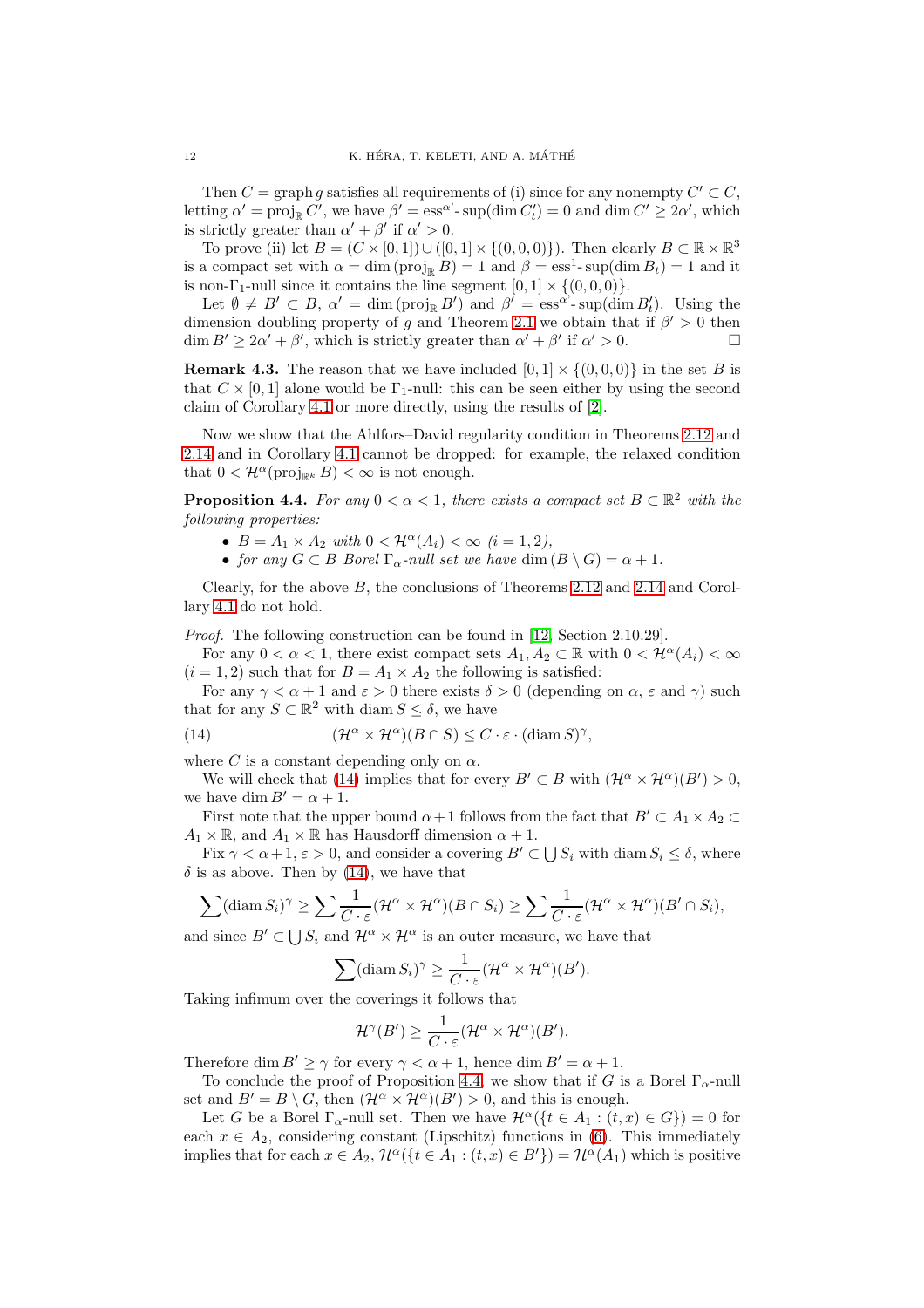and finite. Using Fubini's theorem (see e.g. [\[12,](#page-25-22) Theorem 2.6.2]) for the Borel set  $B'$  we obtain that

$$
(\mathcal{H}^{\alpha}\times \mathcal{H}^{\alpha})(B')=\int_{A_2}\mathcal{H}^{\alpha}(\lbrace t\in A_1:(t,x)\in B'\rbrace)d\mathcal{H}^{\alpha}(x)>0,
$$

<span id="page-12-0"></span>which completes the proof.  $\Box$ 

#### 5. Proofs of the main results

In this section we prove Theorems [2.14](#page-4-2) and [2.12](#page-4-1) subject to two lemmas, Lemma [5.4](#page-14-0) and Lemma [5.5,](#page-14-1) which will be proved in Section [6](#page-15-0) and Section [7,](#page-17-0) respectively. While Lemma [5.4](#page-14-0) is merely a (highly non-trivial) technical lemma aimed to ensure measurability of sets in our proofs, the majority of the proof of Theorem [2.14](#page-4-2) can be found in the proof of Lemma [5.5.](#page-14-1)

We start with two observations.

<span id="page-12-3"></span><span id="page-12-2"></span>Lemma 5.1. In Theorem [2.14,](#page-4-2) we can assume without loss of generality that (i) B is not  $\Gamma_{\alpha}$ -null, and thus  $\mathcal{H}^{\alpha}(\text{proj}_{\mathbb{R}^k} B) > 0$ , (ii)  $\beta < n$ .

*Proof.* Clearly, Theorem [2.14](#page-4-2) trivially holds if B is  $\Gamma_{\alpha}$ -null, we can take  $G = B$ .

If  $\beta = n$  in Theorem [2.14,](#page-4-2) then the statement follows trivially: Since  $B \subset T \times \mathbb{R}^n$ , we have that dim  $B \leq \alpha + n$ , and we can take  $G = \emptyset$ .

 $\Box$ 

<span id="page-12-1"></span>**Lemma 5.2.** If the conclusion of Theorem [2.14](#page-4-2) holds for  $B_i \subset \mathbb{R}^k \times \mathbb{R}^n$  for each  $i = 1, 2, \ldots$ , then it also holds for  $B = \bigcup_{i=1}^{\infty} B_i$ .

*Proof.* Assume that  $\dim B_t \leq \beta$  for each  $t \in T$ . Then  $\dim (B_i)_t \leq \beta$  for each  $t \in T$ , thus, by Theorem [2.14,](#page-4-2) there exist  $\Gamma_{\alpha}$ -null sets  $G_i \subset B_i$  such that dim  $(B_i \setminus G_i) \leq$  $\alpha + \beta$ . By Remark [2.8,](#page-4-4)  $G = \bigcup_{i=1}^{\infty} G_i$  is  $\Gamma_{\alpha}$ -null, and

$$
\dim(B \setminus G) = \sup_{i} \dim(B_i \setminus G) \le \sup_{i} \dim(B_i \setminus G_i) \le \alpha + \beta,
$$

which completes the proof.  $\Box$ 

Now we introduce more simplifying assumptions in Theorem [2.14.](#page-4-2)

<span id="page-12-6"></span>Lemma 5.3. We can assume without loss of generality that

<span id="page-12-5"></span> $(i)$  proj<sub>Rn</sub>  $B \subset [0,1]^n$ ,

(*ii*)  $\mathcal{H}^{\alpha}(T) \leq 1$ .

Proof.

- (i) This is trivial using Lemma [5.2,](#page-12-1) and that Hausdorff dimension is preserved under homotheties.
- (ii) It follows from Lemma [5.2](#page-12-1) and Remark [2.11](#page-4-6) that we can assume that  $\mathcal{H}^{\alpha}(T)$  <  $\infty$ . Then we can replace B with a homothetic copy B' and T with a homothetic copy T' such that for  $A' = \text{proj}_{\mathbb{R}^k} B'$ ,  $A' \subset T'$  and  $\mathcal{H}^{\alpha}(T') \leq 1$ .

 $\Box$ 

Fix a Borel set  $B \subset T \times [0,1]^n$ , where  $T \subset \mathbb{R}^k$  is an Ahlfors–David  $\alpha$ -regular Borel set such that  $\mathcal{H}^{\alpha}(T) \leq 1$ . Let  $\beta \in (0, n)$  such that

<span id="page-12-4"></span>(15) 
$$
\dim B_t < \beta \text{ for all } t \in A,
$$

where  $A = \text{proj}_{\mathbb{R}^k} B \subset \mathbb{R}^k$ . Clearly, we have  $A \subset T$ . By Remark [2.8](#page-4-4) and [\(ii\)](#page-12-2) of Lemma [5.1,](#page-12-3) it is enough to show that there exists a Borel set  $G \subset B$  such that G is  $\Gamma_{\alpha}$ -null, and dim  $(B \setminus G) \leq \alpha + \beta$ .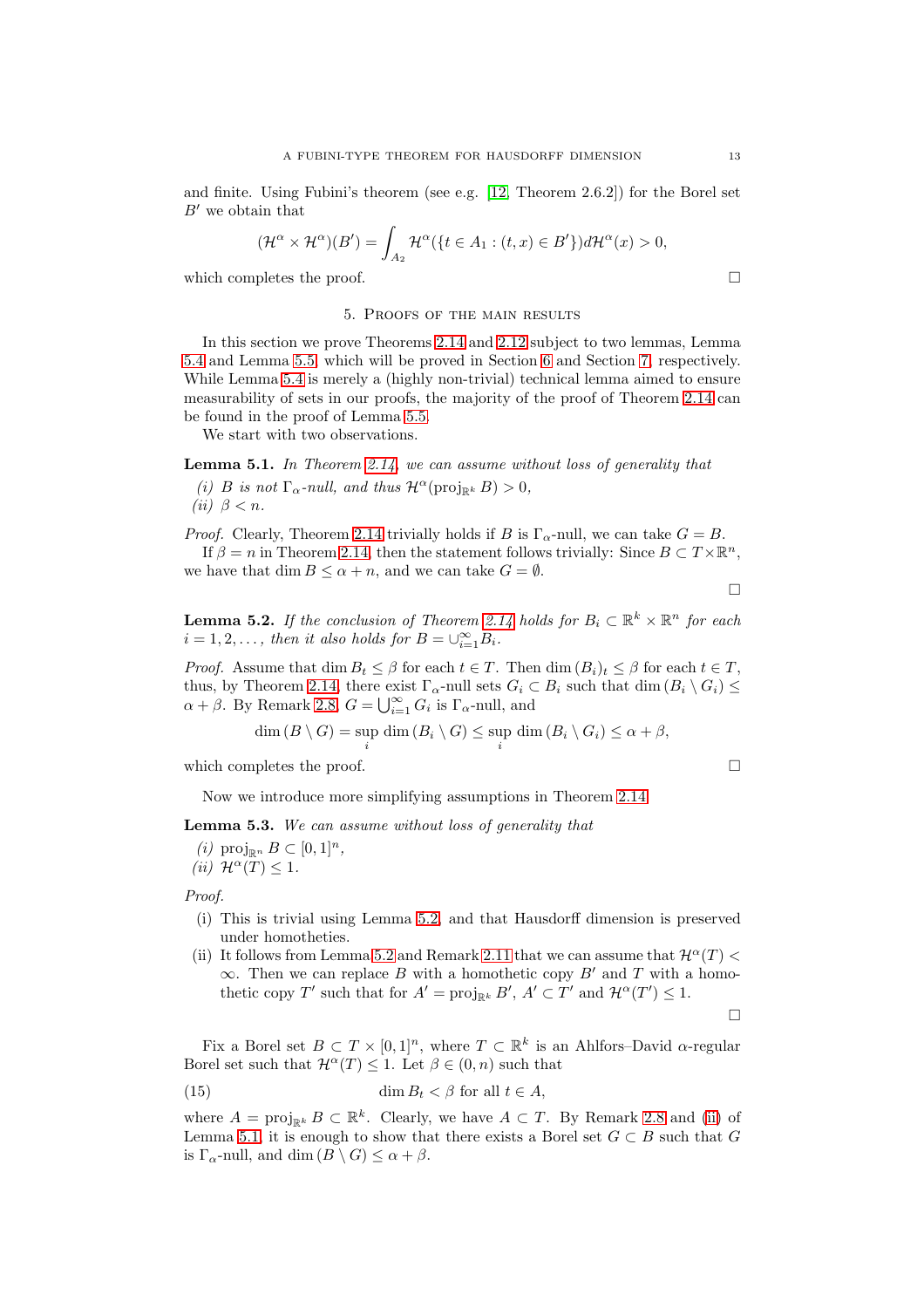<span id="page-13-2"></span>We use the following properties of  $T \subset \mathbb{R}^k$ .

(16) 
$$
\mathcal{H}^{\alpha}(A) \leq \mathcal{H}^{\alpha}(T) \leq 1,
$$

and there exists  $c > 0$  such that for all  $t \in T$ ,  $0 < r \leq 1$ ,

(17) 
$$
c \cdot r^{\alpha} \leq \mathcal{H}^{\alpha}(T \cap B(t,r)).
$$

For our convenience, we introduce a new measure in place of Hausdorff measure using translated copies of open dyadic cubes.

<span id="page-13-3"></span><span id="page-13-0"></span>Let

(18) 
$$
U = \{(u_1, \ldots, u_n) \in \mathbb{R}^n, u_i \in \{0, 1/2\} \ (i = 1, \ldots, n)\}.
$$

For  $u \in U$ , and  $l \geq 1$ , let

(19) 
$$
\widetilde{\mathcal{D}}_{u,l} = \left\{ \prod_{j=1}^n \left( \frac{m_j}{2^l}, \frac{m_j + 1}{2^l} \right) : (m_1, \dots, m_n) \in u + \mathbb{Z}^n \right\},
$$

(20) 
$$
\mathcal{D}_l = \bigcup_{u \in U} \widetilde{\mathcal{D}}_{u,l} = \left\{ \prod_{j=1}^n \left( \frac{m_j}{2^l}, \frac{m_j + 1}{2^l} \right) : (m_1, \dots, m_n) \in U + \mathbb{Z}^n \right\},
$$

the family of open cubes which are translates of  $2^{-l}$ -dyadic cubes by  $u \cdot 2^{-l}$  for some  $u \in U$ , and

.

$$
(21)\t\t\t\t\t\mathcal{D} = \bigcup_{l=1}^{\infty} \mathcal{D}_l
$$

For a set  $X \subset \mathbb{R}^n$ ,  $s \geq 0$  and  $\delta > 0$ , let

$$
\widetilde{\mathcal{N}}_{\delta}^{s}(X) = \inf \left\{ \sum_{i=1}^{\infty} (\text{diam} \,(D_i))^{s} : X \subset \bigcup_{i=1}^{\infty} D_i, \ D_i \in \mathcal{D}, \ \text{diam} \,(D_i) \le \delta \right\}
$$

and  $\mathcal{N}^s(X) = \lim_{\delta \to 0} \widetilde{\mathcal{N}}^s_{\delta}(X)$ .

It is not hard to check that there exists a constant  $b(n, s) \neq 0$  depending only on *n* and *s* such that for every  $X \subset \mathbb{R}^n$ ,  $\mathcal{H}^s(X) \leq \mathcal{N}^s(X) \leq b(n, s)\mathcal{H}^s(X)$ .

We will use the following notation. For

<span id="page-13-1"></span>
$$
D = \left(\frac{m_1}{2^l}, \frac{m_1+1}{2^l}\right) \times \left(\frac{m_2}{2^l}, \frac{m_2+1}{2^l}\right) \times \cdots \times \left(\frac{m_n}{2^l}, \frac{m_n+1}{2^l}\right) \in \mathcal{D},
$$

let

(22) 
$$
s_D = 2^{-l}
$$
 and  $x_D = \left(\frac{m_1}{2^l}, \frac{m_2}{2^l}, \dots, \frac{m_n}{2^l}\right)$ 

denote the side length and the lower left corner of D.

We will restrict ourselves to small enough cubes. For any  $\varepsilon > 0$ , let  $l_0 = l_0(\varepsilon)$ be the smallest integer such that

(23) 
$$
\sum_{l=l_0}^{\infty} 2^{-l\varepsilon} \leq c \cdot \varepsilon^2,
$$

where  $c$  is from  $(17)$ . Let

(24) 
$$
\widetilde{\mathcal{D}} = \widetilde{\mathcal{D}}_{\varepsilon} = \{ D \in \mathcal{D} : s_D \leq 2^{-l_0} \}.
$$

We would like to find covers for the sections of B consisting of cubes from  $\widetilde{\mathcal{D}}$ . By [\(15\)](#page-12-4) we have that for every  $t \in A$  and every  $\varepsilon > 0$  there exists a countable cover

<span id="page-13-4"></span>
$$
B_t \subset \bigcup_{i \in I_t} D_i^t
$$
 such that  $D_i^t \in \tilde{\mathcal{D}}$  and  $\sum_{i \in I_t} (\text{diam}(D_i^t))^{\beta} \leq \varepsilon$ .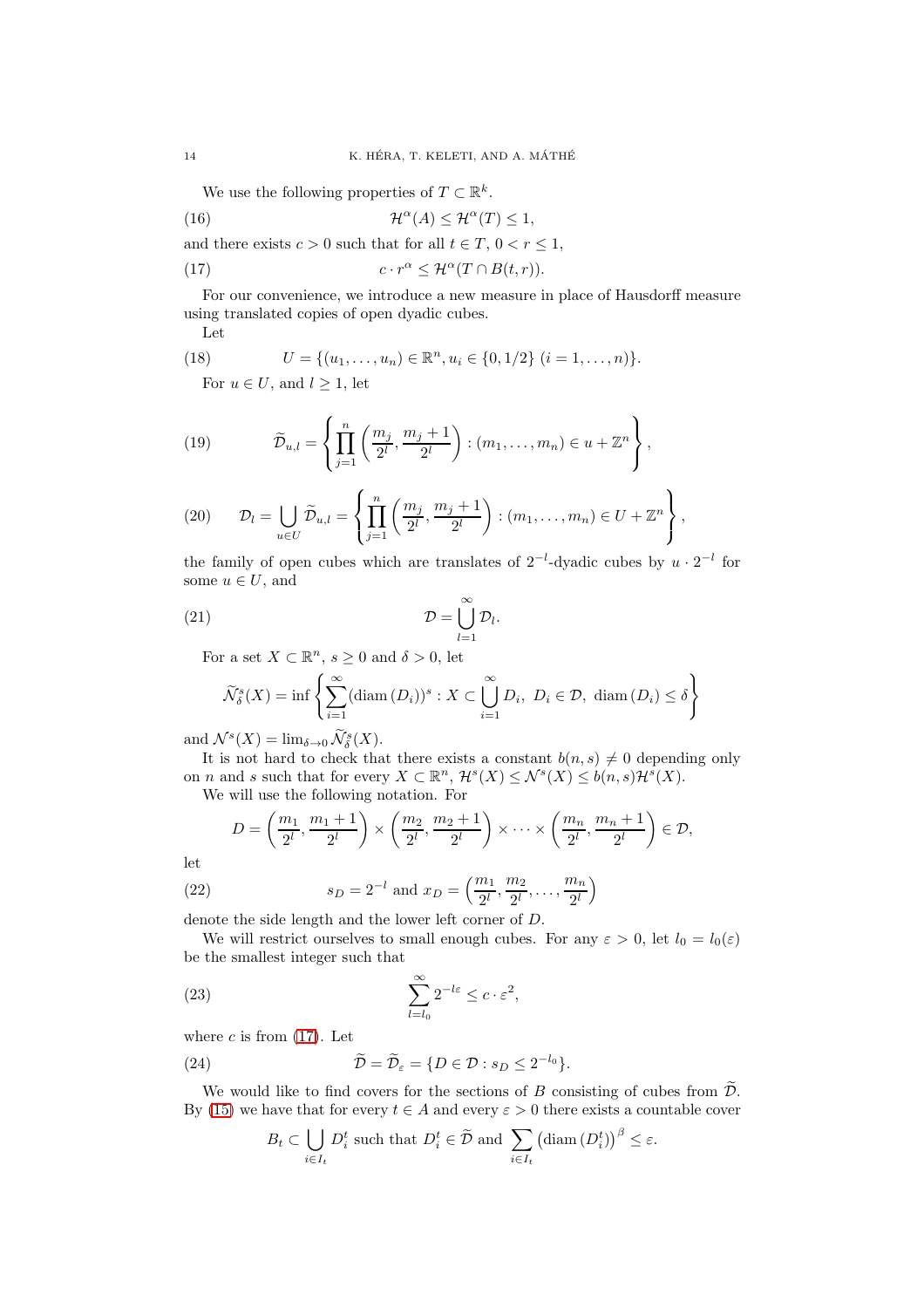We need more: we need to find a cover with the above properties such that  $t \mapsto$  $\{D_i^t\}_{i\in I_t}$  is a  $(\mathcal{H}^{\alpha}$ -)measurable map on A. This will be the content of Lemma [5.4](#page-14-0) below. First we need to introduce some definitions. Let

(25) 
$$
H = \mathcal{P}(\tilde{\mathcal{D}}),
$$
 the space of all subsets of  $\tilde{\mathcal{D}},$ 

equipped with the natural topology defined via considering H as  $\{0,1\}^{\widetilde{\mathcal{D}}}$  and taking the product topology. Clearly, H is compact.

<span id="page-14-4"></span>For  $h \in H$ , let

(26) 
$$
\mathcal{U}(h) = \bigcup_{D \in h} D,
$$

and

<span id="page-14-5"></span>(27) 
$$
\mathcal{S}(h) = \sum_{D \in h} \text{diam}(D)^{\beta}.
$$

Note that in the above definition, the integer  $l_0$ , and thus the space H depends on ε.

The proof of the following lemma was communicated to us by Zoltán Vidnyánszky, the proof will be postponed to Section [6](#page-15-0) and the Appendix.

<span id="page-14-0"></span>**Lemma 5.4.** For any  $\varepsilon > 0$ , there exists a Borel set  $F \subset A$  with  $\mathcal{H}^{\alpha}(F) = \mathcal{H}^{\alpha}(A)$ and a Borel measurable function  $\phi : F \to H$  such that for each  $t \in F$ ,  $B_t \subset \mathcal{U}(\phi(t))$ , and  $\mathcal{S}(\phi(t)) \leq \varepsilon$ .

Fix  $\varepsilon > 0$ , and fix F as well as a Borel measurable  $\phi : F \to H$  obtained in Lemma [5.4](#page-14-0) for  $\varepsilon$ . Since  $\mathcal{H}^{\alpha}(A \setminus F) = 0$  and since B and F are Borel sets, we have that  $B \setminus (F \times \mathbb{R}^n)$  is Borel  $\Gamma_{\alpha}$ -null, so our  $\Gamma_{\alpha}$ -null set G (to be constructed below) can include  $B \setminus (F \times \mathbb{R}^n)$ . Thus we can assume without loss of generality that  $\phi$  is defined on A.

Fix  $\rho \ge 1$  (we will take  $\rho \approx \log(1/\varepsilon)$ ), and introduce the following notation:

(28) 
$$
\mathcal{G}_{\rho} = \{f : T \to \mathbb{R}^n : f \text{ is } \rho\text{-Lipschitz}\}.
$$

<span id="page-14-6"></span>The proof of Theorem [2.14](#page-4-2) is based on the following lemma.

<span id="page-14-1"></span>**Lemma 5.5.** There exists a Borel set  $\widetilde{B} \subset B$  ( $\widetilde{B} = \widetilde{B}_{\varepsilon,0}$ ) with the following properties:

(1) for all 
$$
\gamma \in [\varepsilon, 1)
$$
,  $\mathcal{H}_{\infty}^{\alpha+\beta+\gamma}(\widetilde{B}) \lesssim_{n,k,\alpha,\beta} \rho^{\alpha+\beta+\gamma} \cdot \varepsilon$ ,

(2) for all 
$$
f \in \mathcal{G}_{\rho}
$$
,  $\mathcal{H}^{\alpha}(\lbrace t \in \mathbb{R}^{k} : (t, f(t)) \in B \setminus \widetilde{B} \rbrace) \lesssim_{n,k} \varepsilon$ .

We postpone the proof of Lemma [5.5](#page-14-1) to Section [7.](#page-17-0)

Now we show how Lemma [5.5](#page-14-1) implies Theorem [2.14.](#page-4-2)

*Proof of Theorem [2.14.](#page-4-2)* For  $m = 1, 2, ...$  let  $B_m = B_{2^{-m},m}$  constructed in Lemma [5.5.](#page-14-1) Then  $\widetilde{B}_m$  has the following properties:

<span id="page-14-2"></span>(29) for all 
$$
\gamma \in [2^{-m}, 1)
$$
,  $\mathcal{H}_{\infty}^{\alpha+\beta+\gamma}(\widetilde{B}_m) \lesssim_{n,k,\alpha,\beta} m^{\alpha+\beta+\gamma} \cdot 2^{-m}$ ,

(30) for all 
$$
f \in \mathcal{G}_m
$$
,  $\mathcal{H}^{\alpha}(\lbrace t \in \mathbb{R}^k : (t, f(t)) \in B \setminus \widetilde{B}_m \rbrace) \lesssim_{n,k} 2^{-m}$ .

Let

<span id="page-14-3"></span>
$$
B' = \limsup \widetilde{B}_m = \bigcap_{l=1}^{\infty} \bigcup_{m=l}^{\infty} \widetilde{B}_m
$$
, and  $G = B \setminus B'$ .

Then clearly, G is Borel. We claim that G is  $\Gamma_{\alpha}$ -null (see the definition in [\(6\)](#page-4-5)), and  $\dim (B \setminus G) \leq \alpha + \beta$ .

First we show that dim  $B' = \dim (B \setminus G) \leq \alpha + \beta$ .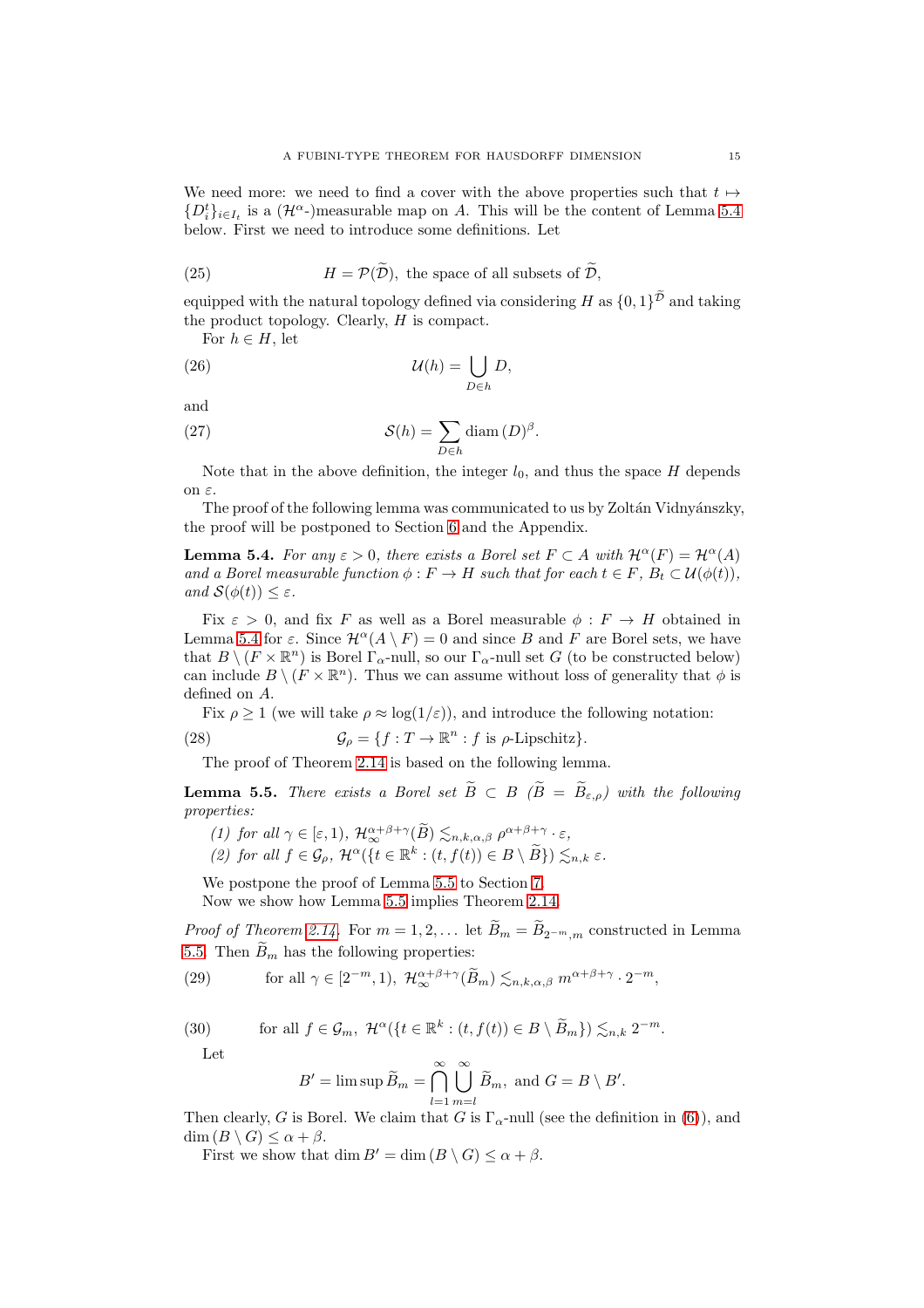Let  $0 < \gamma \leq 1$  be arbitrary. Let  $l_1$  be the first integer such that  $2^{-l_1} \leq \gamma$ . Then we have by [\(29\)](#page-14-2) that

(31)

$$
\mathcal{H}_{\infty}^{\alpha+\beta+\gamma}(B') \leq \mathcal{H}_{\infty}^{\alpha+\beta+\gamma}(\bigcap_{l=l_1}^{\infty} \bigcup_{m=l}^{\infty} \widetilde{B}_m) \leq \sum_{m=l}^{\infty} \mathcal{H}_{\infty}^{\alpha+\beta+\gamma}(\widetilde{B}_m) \lesssim \sum_{m=l}^{\infty} m^{\alpha+\beta+\gamma} \cdot 2^{-m}
$$

for each  $l \geq l_1$ . Since  $\sum m^{\alpha+\beta+\gamma}2^{-m}$  is convergent, the right hand side tends to zero as  $l \to \infty$ , so we obtain that  $\mathcal{H}_{\infty}^{\alpha+\beta+\gamma}(B') = 0$  for each  $0 < \gamma \leq 1$ . Clearly, this implies that dim  $B' \le \alpha + \beta$ , which completes the proof of our first claim.

Now we prove that for every Lipschitz function  $f: T \to \mathbb{R}^n$ ,  $\mathcal{H}^{\alpha}(\{t \in \mathbb{R}^k :$  $(t, f(t)) \in G$ } = 0.

Let f be  $\kappa$ -Lipschitz for some  $\kappa$ . We need to prove that

(32) 
$$
\mathcal{H}^{\alpha}(\lbrace t \in \mathbb{R}^{k} : (t, f(t)) \in \bigcup_{l=1}^{\infty} \bigcap_{m=l}^{\infty} (B \setminus \widetilde{B}_{m}) \rbrace) = 0.
$$

<span id="page-15-1"></span>Clearly, it is enough to prove that for each  $l = 1, 2, \ldots$ ,

(33) 
$$
\mathcal{H}^{\alpha}(\lbrace t \in \mathbb{R}^{k} : (t, f(t)) \in \bigcap_{m=l}^{\infty} (B \setminus \widetilde{B}_{m}) \rbrace) = 0.
$$

Let  $l_2$  be the first integer such that  $\kappa \leq l_2$ . By [\(30\)](#page-14-3), we have that  $\mathcal{H}^{\alpha}(\{t \in \mathbb{R}^k :$  $(t, f(t)) \in B \setminus \tilde{B}_m$   $\geq 2^{-m}$  for all  $m \geq l_2$ . Taking  $m \to \infty$  we obtain [\(33\)](#page-15-1), which completes the proof.

Now we combine Theorem [2.1](#page-2-1) with Theorem [2.14](#page-4-2) to prove Theorem [2.12.](#page-4-1)

*Proof of Theorem [2.12.](#page-4-1)* Let  $B \subset \mathbb{R}^k \times \mathbb{R}^n$  be a Borel set such that dim  $\text{proj}_{\mathbb{R}^k} B =$  $\alpha > 0$  and proj<sub>Rk</sub>  $B \subset T$ , where  $T \subset \mathbb{R}^k$  is an Ahlfors–David  $\alpha$ -regular set. Let  $A = \text{proj}_{\mathbb{R}^k} B$ , and let  $\gamma = \text{ess}^{\alpha}$ - sup(dim  $B_t$ ). By Remark [2.4,](#page-3-3) dim  $B \ge \alpha + \gamma$ . Using Howroyd's theorem (see [\[16\]](#page-25-23)), we can choose a Borel subset

(34) 
$$
B_1 \subset B \text{ with } \dim B_1 = \alpha + \gamma.
$$

If  $\mathcal{H}^{\alpha}(A) = 0$ , then B is  $\Gamma_{\alpha}$ -null, therefore  $B \setminus B_1$  is  $\Gamma_{\alpha}$ -null as well. Choosing  $G = B \setminus B_1$ , the statement concludes.

Now we assume that  $\mathcal{H}^{\alpha}(A) > 0$ . Let  $\varepsilon > 0$ . By Definition [2.3,](#page-2-2)  $\mathcal{H}^{\alpha}(\{t \in A :$  $\dim B_t > \gamma + \varepsilon$ } = 0. We let

<span id="page-15-2"></span>
$$
A' = A'_{\varepsilon} = \{ t \in A : \dim B_t \le \gamma + \varepsilon \}.
$$

We have  $\mathcal{H}^{\alpha}(A \setminus A') = 0$ . Moreover, A' is  $\mathcal{H}^{\alpha}$ -measurable, since it is in the  $\sigma$ -algebra generated by analytic sets (see [\[6\]](#page-25-7) or [\[27,](#page-25-8) Remark 6.2.]). This, combined with the fact that T is a Borel set with  $\sigma$ -finite  $\mathcal{H}^{\alpha}$ -measure and  $A' \subset T$ , easily implies that we can find a Borel set  $A'' \subset A'$  with  $\mathcal{H}^{\alpha}(A' \setminus A'') = 0$ . Then  $\mathcal{H}^{\alpha}(A \setminus A'') = 0$ , and  $G' = B \setminus (A'' \times \mathbb{R}^n)$  is a Borel  $\Gamma_{\alpha}$ -null set.

On the other hand, A′′ was constructed so that we can apply Theorem [2.14](#page-4-2) for  $B'' = (A'' \times \mathbb{R}^n) \cap B$  and  $\beta = \gamma + \varepsilon$ . We conclude that there exists  $G''_{\varepsilon} \subset B''$  such that  $G''_{\varepsilon}$  is  $\Gamma_{\alpha}$ -null, and dim  $(B'' \setminus G''_{\varepsilon}) \leq \alpha + \gamma + \varepsilon$ . Let  $G_1 = \bigcup_{\varepsilon \in \mathbb{Q}^+} G''_{\varepsilon} \cup G'$ . Clearly,  $\dim (B \setminus G_1) \leq \alpha + \gamma$  and by Remark [2.8,](#page-4-4)  $G_1$  is  $\Gamma_{\alpha}$ -null. Finally, let  $G = G_1 \setminus B_1$ , where  $B_1$  is from [\(34\)](#page-15-2). Then  $G \subset B$  is a Borel  $\Gamma_\alpha$ -null set, and dim  $(B \setminus G) = \alpha + \gamma$ , which is precisely the conclusion of Theorem [2.12.](#page-4-1)  $\Box$ 

### 6. The proof of Lemma [5.4](#page-14-0)

<span id="page-15-0"></span>The following more general statement will be shown. Part of its proof involves powerful techniques from set theory, these will be postponed to the Appendix. In case B is compact, the proof becomes much easier, see Remark [6.3](#page-17-1) below.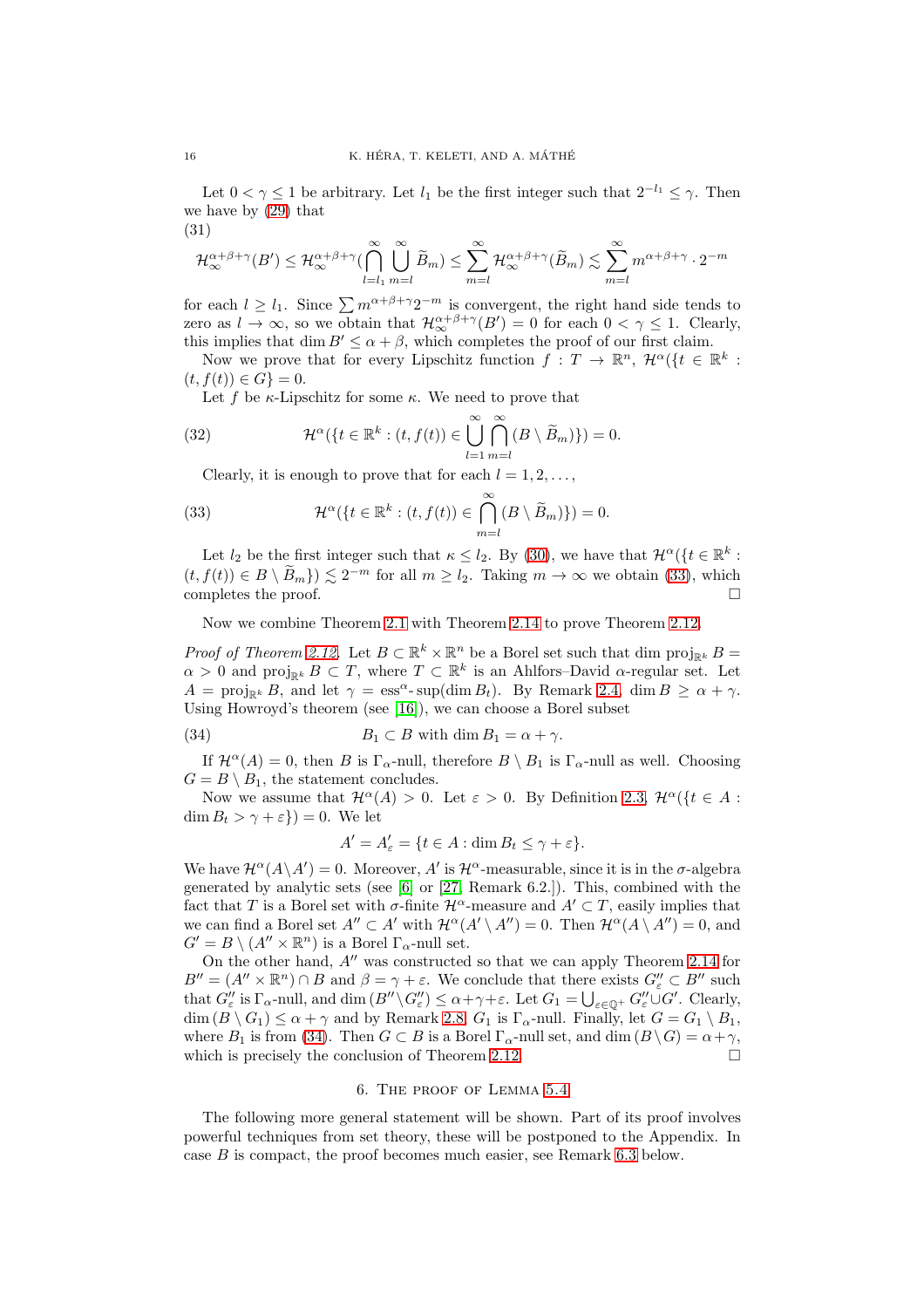<span id="page-16-0"></span>**Lemma 6.1** (Z. Vidnyánszky). Let  $T \subset \mathbb{R}^k$  Borel with  $0 < H^{\alpha}(T) < \infty$ , let  $\varepsilon > 0$ , let  $B \subset T \times \mathbb{R}^n$  Borel, and denote  $A = \text{proj}_{\mathbb{R}^k} B \subset T$ . Suppose that for all  $t \in A$ ,  $\mathcal{H}^{\beta}(B_t) = 0$ . Then there exists a Borel set  $F \subset A$  with  $\mathcal{H}^{\alpha}(F) = \mathcal{H}^{\alpha}(A)$  and a Borel measurable function  $\phi : F \to H$  such that for each  $t \in F$ ,  $B_t \subset \mathcal{U}(\phi(t))$ , and  $S(\phi(t)) \leq \varepsilon$  (see [\(26\)](#page-14-4) and [\(27\)](#page-14-5)).

First we show that the statement of Lemma [6.1](#page-16-0) is consistent with the standard ZFC axioms of set theory (so it cannot be disproved in ZFC). This will be done by showing that [\(35\)](#page-16-1) below implies Lemma [6.1,](#page-16-0) and using the fact that [\(35\)](#page-16-1) is consistent with ZFC, see [\[3,](#page-24-4) Corollary 9.3.2].

(35)

<span id="page-16-1"></span>If  $F \subset [0, 1]$  is the projection of a co-analytic set then F is Lebesgue measurable.

<span id="page-16-2"></span>Proposition 6.2. Lemma [6.1](#page-16-0) follows from [\(35\)](#page-16-1). Consequently, Lemma 6.1 is consistent with ZFC.

Unfortunately, [\(35\)](#page-16-1) cannot be proved in ZFC alone, see [\[19,](#page-25-24) p. 307]. Nevertheless, using the Shoenfield absoluteness theorem([\[18,](#page-25-25) Theorem 25.20]) and Proposition [6.2](#page-16-2) we are also able to prove Lemma [6.1](#page-16-0) in ZFC. Since this requires very involved techniques from set theory and logic, the proof will be postponed to the Appendix.

Proof. Assume that [\(35\)](#page-16-1) holds. Using the isomorphism theorem for measures (see e.g. [\[19,](#page-25-24) Theorem 17.41.]) and the simple fact that if a set is a projection of a co-analytic set then any Borel isomorphic image of it is also a projection of a co-analytic set, [\(35\)](#page-16-1) implies the following.

<span id="page-16-3"></span>(36) For any  $T \subset \mathbb{R}^k$  Borel with  $0 < \mathcal{H}^{\alpha}(T) < \infty$ ,

if  $F \subset T$  is the projection of a co-analytic set then F is  $\mathcal{H}^{\alpha}$ -measurable.

Let

$$
C = \{(t, h) \in T \times H : B_t \subset \mathcal{U}(h), \mathcal{S}(h) \le \varepsilon\}.
$$

Since  $\mathcal{H}^{\beta}(B_t) = 0$  for  $t \in A$  and  $B_t = \emptyset$  for  $t \in T \backslash A$ , we have that  $\text{proj}_T C = T$ . Our goal is to find an  $\mathcal{H}^{\alpha}$ -measurable uniformization of C, that is, an  $\mathcal{H}^{\alpha}$ -measurable function  $\psi : T \to H$  such that graph $(\psi) \subset C$ : if  $\psi$  is such a function, then by definition for each  $t \in T$  we have  $B_t \subset \mathcal{U}(\psi(t))$ , and  $\mathcal{S}(\psi(t)) \leq \varepsilon$ .

We claim that  $C$  is a co-analytic set. Let

$$
L = \{((t, y), h) \in B \times H : y \notin \mathcal{U}(h)\} \text{ and } S = \{h \in H : \mathcal{S}(h) \le \varepsilon\}.
$$

Then, by definition,

$$
C = ((T \times H) \setminus \text{proj}_{T \times H} L) \cap (T \times S).
$$

It is easy to check using that the cubes of the union  $\mathcal{U}(h)$  are open that  $(B \times H) \setminus L$ is open in  $B \times H$ . Since B is Borel, this implies that  $proj_{T \times H} L$  is analytic. It is also easy to check that S is closed, so  $T \times S$  is Borel, hence the above formula gives that C is indeed co-analytic.

By the Novikov-Kondo uniformization theorem (see [\[19,](#page-25-24) Theorem 36.14]), C has a co-analytic uniformization, that is, there exists  $\psi : T \to H$  such that graph $(\psi) \subset$ C, and graph $(\psi)$  is co-analytic. We need that  $\psi$  is  $\mathcal{H}^{\alpha}$ -measurable. Since for any open  $U \subset H$ ,  $\psi^{-1}(U) = \text{proj}_T((T \times U) \cap \text{graph}(\psi))$ , and  $(T \times U) \cap \text{graph}(\psi)$  is co-analytic,  $\psi^{-1}(U)$  is  $\mathcal{H}^{\alpha}$ -measurable by [\(36\)](#page-16-3).

Recall that  $A = \text{proj}_{\mathbb{R}^k} B \subset T$ . Since B is Borel, A is analytic, and since analytic sets are measurable, we have that  $\psi \upharpoonright A$  is  $\mathcal{H}^{\alpha}$ -measurable. Using Lusin's theorem (see e.g. [\[12,](#page-25-22) Corollary 2.3.6]), the fact that  $\mathcal{H}^{\alpha}(A) < \infty$ , and the regularity of the  $\mathcal{H}^{\alpha}$ -measure, we get that there exists  $F \subset A$  Borel with  $\mathcal{H}^{\alpha}(F) = \mathcal{H}^{\alpha}(A)$  and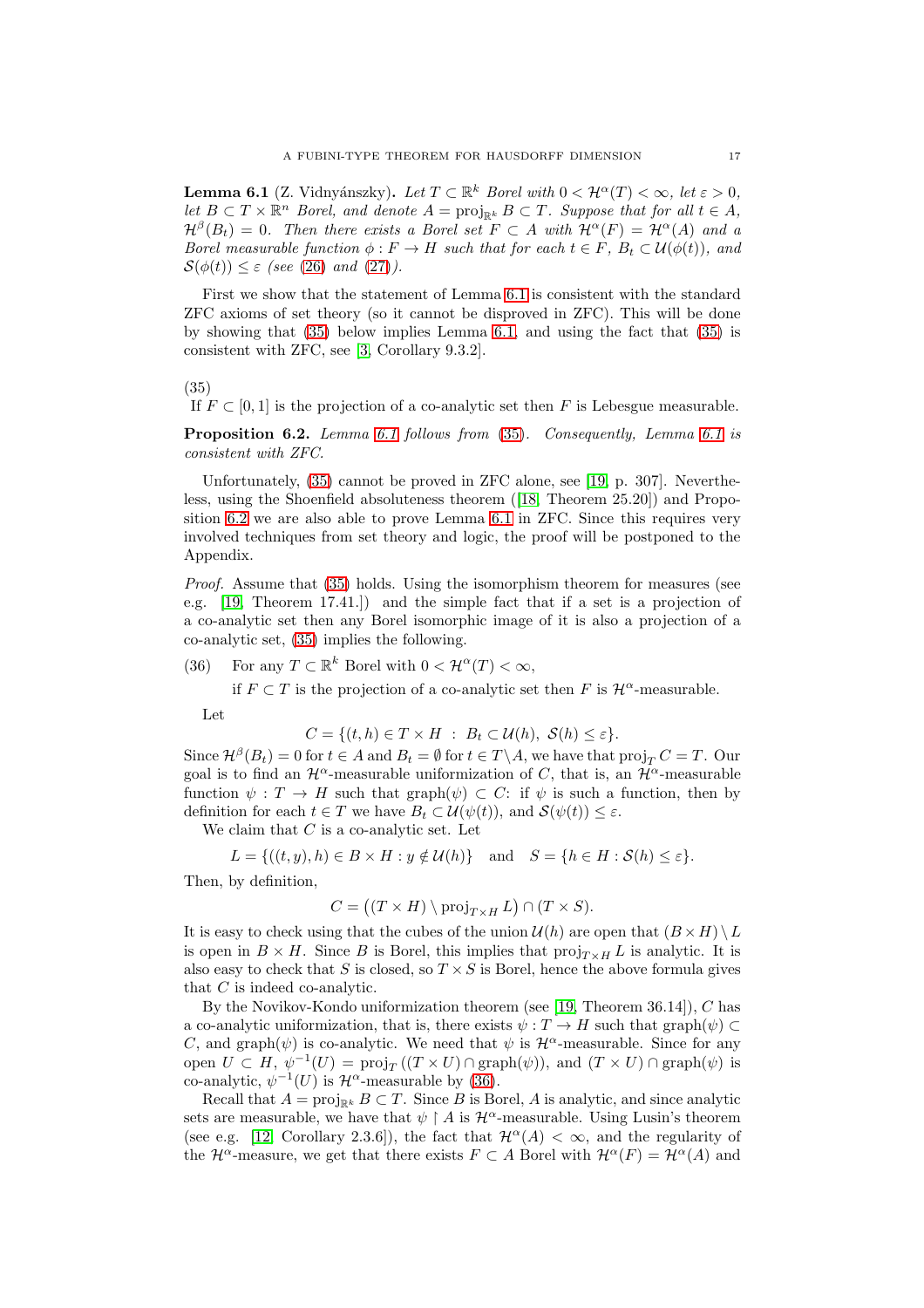a Borel-measurable function  $\phi : F \to H$  such that  $\phi(t) = \psi(t)$  for every  $t \in F$ , concluding the proof of Proposition [6.2.](#page-16-2)

<span id="page-17-1"></span>Remark 6.3. If B is compact, then the proof of Lemma [5.4](#page-14-0) is much simpler. Note that each covering of a section of  $B$  by open (dyadic) cubes has a subcover with finitely many cubes, so we can restrict our attention to  $h \in H$  with  $|h| < \infty$ . Let

$$
C' = \{(t, h) \in A \times H : B_t \subset \mathcal{U}(h), \ \mathcal{S}(h) \le \varepsilon, \ |h| < \infty\}.
$$

Let

$$
L = \{((t, y), h) \in B \times H : y \notin \mathcal{U}(h)\} \text{ and } S = \{h \in H : \mathcal{S}(h) \le \varepsilon\}
$$

as above. It is easy to check using that  $B$  is compact that  $L$  is compact. Also,  $S$  is closed, so  $A \times S$  is Borel. Let  $G = \{h \in H : |h| < \infty\}$ . Clearly, G is countable, so  $A \times G$  is Borel. By definition,

(37) 
$$
C' = ((A \times H) \setminus \text{proj}_{T \times H} L) \cap (A \times S) \cap (A \times G).
$$

Clearly, C' is Borel, moreover, for all  $t \in A$ , the t-section  $\{h \in H : (t, h) \in C'\}$  is nonempty and countable. We can apply the Lusin-Novikov uniformization theorem (see [\[19,](#page-25-24) Theorem 18.10]), which implies that there is a Borel measurable function  $\phi: A \to H$  such that graph  $\phi \subset C'$ . This means that there exists a Borel measurable function  $\phi: A \to H$  such that for each  $t \in A$ ,  $B_t \subset \mathcal{U}(\phi(t))$ , and  $\mathcal{S}(\phi(t)) \leq \varepsilon$ , which completes the proof of Lemma [5.4](#page-14-0) in case B is compact.

Remark 6.4. For an interesting related result, see [\[8\]](#page-25-26), where the authors also use descriptive set theory to derive Fubini-type results (of a different perspective) for general measures.

## 7. The proof of Lemma [5.5](#page-14-1)

<span id="page-17-0"></span>We introduce some more notations.

For  $t \in A$ , let  $\phi(t) = h_t \in H$ . By Lemma [5.4,](#page-14-0) we have that for all  $t \in A$ ,

(38) 
$$
B_t \subset \bigcup_{D \in h_t} D, \sum_{D \in h_t} \text{diam}(D)^{\beta} \leq \varepsilon,
$$

and  $\phi:t\mapsto h_t$  is Borel measurable.

<span id="page-17-3"></span>Fix  $t \in A$ . For  $D \in h_t$ , let

(39) 
$$
Q_D = \{t\} \times D \text{ and } Q^t = \{Q_D : D \in h_t\},
$$

which is a countable collection of (relative) open *n*-dimensional cubes in  $\mathbb{R}^{k+n}$ .

For  $Q = \{t\} \times D \in \mathcal{Q}^t$ , let  $s_Q = s_D$  and  $x_Q = x_D$  (recall [\(22\)](#page-13-1)). For  $t \in A \subset \mathbb{R}^k$ and  $Q \in \mathcal{Q}^t$ , let

(40) 
$$
C_Q = \overline{B}(t, s_Q) \times (x_Q + 3\rho \cdot s_Q \cdot [-1, 1]^n) \subset \mathbb{R}^{k+n},
$$

which is a closed cylinder in  $\mathbb{R}^{k+n}$  containing Q in its interior.

Let

<span id="page-17-4"></span>
$$
\mathcal{R}^t = \{C_Q : Q \in \mathcal{Q}^t\} \text{ and } \mathcal{R}_0 = \bigcup_{t \in A} \mathcal{R}^t.
$$

Then by definition, it is easy to check that

<span id="page-17-2"></span>
$$
B \subset \bigcup_{C \in \mathcal{R}_0} \mathrm{int}(C).
$$

By Lindelöf's covering theorem, we can choose  $\mathcal{R} \subset \mathcal{R}_0$  such that

(41) 
$$
\mathcal{R}
$$
 is countable and  $B \subset \bigcup_{C \in \mathcal{R}} \text{int}(C) \subset \bigcup_{C \in \mathcal{R}} C$ .

 $\Box$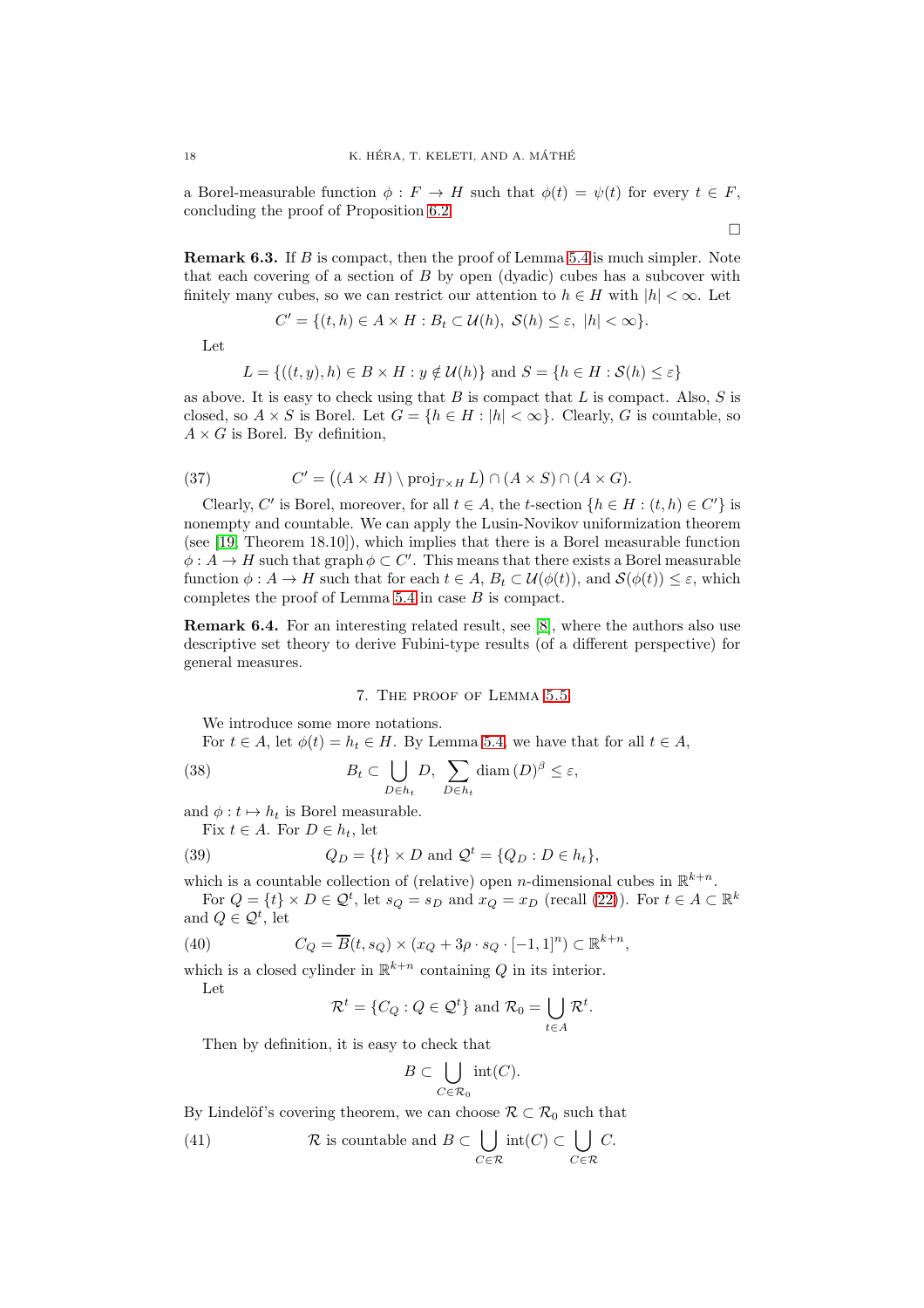Intuitively, our aim is to choose a suitable subset  $\widetilde{B}$  of B, for which

$$
\sum_{C \in \mathcal{R}, C \cap \widetilde{B} \neq \emptyset} \text{diam}(C)^{\alpha + \beta}
$$

is well-comparable with

$$
\int_{t \in A} \sum_{Q \in \mathcal{Q}^t} \text{diam}(Q)^{\beta} d\mathcal{H}^{\alpha}(t).
$$

Definition [7.1](#page-18-0) below will lead to the definition of such a subset  $\widetilde{B}$ . For  $C = C_Q \in \mathcal{R}$ , let  $r_C = s_Q \in \mathbb{R}$ ,  $x_C = x_Q \in \mathbb{R}^n$ , and  $y_C = t \in A$ .

<span id="page-18-0"></span>**Definition 7.1.** We say that  $C \in \mathcal{R}$  is good, if

<span id="page-18-3"></span>(42) 
$$
r_C^{\alpha+\beta+\varepsilon} \leq \int\limits_{A \cap \overline{B}(y_C, r_C)} \sum\limits_{Q \in \mathcal{Q}^t, Q \subset C,} s_Q{}^{\beta} d\mathcal{H}^{\alpha}(t).
$$

**Remark 7.2.** It is easy to check that Lemma [5.4](#page-14-0) implies that the function  $t \mapsto$  $\sum_{Q\in\mathcal{Q}^t,Q\subset C,} s_Q^{\beta}$  is  $\mathcal{H}^{\alpha}$ -measurable, and bounded by  $\varepsilon$  for all  $t \in A$ , thus  $\mathcal{H}^{\alpha}$ integrable on A.

<span id="page-18-2"></span>Let

(43) 
$$
\mathcal{C} = \{C \in \mathcal{R} : C \text{ is good}\},\
$$

and

(44) 
$$
\widetilde{B} = B \cap \bigcup_{C \in \mathcal{C}} C.
$$

We claim that the statements in Lemma [5.5](#page-14-1) are true for  $\widetilde{B}$  defined above. By [\(41\)](#page-17-2), it is easy to see that  $\widetilde{B}$  is Borel.

First we show that

<span id="page-18-4"></span>
$$
\forall \gamma \in [\varepsilon, 1), \ \mathcal{H}_{\infty}^{\alpha+\beta+\gamma}(\widetilde{B}) \lesssim_{n,k,\alpha,\beta} \rho^{\alpha+\beta+\gamma} \cdot \varepsilon.
$$

Fix  $\gamma \in [\varepsilon, 1)$ .

It is easy to see that each  $C \in \mathcal{C}$  is a closed ball of radius  $r_C$  in the metric space  $(\mathbb{R}^{k+n}, d)$ , where  $d = \max\{d_k, 1/(3\rho) \cdot m_n\}$ , where  $d_k$  denotes the Euclidean metric on  $\mathbb{R}^k$ , and  $m_n$  denotes the maximum metric on  $\mathbb{R}^n$ . We can apply the "5r"covering theorem (see e.g.  $[24,$  Theorem 2.1]) for the collection  $C$  of balls to obtain the following: There exists  $\mathcal{C}' \subset \mathcal{C}$  such that  $\mathcal{C}'$  is a disjoint family  $(C \cap C' = \emptyset$  for all  $C \neq C' \in \mathcal{C}'$ , and such that

$$
\widetilde{B}\subset \bigcup_{C\in\mathcal{C}'} 5C,
$$

where  $5C$  denotes the ball which is centered at the same center as  $C$ , and has radius 5-times the radius of C.

Then by the definition of  $\mathcal{H}^{\alpha}$  (using now the standard Euclidean metric on  $\mathbb{R}^{k+n}$ ), it is easy to see by  $\gamma \leq 1$  that

<span id="page-18-1"></span>(45) 
$$
\mathcal{H}_{\infty}^{\alpha+\beta+\gamma}(\widetilde{B}) \lesssim_{n,k,\alpha,\beta} \sum_{C \in \mathcal{C}'} (5\rho \cdot r_C)^{\alpha+\beta+\gamma} \lesssim \rho^{\alpha+\beta+\gamma} \cdot \sum_{C \in \mathcal{C}'} r_C^{\alpha+\beta+\varepsilon} \cdot r_C^{\gamma-\varepsilon}.
$$

Since each  $C \in \mathcal{C}'$  is good, by definition we have that

$$
\sum_{C \in \mathcal{C}'} r_C^{\alpha+\beta+\varepsilon} \leq \sum_{C \in \mathcal{C}'} \int_{A \cap \overline{B}(y_C, r_C)} \sum_{Q \in \mathcal{Q}_t, Q \subset C,} s_Q{}^\beta \ d\mathcal{H}^\alpha(t).
$$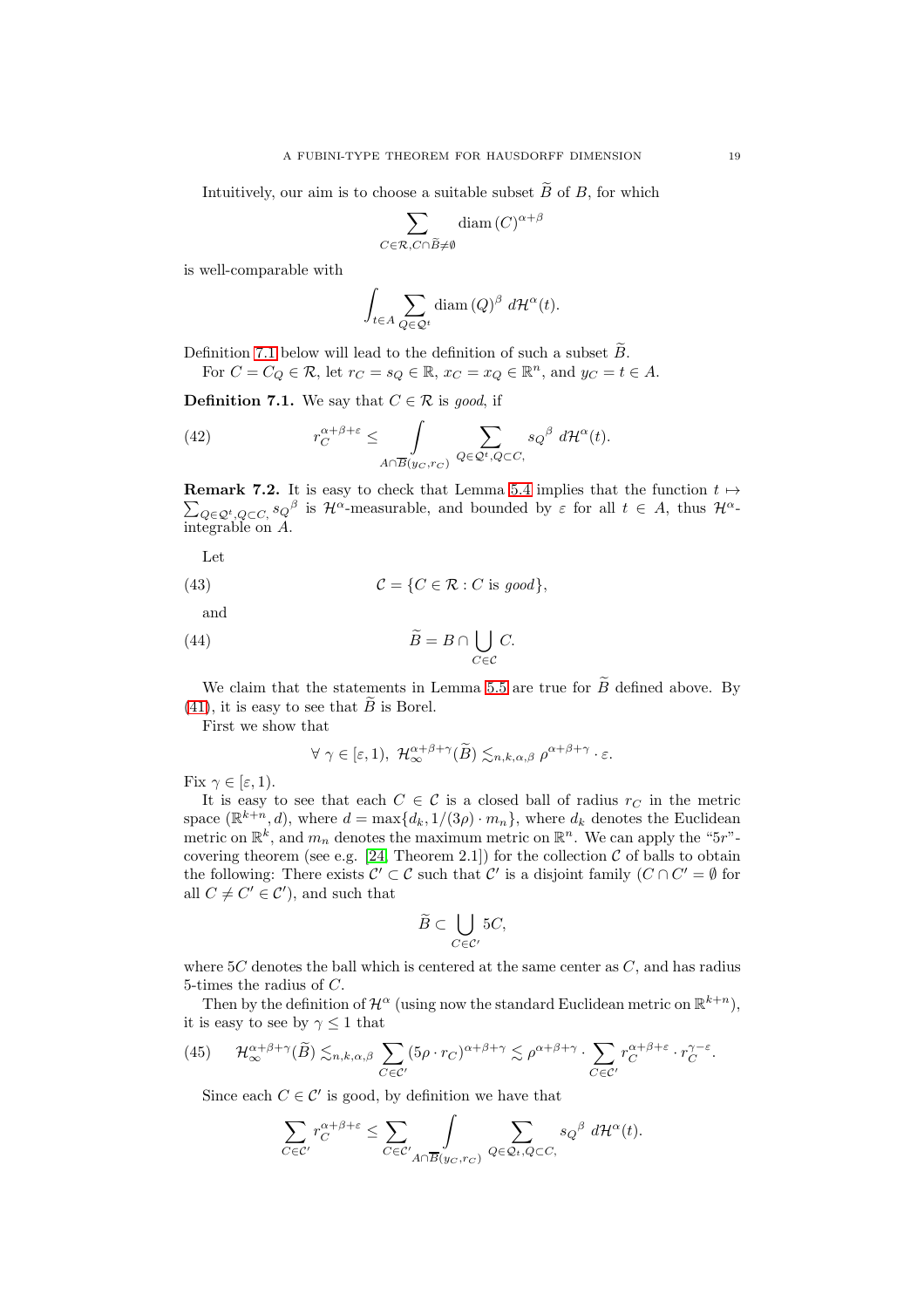By the trivial containment  $A \cap \overline{B}(y_C, r_C) \subset A$ , using that  $\mathcal{C}'$  is a disjoint family, and [\(16\)](#page-13-2) we obtain that this is at most

$$
\sum_{C\in\mathcal{C}'}\int\sum_{Q\in\mathcal{Q}_t,Q\subset C,\,s_Q} s_Q{}^\beta\ d\mathcal{H}^\alpha(t)\leq \int\limits_A \sum_{Q\in\mathcal{Q}_t} s_Q{}^\beta\ d\mathcal{H}^\alpha(t)\leq \int\limits_A \varepsilon d\mathcal{H}^\alpha(t)\leq \varepsilon.
$$

Since  $\gamma \geq \varepsilon$  and  $r_C \leq 1$ , we have  $r_C^{\gamma-\varepsilon} \leq 1$  for each C. Continuing the estimate in [\(45\)](#page-18-1), we obtain that  $\overline{a}$ 

$$
\mathcal{H}_{\infty}^{\alpha+\beta+\gamma}(\widetilde{B})\lesssim_{n,k,\alpha,\beta}\rho^{\alpha+\beta+\gamma}\varepsilon,
$$

which proves our first claim in Lemma [5.5.](#page-14-1)

Now we prove that for all  $f \in \mathcal{G}_{\rho}$ ,  $\mathcal{H}^{\alpha}(\{t \in \mathbb{R}^{k} : (t, f(t)) \in B \setminus \widetilde{B}\}) \lesssim_{n,k} \varepsilon$ , where  $\mathcal{G}_{\rho}$  is defined in [\(28\)](#page-14-6).

Recall the definition of  $\mathcal{Q}^t$  from [\(39\)](#page-17-3), U from [\(18\)](#page-13-3), and  $l_0$  from [\(23\)](#page-13-4). For  $t \in A$ ,  $u \in U$ , and  $l \geq l_0$ , let

$$
(46)
$$

$$
Q_{u,l}^t = \{Q \in \mathcal{Q}^t : s_Q = 2^{-l}, x_Q = \left(\frac{m_1}{2^l}, \frac{m_2}{2^l}, \dots, \frac{m_n}{2^l}\right) \text{ with } (m_1, \dots, m_n) \in u + \mathbb{Z}^n\}.
$$

Note that by definition, for each  $t \in A$ ,

$$
\{t\} \times B_t \subset \bigcup_{u \in U} \bigcup_{l \ge l_0} \bigcup_{Q \in \mathcal{Q}_{u,l}^t} Q.
$$

<span id="page-19-5"></span>**Remark 7.3.** We can assume without loss of generality, that for each  $t \in A$  and  $u \in U$ , if  $Q_1 \in \mathcal{Q}_{u,l_1}^t$  and  $Q_2 \in \mathcal{Q}_{u,l_2}^t$  such that  $l_1 \neq l_2$ , then  $Q_1 \cap Q_2 = \emptyset$ .

Fix  $f \in \mathcal{G}_\rho$ . Since for each fixed  $u \in U$  and  $l \geq l_0$ ,  $\mathcal{Q}_{u,l}^t$  is a disjoint collection for any  $t \in A$ , there exists at most one  $Q \in \mathcal{Q}_{u,l}^{t}$  such that  $(t, f(t)) \in Q$ .

For  $u \in U$  and  $l \geq l_0$ , let

(47) 
$$
A_{u,l} = \{t \in A : (t, f(t)) \in \bigcup_{Q \in \mathcal{Q}_{u,l}^t} Q\},\
$$

and for any  $t \in A_{u,l}$ ,

(48) let  $Q_t$  denote the unique cube in  $\mathcal{Q}_{u,l}^t$  such that  $(t, f(t)) \in Q_t$ .

<span id="page-19-3"></span>For any  $t \in A_{u,l}$  write  $C_t$  for the cylinder generated from  $Q_t$  as in [\(40\)](#page-17-4). That is,

(49) 
$$
C_t = \overline{B}(t, 2^{-l}) \times (x_{Q_t} + 3\rho \cdot 2^{-l} \cdot [-1, 1]^n) \subset \mathbb{R}^{k+n}.
$$

We will need the following easy geometrical lemma.

<span id="page-19-4"></span>**Lemma 7.4.** For any  $u \in U$  and  $l \geq l_0$ , if  $y \in A_{u,l}$  and  $t \in \overline{B}(y, 2^{-l}) \cap A_{u,l}$ , then  $Q_t \subset C_u$ .

*Proof.* Let  $Q_t = \{t\} \times D_t$ , and let  $v \in D_t$  be arbitrary. Then by definition,

(50) 
$$
|v_j - f(t)_j| < 2^{-l}
$$

for each coordinate  $j = 1, \ldots, n$ .

<span id="page-19-1"></span><span id="page-19-0"></span>Moreover, by the definition of  $\mathcal{G}_{\rho}$  (see [\(28\)](#page-14-6)), and by  $t \in \overline{B}(y, 2^{-l}),$ 

(51) 
$$
|f(t)_j - f(y)_j| \le |f(t) - f(y)| \le \rho |t - y| \le \rho \cdot 2^{-l}
$$

for each  $j = 1, \ldots, n$ .

Let  $Q_y = \{y\} \times D_y$ , and  $D_y = z_y + 2^{-l} \cdot (0,1)^n$ . Then we have (52)  $|z_{y,j} - f(y)_j| < 2^{-l}$ 

for each  $j = 1, \ldots, n$ .

Combining [\(50\)](#page-19-0), [\(51\)](#page-19-1), and [\(52\)](#page-19-2), and using  $\rho \geq 1$  we obtain that

<span id="page-19-2"></span>
$$
|v_j - z_{y,j}| < 2^{-l} + \rho \cdot 2^{-l} + 2^{-l} \le 3 \cdot \rho \cdot 2^{-l}
$$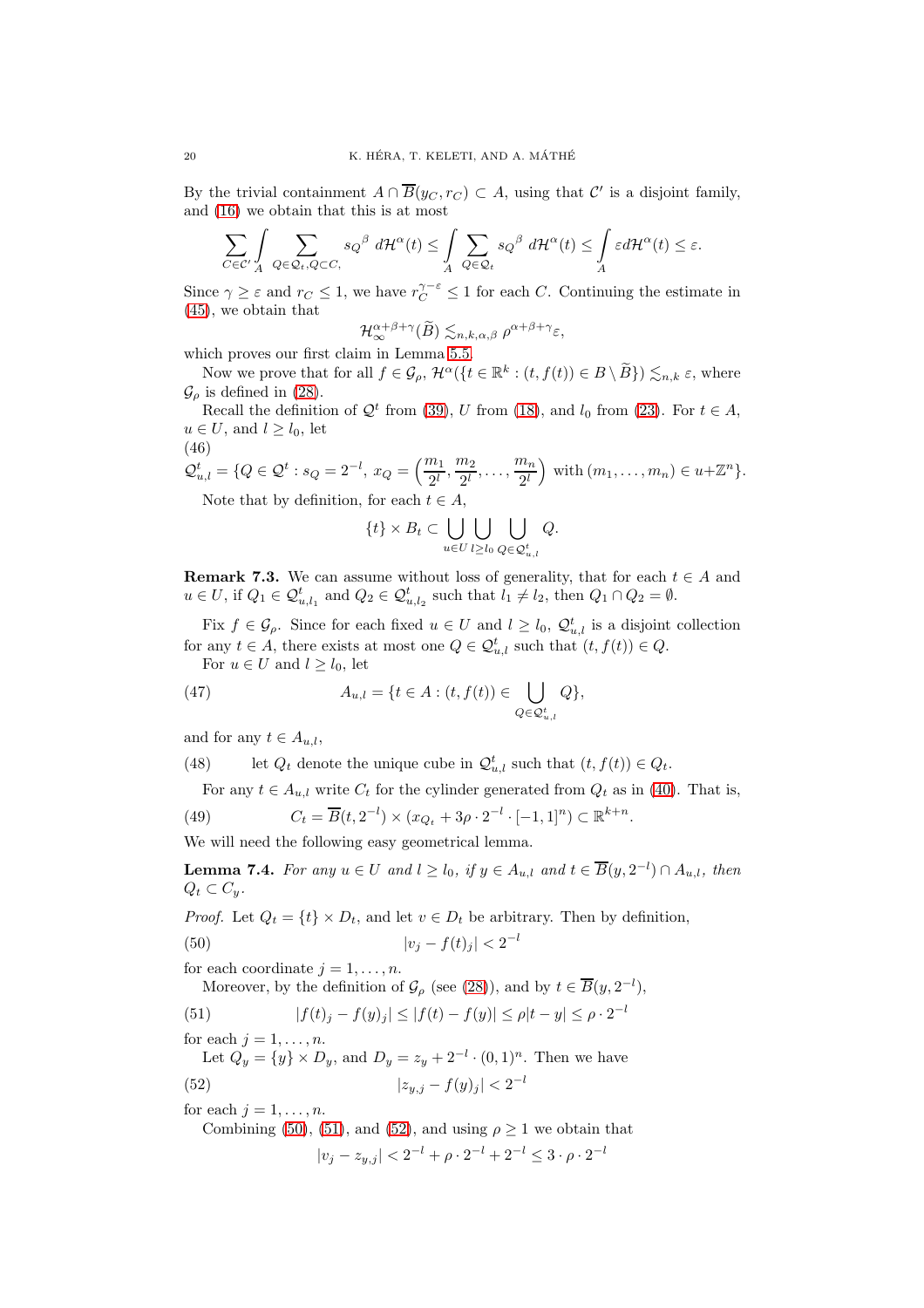for each  $j = 1, \ldots, n$ .

Then v is contained in the cube  $z_y + 3\rho 2^{-l}[-1,1]^n$ . This immediately implies by the definition of  $C_y$  (see [\(49\)](#page-19-3)) that  $(t, v)$  is contained in  $C_y$ , so  $Q_t \subset C_y$ , which completes the proof of Lemma [7.4.](#page-19-4)

By Remark [7.3,](#page-19-5) for any  $u \in U$ ,

(53)  $A_{u,l_1} \cap A_{u,l_2} = \emptyset$  for all  $l_1 \neq l_2$ .

For each  $u \in U$ , let

<span id="page-20-0"></span>
$$
R_u = \bigcup_{l \ge l_0} A_{u,l}.
$$

Then clearly,

<span id="page-20-4"></span>
$$
A = \bigcup_{u \in U} R_u.
$$

<span id="page-20-1"></span>**Remark 7.5.** It is easy to check using Lemma [5.4](#page-14-0) that  $A_{u,l}$  is  $\mathcal{H}^{\alpha}$ -measurable for all  $l > l_0$ .

Let  $a_{u,l} = \mathcal{H}^{\alpha}(A_{u,l})$  for  $l \geq l_0$ . By [\(53\)](#page-20-0), Remark [7.5,](#page-20-1) and [\(ii\)](#page-12-5) of Lemma [5.3,](#page-12-6) we have that

(54) 
$$
\sum_{l=l_0}^{\infty} a_{u,l} = \mathcal{H}^{\alpha}(R_u) \le \mathcal{H}^{\alpha}(A) \le 1
$$

for each  $u \in U$ .

Fix  $u \in U$ , and for simplicity, let  $A_l = A_{u,l}$ ,  $a_l = a_{u,l}$  for  $l \geq l_0$ . Recall the properties of  $T$  from  $(16)$  and  $(17)$ .

<span id="page-20-2"></span>We define

(55) 
$$
A'_{l} = \{ y \in A_{l} : \frac{\mathcal{H}^{\alpha}(A_{l} \cap \overline{B}(y, 2^{-l}))}{\mathcal{H}^{\alpha}(T \cap \overline{B}(y, 2^{-l}))} \leq \varepsilon \cdot a_{l} \},
$$

the subset of  $A<sub>l</sub>$  consisting of points which are centers of such closed balls of radius  $2^{-l}$  in which the density of  $A_l$  is at most  $\varepsilon \cdot a_l$ .

We claim that

(56) 
$$
\mathcal{H}^{\alpha}(A'_{l}) \lesssim_{k} \varepsilon \cdot a_{l}.
$$

To prove the claim, we apply Besicovitch's covering theorem (see e.g. [\[24,](#page-25-3) Theorem 2.7) for the collection  $\mathcal{B}_l$  of closed balls of radius 2<sup>-l</sup> centered at the points of  $A'_{l}$ . We obtain that there exists a constant  $c(k)$  depending only on k and collections of balls  $B_1, \ldots, B_{c(k)} \subset \mathcal{B}_l$  such that

<span id="page-20-3"></span>
$$
A'_l \subset \bigcup_{i=1}^{c(k)} \bigcup_{B \in B_i} B,
$$

and  $B_i$  is a disjoint collection for each i, that is,

$$
B \cap B' = \emptyset \text{ for all } B, B \in B_i, B \neq B'.
$$

Then we have by [\(55\)](#page-20-2) that

$$
\mathcal{H}^{\alpha}(A'_l) \leq \sum_{i=1}^{c(k)} \mathcal{H}^{\alpha}(\bigcup_{B \in B_i} (B \cap A_l)) \leq \sum_{i=1}^{c(k)} \varepsilon \cdot a_l \cdot \sum_{B \in B_i} \mathcal{H}^{\alpha}(B \cap T).
$$

Using that each  $B_i$  is a disjoint collection, T is Borel, and [\(16\)](#page-13-2), we obtain that

$$
\mathcal{H}^{\alpha}(A'_l) \leq \sum_{i=1}^{c(k)} \varepsilon \cdot a_l \cdot \mathcal{H}^{\alpha}(\bigcup_{B \in B_i} (B \cap T)) \leq c(k) \cdot \varepsilon \cdot a_l \cdot \mathcal{H}^{\alpha}(T) \lesssim_k \varepsilon \cdot a_l
$$

 $\Box$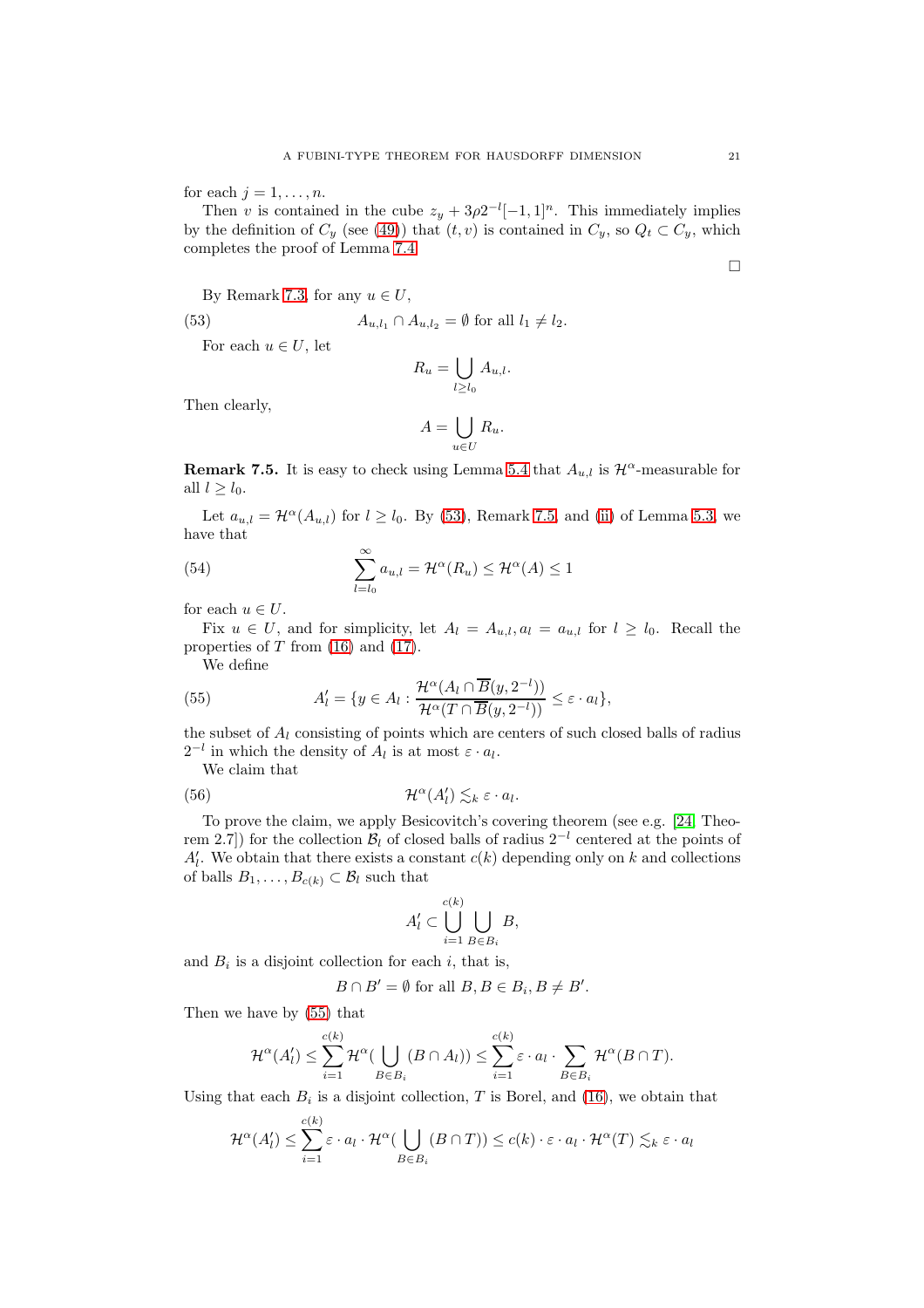and the claim is proved.

$$
-{\rm Let}
$$

(57) 
$$
A''_l = A_l \setminus A'_l = \{ y \in A_l : \frac{\mathcal{H}^{\alpha}(A_l \cap \overline{B}(y, 2^{-l}))}{\mathcal{H}^{\alpha}(T \cap \overline{B}(y, 2^{-l}))} > \varepsilon \cdot a_l \},
$$

<span id="page-21-3"></span>(58) 
$$
\mathcal{J} = \{l \ge l_0 : a_l \ge \frac{2^{-l\varepsilon}}{c \cdot \varepsilon}\}, \text{ and } \mathcal{J}' = \{l \ge l_0 : a_l < \frac{2^{-l\varepsilon}}{c \cdot \varepsilon}\},
$$

where  $c$  is from  $(17)$ .

We prove the following lemma.

<span id="page-21-2"></span>**Lemma 7.6.** If  $l \in \mathcal{J}$  and  $y \in A''_l$ , then  $C_y \in \mathcal{C}$ , where  $C_y$  is from [\(49\)](#page-19-3), and  $\mathcal{C}$  is defined in [\(43\)](#page-18-2).

Proof. By Lemma [7.4,](#page-19-4) we have that

$$
\int_{\overline{B}(y,2^{-l})\cap A} \sum_{Q\in\mathcal{Q}^t, Q\subset C_y,} s_Q^{\beta} d\mathcal{H}^{\alpha}(t) \ge \int_{\overline{B}(y,2^{-l})\cap A_l} \sum_{Q\in\mathcal{Q}^t, Q\subset C_y,} s_Q^{\beta} d\mathcal{H}^{\alpha}(t) \ge
$$
\n
$$
\ge \int_{\overline{B}(y,2^{-l})\cap A_l} s_{Q_t}^{\beta} d\mathcal{H}^{\alpha}(t) =
$$
\n
$$
(59)
$$
\n
$$
= \mathcal{H}^{\alpha}(\overline{B}(y,2^{-l})\cap A_l) \cdot 2^{-l\beta}.
$$

<span id="page-21-0"></span>Using  $y \in A_l''$ , [\(17\)](#page-13-0), and  $l \in \mathcal{J}$ , we have that

<span id="page-21-1"></span>(60)  
\n
$$
\mathcal{H}^{\alpha}(\overline{B}(y,2^{-l}) \cap A_{l}) > \varepsilon \cdot a_{l} \cdot \mathcal{H}^{\alpha}(\overline{B}(y,2^{-l}) \cap T) \geq \varepsilon \cdot a_{l} \cdot c \cdot 2^{-l\alpha} \geq
$$
\n
$$
\geq \varepsilon \cdot \frac{2^{-l\varepsilon}}{c \cdot \varepsilon} \cdot c \cdot 2^{-l\alpha} = 2^{-l(\varepsilon + \alpha)},
$$

where c is from  $(17)$ . Combining  $(59)$  and  $(60)$  we obtain that

$$
\int_{\overline{B}(y,2^{-l})\cap A}\sum_{Q\in\mathcal{Q}^t,Q\subset C_y,s} s_Q{}^{\beta}\ d\mathcal{H}^{\alpha}(t)\geq 2^{-l(\varepsilon+\alpha+\beta)}.
$$

Comparing with the definition in [\(42\)](#page-18-3), we conclude that  $C_y$  is good, which completes the proof of Lemma [7.6.](#page-21-2)

Now we continue with the proof of Lemma [5.5.](#page-14-1)

Let  $S = \{t \in \mathbb{R}^k : (t, f(t)) \in B \setminus \widetilde{B}\}$ , where  $\widetilde{B} = B \cap \bigcup_{C \in \mathcal{C}} C$  defined in [\(44\)](#page-18-4). We need to show that  $\mathcal{H}^{\alpha}(S) \lesssim_{n,k} \varepsilon$ .

Clearly,

(61) 
$$
S \subset A = \bigcup_{u \in U} \bigcup_{l \geq l_0} A_{u,l} = \bigcup_{u \in U} \left( \bigcup_{l \in \mathcal{J}} A_{u,l} \cup \bigcup_{l \in \mathcal{J}'} A_{u,l} \right).
$$

In fact, by the definition of  $\tilde{B}$  and Lemma [7.6,](#page-21-2) we have that

<span id="page-21-4"></span>
$$
S\subset \bigcup_{u\in U}\left(\bigcup_{l\in\mathcal{J}}A'_{u,l}\cup\bigcup_{l\in\mathcal{J}'}A_{u,l}\right),
$$

thus

(62) 
$$
\mathcal{H}^{\alpha}(S) \leq \sum_{u \in U} \left( \sum_{l \in \mathcal{J}} \mathcal{H}^{\alpha}(A'_{u,l}) + \sum_{l \in \mathcal{J}'} \mathcal{H}^{\alpha}(A_{u,l}) \right).
$$

For any fixed u, recall the definition of  $\mathcal{J}'$  from [\(58\)](#page-21-3) (which depends on u since  $a_l = a_{u,l}$ . We conclude from [\(58\)](#page-21-3) and [\(23\)](#page-13-4) that

<span id="page-21-5"></span>(63) 
$$
\sum_{l \in \mathcal{J}'} \mathcal{H}^{\alpha}(A_{u,l}) = \sum_{l \in \mathcal{J}'} a_{u,l} \leq \sum_{l=l_0}^{\infty} \frac{2^{-l\varepsilon}}{c \cdot \varepsilon} \leq \varepsilon.
$$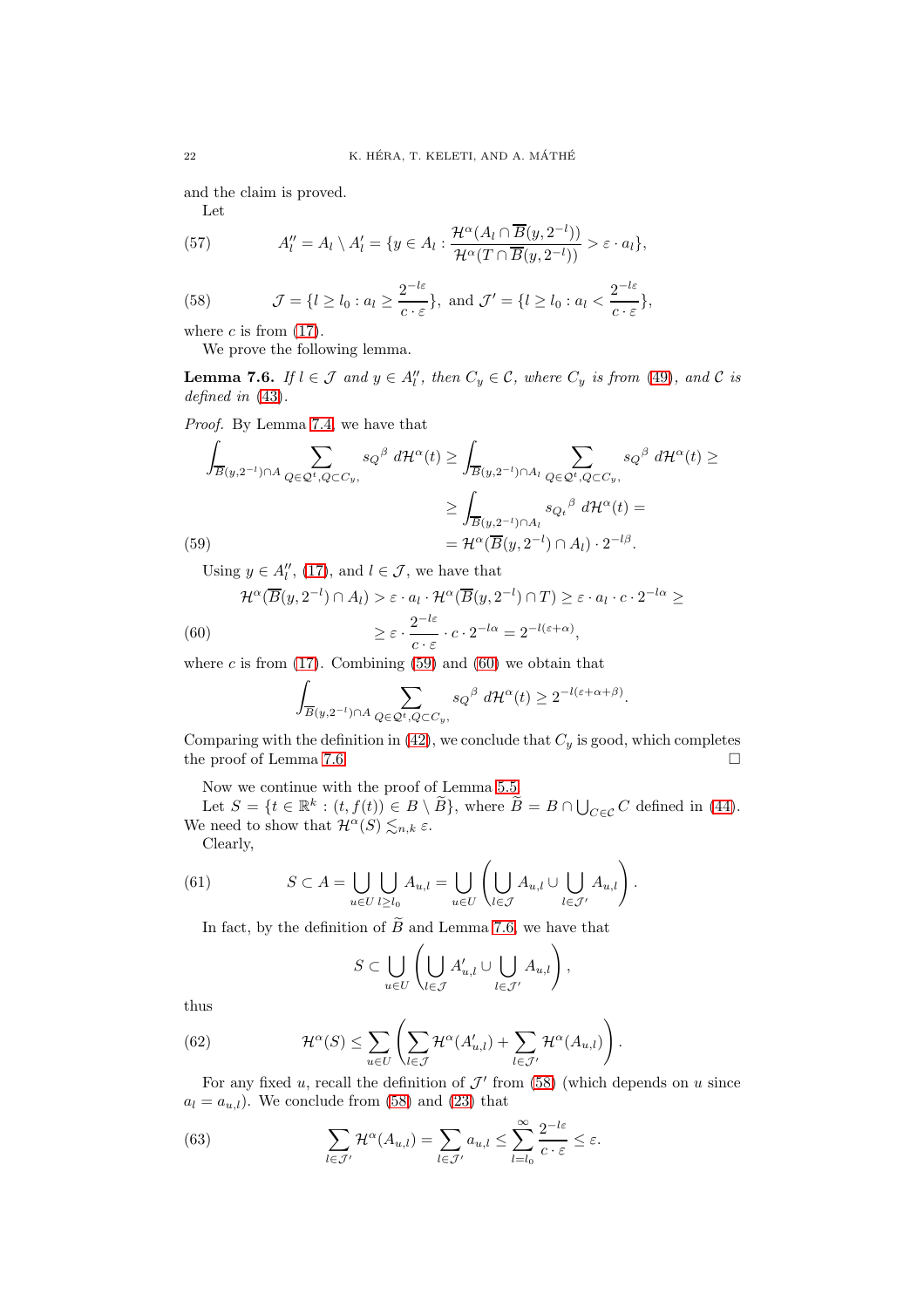By  $(56)$  and  $(54)$ , we have

(64) 
$$
\sum_{l \in \mathcal{J}} \mathcal{H}^{\alpha}(A'_{u,l}) \lesssim_{k} \sum_{l \in \mathcal{J}} \varepsilon \cdot a_{u,l} \leq \varepsilon.
$$

Combining  $(62)$ ,  $(63)$  and  $(64)$ , we obtain that

<span id="page-22-2"></span>
$$
\mathcal{H}^{\alpha}(S) \lesssim_k |U| \cdot \varepsilon = 2^n \cdot \varepsilon \lesssim_{n,k} \varepsilon,
$$

which finishes the proof of Lemma [5.5.](#page-14-1)

### <span id="page-22-0"></span>**ACKNOWLEDGMENT**

The authors are grateful to Rich´ard Balka for the helpful conversation related to Brownian motion in Proposition [4.2.](#page-10-1) We are also grateful to Márton Elekes, Lajos Soukup, and Zoltán Vidnyánszky for providing insight into the set theoretical aspects of Lemma [5.4.](#page-14-0) We are especially grateful to Zoltán Vidnyánszky for writing the proof in the Appendix.

### Appendix A. The ZFC proof of Lemma [6.1](#page-16-0)

<span id="page-22-1"></span>We show that the statement of Lemma [6.1](#page-16-0) holds in ZFC. For the convenience of the reader, let us recall it:

<span id="page-22-3"></span>(65) 
$$
\forall T \subset \mathbb{R}^k
$$
 Borel,  $\forall \epsilon > 0$ ,  $\forall B \subset T \times \mathbb{R}^n$  Borel,

 $(0 = \mathcal{H}^{\alpha}(T) \text{ or } \mathcal{H}^{\alpha}(T) = \infty \text{ or } \exists t \in \text{proj}_{\mathbb{R}^{k}}(B) \text{ such that } \mathcal{H}^{\beta}(B_{t}) > 0),$ 

or  $(\exists F \subset A$  Borel and  $\exists \phi : F \to H$  Borel measurable such that

 $(\mathcal{H}^{\alpha}(F) = \mathcal{H}^{\alpha}(A)$  and  $\forall t \in F, B_t \subset \mathcal{U}(\phi(t))$  and  $\mathcal{S}(\phi(t)) \leq \epsilon)$ .

We check that the above statement is equivalent to the following, which will be more convenient for us to use:

<span id="page-22-4"></span>(66) 
$$
\forall T \subset \mathbb{R}^k
$$
 Borel,  $\forall \epsilon > 0$ ,  $\forall B \subset T \times \mathbb{R}^n$  Borel,  $0 = \mathcal{H}^{\alpha}(T)$  or  $\mathcal{H}^{\alpha}(T) = \infty$  or  $\exists t$  such that  $\mathcal{H}^{\beta}(B_t) > 0$  or  $\exists F \subset T$  Borel and  $\exists \phi : \mathbb{R}^k \to H$  Borel measurable such that  $\mathcal{H}^{\alpha}(T \setminus F) = 0$  and  $\forall t \in F, B_t \subset \mathcal{U}(\phi(t))$  and  $\mathcal{S}(\phi(t) \leq \epsilon)$ .

To see that [\(65\)](#page-22-3) implies [\(66\)](#page-22-4): let  $F \subset A$  with  $\mathcal{H}^{\alpha}(F) = \mathcal{H}^{\alpha}(A)$  as in (65). Using that  $\mathcal{H}^{\alpha}(T) < \infty$ , choosing  $U \subset T \setminus A$  Borel with  $\mathcal{H}^{\alpha}(U) = \mathcal{H}^{\alpha}(T \setminus A)$  and setting  $F = F \cup U$ , we have that  $F \subset T$  Borel with  $\mathcal{H}^{\alpha}(T \setminus F) = 0$ . Moreover, we can extend the function  $\phi$  arbitrarily to the whole space to get [\(66\)](#page-22-4). For the converse, let  $F \subset T$  with  $\mathcal{H}^{\alpha}(T \setminus F) = 0$  as in [\(66\)](#page-22-4). Using that  $\mathcal{H}^{\alpha}(T) < \infty$ , choosing  $U \subset A$ Borel with  $\mathcal{H}^{\alpha}(A \setminus U) = 0$  and taking  $\widetilde{F} = F \cap U$ , we have that  $\widetilde{F} \subset A$  Borel with  $\mathcal{H}^{\alpha}(F) = \mathcal{H}^{\alpha}(A)$ . Restricting  $\phi$  to this set yields [\(65\)](#page-22-3).

Now we introduce the concept of formulas, and will show that [\(66\)](#page-22-4) is equivalent to a so called  $\Pi_3^1$  formula. Let X be the set of *recursively presented* Polish spaces with a fixed presentation, which in particular includes a fixed enumeration of basic open sets of the space. This X naturally includes all the spaces  $N, 2^N, \mathbb{R}^k$ , and finite products and spaces of compact subsets (equipped with the Hausdorff topology) of all of those (see, [\[31,](#page-25-27) 3.B]).

A formula is called  $\Sigma_n^1$  if it has the form

$$
\underbrace{\exists x_1 \in X_1 \forall x_2 \in X_2 \dots}_{n-\text{many}} \psi(x_1, \dots, x_n),
$$

where  $X_i \in \mathcal{X}$  are uncountable spaces, and  $\psi$  uses only quantifiers over N, recursive functions between powers of N, and the enumeration of the basic open sets of spaces of  $\mathcal{X}$ , together with the  $\epsilon$ -relation and the usual logical operations. The  $\Pi_n^1$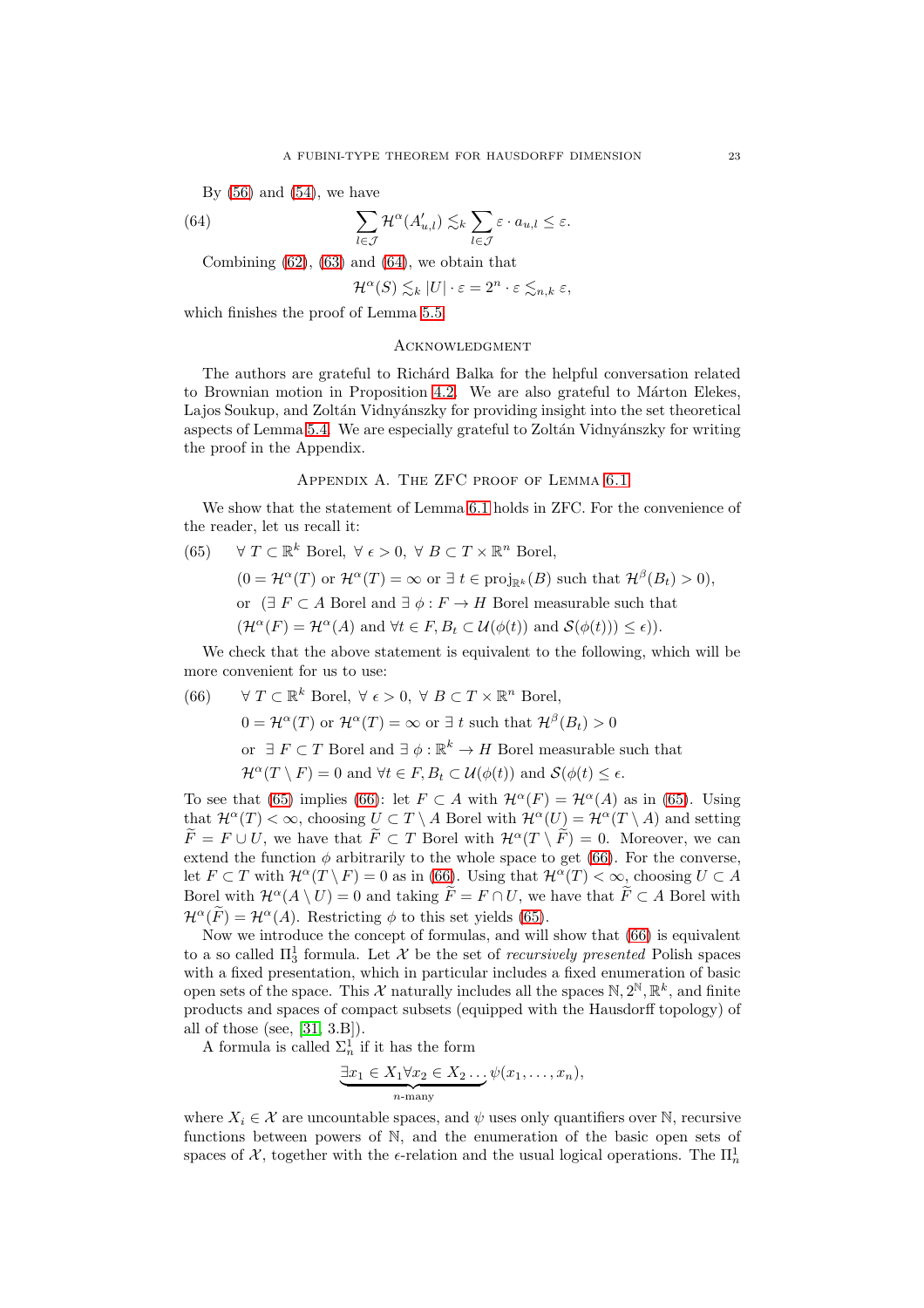formulas are defined by formulas similar to the ones above, but starting with a universal quantifier instead of the existential quantifier. In particular,  $\Pi_3^1$  formulas are of the form:

$$
\forall x_1 \in X_1 \exists x_2 \in X_2 \forall x_3 \in X_3 \ \psi(x_1, x_2, x_3).
$$

It is easy to see that using multiple quantifiers of the same sort consecutively, or adding quantifications over N do not change the above classes. Note also that this notion coincides with the usual definition of 2nd order formulas over the structure  $(N, +, \cdot)$ . We will say that a set  $A \subset X$  for some  $X \in \mathcal{X}$  is  $\Sigma_n^1$  (resp  $\Pi_n^1$ ), if its definable by such a formula. Using this notation, analytic sets are  $\Sigma_1^1$ , co-analytic sets are  $\Pi_1^1$ , and projections of co-analytic sets are  $\Sigma_2^1$ .

<span id="page-23-0"></span>**Lemma A.1.** Let  $\varphi$  be a  $\Pi_3^1$  formula such that  $\varphi$  follows from the Lebesgue measurability of  $\Sigma_2^1$  subsets of [0, 1]. Then  $\varphi$  follows from ZFC.

*Proof.*By Shoenfield's Absoluteness Theorem ([\[18,](#page-25-25) Theorem 25.20]),  $\Pi_3^1$  formulas are downward absolute. Consequently, if such a formula holds in a forcing extension of a model of every large enough fragment of ZFC, then it must hold in the original model as well.

It is well known (see e.g. [\[3,](#page-24-4) Corollary 9.3.2]) that  $\text{add}(\mathcal{N}) > \aleph_1$  (which means that the union of  $\aleph_1$  sets of Lebesgue measure zero must have Lebesgue measure zero) implies that every  $\mathbf{\Sigma}^1_2$  subset of  $\mathbb R$  is Lebesgue measurable.

It is also a folklore statement of set theory (and can be deduced for example from [\[3,](#page-24-4) Model 7.6.1] and [\[22,](#page-25-28) Theorem 6.17]) that every model of some large enough fragment of ZFC admits a forcing extension where  $add(N) > \aleph_1$ . Hence  $\varphi$  must hold in each model of a large enough fragment of ZFC. So it follows from ZFC by the compactness theorem.

In order to establish [\(66\)](#page-22-4) in ZFC, we will show the following.

<span id="page-23-1"></span>**Lemma A.2.** [\(66\)](#page-22-4) is equivalent to a  $\Pi_3^1$  formula.

Then, recalling that by Proposition [6.2,](#page-16-2) [\(66\)](#page-22-4) holds if all  $\Sigma_2^1$  subsets of [0, 1] are Lebesgue measurable, combining this with Lemma [A.1](#page-23-0) and [A.2](#page-23-1) yields [\(66\)](#page-22-4) in ZFC and the proof of Lemma [6.1](#page-16-0) concludes.

Proof. To prove Lemma [A.2,](#page-23-1) we will use the concepts of Borel codes. Let us collect their basic properties (see [\[31,](#page-25-27) 3.H]). For any  $X \in \mathcal{X}$  there exist sets  $\mathbf{BC}^X \subset 2^{\mathbb{N}},$  $\mathbf{A}^X, \mathbf{C}^X \subset 2^{\mathbb{N}} \times X$  satisfying the following:

- $\mathbf{A}^X$  is  $\Sigma_1^1$ ,  $\mathbf{B}\mathbf{C}^X$  and  $\mathbf{C}^X$  are  $\Pi_1^1$ ,
- for each Borel set  $B \subset X$  there exists a  $c \in \mathbf{BC}_{\alpha}^X$  with  $B = \mathbf{A}_c^X = \mathbf{C}_c^X$ ,
- for every  $c \in \mathbf{BC}^X$  we have  $\mathbf{A}_c^X = \mathbf{C}_c^X$ , and  $\mathbf{A}_c^X$  is Borel, since it is both analytic and co-analytic.

Let us use the notation  $\mathbf{BC}^k, \mathbf{A}^k, \mathbf{C}^k$  instead of  $\mathbf{BC}^{\mathbb{R}^k}, \mathbf{A}^{\mathbb{R}^k}, \mathbf{C}^{\mathbb{R}^k}$ , respectively.

We will need an encoding of the Borel functions as well, denote by  $\mathbf{TBF}^{X,Y}$  the set of codes  $c \in \mathbf{BC}^{X \times Y}$  such that  $\mathbf{A}_c^{X \times Y}$  is the graph of a total Borel function from  $X$  to  $Y$ .

<span id="page-23-2"></span>**Lemma A.3.** For any  $X, Y \in \mathcal{X}$  the set  $\mathbf{TBF}^{X,Y}$  is  $\Pi_1^1$ .

Unfortunately, we were not able to locate a reference for this fact, so, for the sake of completeness we prove it here.

*Proof.* Now,  $c \in \mathbf{TBF}^{X,Y}$  iff

and

$$
\forall x \ \forall z, z' \ \big( ((x, z) \in \mathbf{A}_c^{X \times Y} \text{ and } (x, z') \in \mathbf{A}_c^{X \times Y}) \implies z = z' \big),
$$

$$
\forall x \; \exists z \; ((x, z) \in \mathbf{C}_c^{X \times Y}).
$$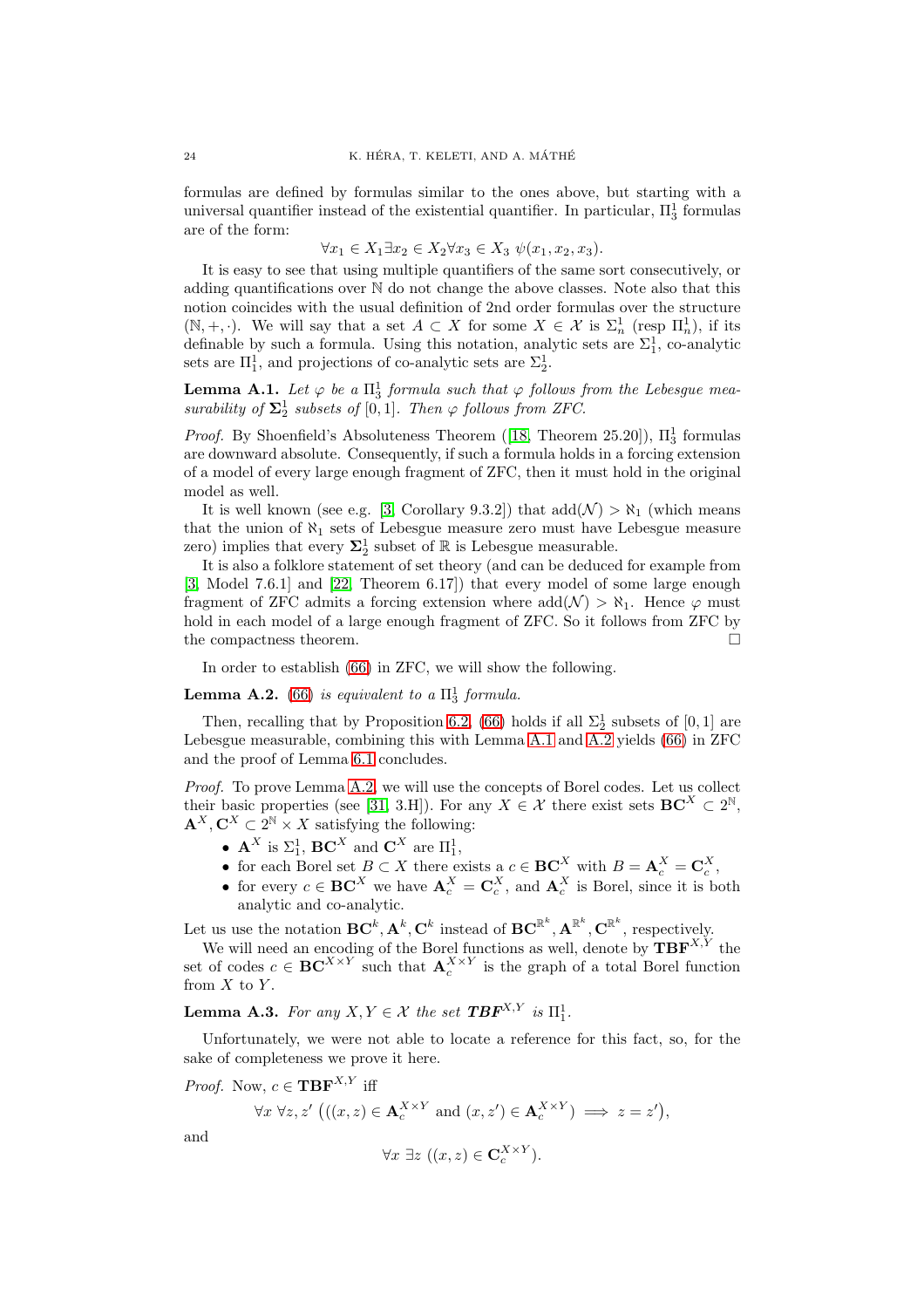The former condition is clearly  $\Pi_1^1$ , while using the effective uniformization criterion [\[31,](#page-25-27) 4D.3] the latter can be rewritten as

$$
\forall x \; \exists z \in \Delta_1^1(x, c) \; ((x, z) \in \mathbf{C}_c^{X \times Y}).
$$

This also defines a  $\Pi^1_1$  set by Kleene's theorem [\[31,](#page-25-27) 4D.4] (for the definition of the class  $\Delta_1^1$  see [\[31,](#page-25-27) 3.E]).

Now consider the formula  $\varphi'$ :

$$
\forall t, b \in 2^{\mathbb{N}} \forall \epsilon > 0 \ \left( t \notin \mathbf{BC}^k \text{ or } b \notin \mathbf{BC}^{k+n} \text{ or } \mathbf{A}_b^{k+n} \not\subset \mathbf{C}_t^k \times \mathbb{R}^n \text{ or } \n\mathcal{H}^{\alpha}(\mathbf{A}_t^k) = 0 \text{ or } \mathcal{H}^{\alpha}(\mathbf{A}_t^k) = \infty \text{ or } \exists x \in \mathbb{R}^k \ \mathcal{H}^{\beta}((\mathbf{A}_b^{k+n})_x) > 0 \text{ or } \n\exists f, \phi \in 2^{\mathbb{N}} \ (f \in \mathbf{BC}^k \text{ and } \phi \in \mathbf{TBF}^{\mathbb{R}^k, 2^{\mathbb{N}}} \text{ and } \mathcal{H}^{\alpha}(\mathbf{A}_t^k \setminus \mathbf{C}_f^k) = 0 \text{ and } \n\forall x \in \mathbb{R}^k, y \in \mathbb{R}^n, z \in 2^{\mathbb{N}} \ (x \notin \mathbf{A}_f^k \text{ or } y \notin (\mathbf{A}_b^{k+n})_x \text{ or } (x, z) \notin \mathbf{A}_{\phi}^{\mathbb{R}^k \times 2^{\mathbb{N}}} \text{ or } \n\mathcal{H}^{\alpha}(\mathbf{A}_t^k) = 0 \text{ and } \n\mathcal{H}^{\alpha}(\mathbf{A}_t^k \setminus \mathbf{C}_f^k) = 0 \text{ and } \n\mathcal{H}^{\alpha}(\mathbf{A}_t^k \setminus \mathbf{C}_f^k) = 0 \text{ and } \n\mathcal{H}^{\alpha}(\mathbf{A}_t^k \setminus \mathbf{C}_f^k) = 0 \text{ and } \n\mathcal{H}^{\alpha}(\mathbf{A}_t^k \setminus \mathbf{C}_f^k) = 0 \text{ and } \n\mathcal{H}^{\alpha}(\mathbf{A}_t^k \setminus \mathbf{C}_f^k) = 0 \text{ and } \n\mathcal{H}^{\alpha}(\mathbf{A}_t^k \setminus \mathbf{C}_f^k) = 0 \text{ and } \n\mathcal{H}^{\alpha}(\mathbf{A}_t^k \setminus \mathbf{C}_f^k) = 0 \text{
$$

where we identify H with  $2^{\mathbb{N}}$  in the natural way.

It should be clear from the properties of Borel codes that  $\varphi'$  is equivalent to [\(66\)](#page-22-4).

**Lemma A.4.** The formula  $\varphi'$  is equivalent to a  $\Pi_3^1$  formula.

*Proof.* The conjunction of the following observations yields that  $\varphi'$  has the desired complexity.

- (1)  $t \notin \mathbf{BC}^k$  and  $b \notin \mathbf{BC}^{k+n}$  are  $\Sigma_1^1$ .
- (2)  $\mathbf{A}_b^{k+n} \not\subset \mathbf{C}_t^k \times \mathbb{R}^n$  is equivalent to  $\exists x \ (x \in \mathbf{A}_b^{k+n} \land x \notin \mathbf{C}_t^k \times \mathbb{R}^n)$ , hence it is also  $\Sigma^1_1$ .
- <span id="page-24-6"></span>(3)  $\mathcal{H}^{\alpha}(\mathbf{A}_{t}^{k}) = 0$  is equivalent to  $\forall n \exists z \ \forall y$

$$
(y \notin \mathbf{A}_t^k \text{ or } y \in \mathcal{U}(z)) \text{ and } \sum_{D \in z} diam^{\alpha}(D) < \frac{1}{n},
$$

by the definition of  $\mathcal{H}^{\alpha}$ . This is a  $\Sigma_2^1$  formula.

- <span id="page-24-5"></span>(4)  $\mathcal{H}^{\alpha}(\mathbf{A}_t^k) = \infty$  is equivalent to  $\forall n \exists K$  compact  $\forall y \ ((y \notin K \text{ or } y \in \mathbf{C}_t^k))$  and  $\mathcal{H}^{\alpha}(K) > n$ , by the regularity of  $\mathcal{H}^{\alpha}$  on analytic sets and by  $\mathbf{A}_t^k = \mathbf{C}_t^k$ . Since the collection of compacts with Hausdorff measure  $>n$  is a  $\Pi_1^1$  (and also  $\Sigma_1^1$ ) set, this is a  $\Sigma_2^1$  formula.
- (5)  $\mathcal{H}^{\beta}((\mathbf{C}_{b}^{k+n})_{x}) > 0$  is equivalent to a  $\Sigma_{2}^{1}$  formula, similarly to [4.](#page-24-5)
- (6)  $f \in \mathbf{BC}^k$  and  $\phi \in \mathbf{TBF}^{\mathbb{R}^k, 2^{\mathbb{N}}}$  are  $\Pi_1^1$  by Lemma [A.3.](#page-23-2)
- (7)  $\mathcal{H}^{\alpha}(\mathbf{A}_{t}^{k} \setminus \mathbf{C}_{f}^{k}) = 0$  is equivalent to a  $\Sigma_{2}^{1}$  formula, as in [3.](#page-24-6)

$$
(8) \ \ x \notin \mathbf{A}_f^k, y \notin (\mathbf{A}_b^{k+n})_x, (x, z) \notin \mathbf{A}_{\phi}^{\mathbb{R}^k \times 2^{\mathbb{N}}}, y \in \mathcal{U}(z), \mathcal{S}(z) \le \epsilon \text{ are } \Pi_1^1.
$$

 $\Box$  $\Box$ 

### <span id="page-24-0"></span>**REFERENCES**

- <span id="page-24-2"></span>[1] G. Alberti, M. Csörnyei, and D. Preiss, Differentiability of Lipschitz functions, structure of null sets, and other problems. In Proceedings of the International Congress of Mathematicians. Volume III, 1379–1394. Hindustan Book Agency, New Delhi, 2010.
- <span id="page-24-3"></span>[2] O. Angel, R. Balka, A. Máthé, Y. Peres, Restrictions of Hölder continuous functions, Trans. Amer. Math. Soc. 370 (2018), 4223-4247.
- <span id="page-24-4"></span>[3] T. Bartoszyński, H. Judah, Set Theory: On the Structure of the Real Line, A K Peters, Wellesley, Massachusetts, 1995.
- [4] X. Caicedo, C. Montenegro, Models, Algebras, and Proofs; Selected papers of the X Latin American Symposium on Mathematical Logic held in Bogotá, Marcel Dekker, Inc. 1999.
- <span id="page-24-1"></span>[5] M. Csörnyei, D. Preiss, and J. Tišer, Lipschitz functions with unexpectedly large sets of nondifferentiability points, Abstr. Appl. Anal. 4 (2005), 361-373.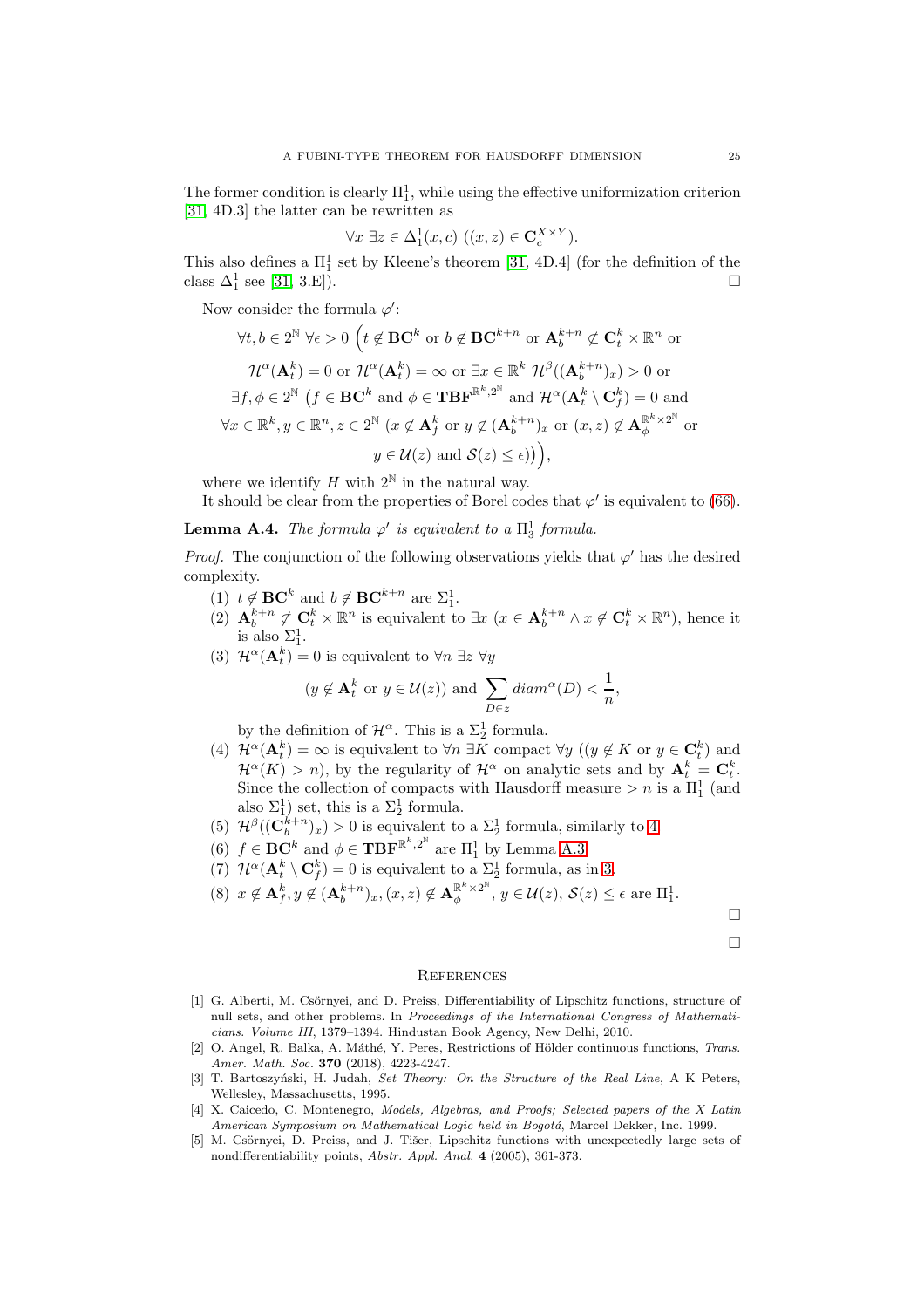- <span id="page-25-0"></span>[6] C. Dellacherie, Ensembles Analytiques, Capacités, Mesures de Hausdorff, Lecture Notes in Mathematics 295, Springer-Verlag, 1972.
- <span id="page-25-26"></span>K. Falconer, The Geometry of Fractal Sets, Cambridge University Press, 1985.
- [8] K. Falconer, R. D. Mauldin, Fubini-type theorems for general measure constructions, Mathematika 47 (1-2) (2000), 251-265.
- <span id="page-25-9"></span>[9] K. Falconer, P. Mattila, Strong Marstrand theorems and dimensions of sets formed by subsets of hyperplanes, J. Fractal Geom. 3 (2016), 319-329.
- <span id="page-25-20"></span>[10] K. Fässler, T. Orponen, Constancy results for special families of projections, Math. Proc. Camb. Philos. Soc. 154 (3) (2013), 549-568.
- <span id="page-25-17"></span>[11] K. Fässler and T. Orponen, On restricted families of projections in  $\mathbb{R}^3$ , Proc. London Math. Soc. (3) **109** (2014), 353-381.
- <span id="page-25-22"></span><span id="page-25-2"></span>[12] H. Federer, Geometric Measure Theory, Springer, New York, 1969.
- [13] J. M. Fraser, J. T. Hyde, The Hausdorff dimension of graphs of prevalent continuous functions, Real Analysis Exchange 37, (2011/2012), 333-352.
- <span id="page-25-11"></span>[14] K. Héra, Hausdorff dimension of Furstenberg-type sets associated to families of affine subspaces, Ann. Acad. Sci. Fenn. Math., 44 (2019), 903-923.
- <span id="page-25-10"></span>[15] K. Héra, T. Keleti, A. Máthé, Hausdorff dimension of unions of affine subspaces and of Furstenberg-type sets, J. Fractal Geom. 6 (2019), 263-284.
- <span id="page-25-23"></span>[16] J. D. Howroyd, On dimension and on the existence of sets of finite positive Hausdorff measure, Proc. London Math. Soc. (3) **70** (1995), 581-604.
- <span id="page-25-16"></span>[17] E. Järvenpää, M. Järvenpää and T. Keleti, Hausdorff dimension and non-degenerate families of projections, J Geom Anal 24 (2014), 2020-2034.
- <span id="page-25-25"></span>[18] T. Jech, Set theory, Springer Monographs in Mathematics, Springer-Verlag, Berlin, 2003. The third millennium edition, revised and expanded.
- <span id="page-25-24"></span>[19] A. S. Kechris, Classical Descriptive Set Theory, Graduate Texts in Mathematics 156, Springer-Verlag, 1994.
- <span id="page-25-13"></span><span id="page-25-12"></span>[20] T. Keleti, Are lines much bigger than line segments?, Proc. Amer. Math. Soc. 144 (2016), 1535–1541.
- [21] T. Keleti, A. Máthé, Equivalences between different forms of the Kakeya conjecture and duality of Hausdorff and packing dimensions for additive complements, [arXiv:2203.15731.](http://arxiv.org/abs/2203.15731)
- <span id="page-25-28"></span><span id="page-25-6"></span>[22] K. Kunen, Set theory. An introduction to Independence Proof, North-Holland, Amsterdam, 1992.
- [23] O. Maleva and D. Preiss, Cone unrectifiable sets and non-differentiability of Lipschitz functions, Israel J. Math. 232 (2019), 75-108.
- <span id="page-25-3"></span>[24] P. Mattila, Geometry of sets and measures in Euclidean spaces, Cambridge University Press, 1995.
- <span id="page-25-15"></span>[25] P. Mattila, Fourier Analysis and Hausdorff Dimension, Cambridge University Press, 2015.
- [26] P. Mattila, Hausdorff dimension, projections, intersections, and Besicovitch sets, New Trends in Applied Harmonic Analysis 2 (2019), 129-157.
- <span id="page-25-8"></span>[27] P. Mattila, R. D. Mauldin, Measure and dimension functions: measurability and densities, Math. Proc. Camb. Philos. Soc. 121 (1) (1997), 81-100.
- <span id="page-25-1"></span>[28] R. D. Mauldin, S. C. Williams, On the Hausdorff dimension of some graphs, Trans. Amer. Math. Soc. 298 (1986), 793-803.
- [29] A. W. Miller, Descriptive Set Theory and Forcing: How to prove theorems about Borel sets the hard way, Springer-Verlag, 1995.
- <span id="page-25-27"></span><span id="page-25-21"></span>[30] P. Mörters, Y. Peres, *Brownian Motion*, Cambridge University Press, 2010.
- [31] Y. N. Moschovakis. *Descriptive set theory*, volume 155 of Mathematical Surveys and Monographs, American Mathematical Society, Providence, RI, second edition, 2009.
- <span id="page-25-14"></span>[32] D. M. Oberlin, Exceptional sets of projections, unions of k-planes, and associated transforms, Israel J. Math. 202 (2014), 331–342.
- <span id="page-25-19"></span>[33] D. M. Oberlin and R. Oberlin, Application of a Fourier restriction theorem to certain families of projections in  $\mathbb{R}^3$ , J Geom Anal 25 (2015), 1476-1491.
- <span id="page-25-18"></span>[34] T. Orponen, Hausdorff dimension estimates for some restricted families of projections in  $\mathbb{R}^3$ , Adv. Math. 275 (2015), 147-183.
- <span id="page-25-5"></span>[35] D. Preiss, Gateaux differentiability of cone-monotone and pointwise Lipschitz functions, Israel J. Math., 203 (1) (2014), 501-534.
- <span id="page-25-4"></span>[36] D. Preiss and L. Zajíček, Directional derivatives of Lipschitz functions, Israel J. Math. 125 (2001), 1-27.

Department of Mathematics, The University of Chicago, 5734 S. University Avenue, Chicago, IL 60637, USA

Email address: herakornelia@gmail.com

<span id="page-25-7"></span>